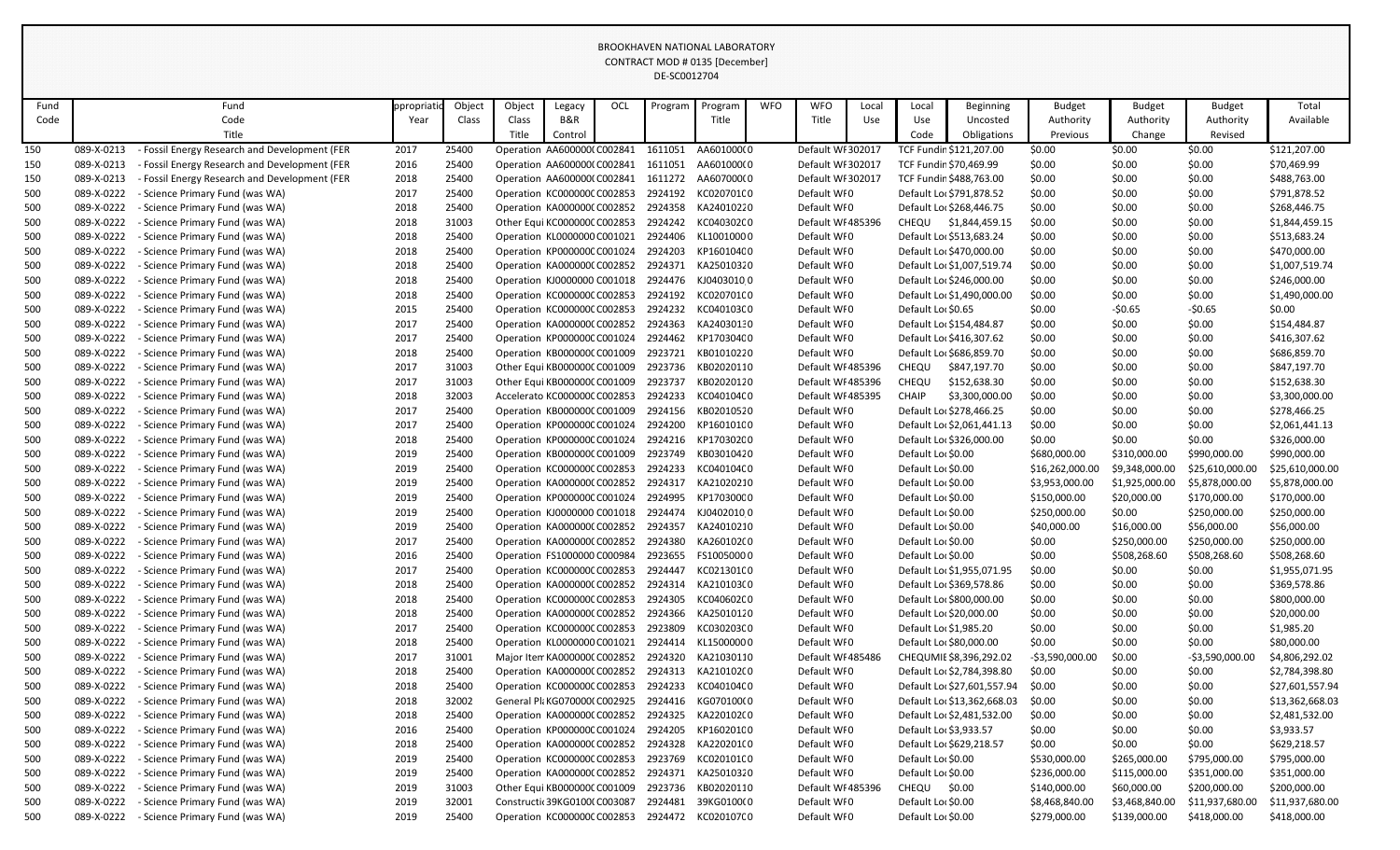| Fund       |                          | Fund                                                               | ppropriatid  | Object         | Object | Legacy                        | OCL | Program | Program                                                       | <b>WFO</b> | <b>WFO</b>                 | Local | Local                                    | <b>Beginning</b>            | <b>Budget</b>               | <b>Budget</b>              | <b>Budget</b>                | Total                        |
|------------|--------------------------|--------------------------------------------------------------------|--------------|----------------|--------|-------------------------------|-----|---------|---------------------------------------------------------------|------------|----------------------------|-------|------------------------------------------|-----------------------------|-----------------------------|----------------------------|------------------------------|------------------------------|
| Code       |                          | Code                                                               | Year         | Class          | Class  | B&R                           |     |         | Title                                                         |            | Title                      | Use   | Use                                      | Uncosted                    | Authority                   | Authority                  | Authority                    | Available                    |
|            |                          | Title                                                              |              |                | Title  | Control                       |     |         |                                                               |            |                            |       | Code                                     | Obligations                 | Previous                    | Change                     | Revised                      |                              |
| 500        | 089-X-0222               | - Science Primary Fund (was WA)                                    | 2019         | 31001          |        | Major Item KB000000C C001009  |     | 2923737 | KB02020120                                                    |            | Default WI 485499          |       | CHEQUMIE \$0.00                          |                             | \$1,900,000.00              | \$1,000,000.00             | \$2,900,000.00               | \$2,900,000.00               |
| 500        | 089-X-0222               | - Science Primary Fund (was WA)                                    | 2019         | 25400          |        | Operation KA000000(C002852    |     | 2924489 | KA24010320                                                    |            | Default WI0                |       | Default Lor \$0.00                       |                             | \$85,000.00                 | \$0.00                     | \$85,000.00                  | \$85,000.00                  |
| 500        | 089-X-0222               | - Science Primary Fund (was WA)                                    | 2018         | 25400          |        | Operation FS1000000 C000984   |     | 2923652 | FS10010000                                                    |            | Default WI0                |       |                                          | Default Loc \$883,599.74    | \$0.00                      | \$0.00                     | \$0.00                       | \$883,599.74                 |
| 500        | 089-X-0222               | - Science Primary Fund (was WA)                                    | 2018         | 25400          |        | Operation KC000000CC002853    |     | 2923803 | KC030102C0                                                    |            | Default WI0                |       |                                          | Default Loc \$35,761.30     | \$0.00                      | \$0.00                     | \$0.00                       | \$35,761.30                  |
| 500        | 089-X-0222               | - Science Primary Fund (was WA)                                    | 2018         | 25400          |        | Operation KC000000CC002853    |     |         | 2924300 KC030403C0                                            |            | Default WI0                |       |                                          | Default Loc \$1,609,603.03  | \$0.00                      | \$0.00                     | \$0.00                       | \$1,609,603.03               |
| 500        | 089-X-0222               | - Science Primary Fund (was WA)                                    | 2016         | 31003          |        | Other Equi FS1000000 C000984  |     | 2923655 | FS10050000                                                    |            | Default WI 485396          |       | CHEQU                                    | \$508,268.60                | \$0.00                      | $-5508,268.60$             | $-5508,268.60$               | \$0.00                       |
| 500        | 089-X-0222               | - Science Primary Fund (was WA)                                    | 2017         | 25400          |        | Operation KL0000000 C001021   |     |         | 2924414 KL15000000                                            |            | Default WI0                |       |                                          | Default Loc \$11,842.58     | \$0.00                      | \$0.00                     | \$0.00                       | \$11,842.58                  |
| 500        | 089-X-0222               | - Science Primary Fund (was WA)                                    | 2017         | 25400          |        | Operation KB000000C C001009   |     | 2923752 | KB03010520                                                    |            | Default WI0                |       |                                          | Default Loc \$203,265.87    | \$0.00                      | \$0.00                     | \$0.00                       | \$203,265.87                 |
| 500        | 089-X-0222               | - Science Primary Fund (was WA)                                    | 2018         | 31003          |        | Other Equi KC000000C C002853  |     | 2924233 | KC04010400                                                    |            | Default WI 485396          |       | <b>CHEQU</b>                             | \$32,163.46                 | \$0.00                      | \$0.00                     | \$0.00                       | \$32,163.46                  |
| 500        | 089-X-0222               | - Science Primary Fund (was WA)                                    | 2018         | 25400          |        | Operation KC000000CC002853    |     | 2924294 | KC020204C0                                                    |            | Default WI0                |       |                                          | Default Loc \$22,642.43     | \$0.00                      | \$0.00                     | \$0.00                       | \$22,642.43                  |
| 500        | 089-X-0222               | - Science Primary Fund (was WA)                                    | 2018         | 25400          |        | Operation KA0000000 C002852   |     |         | 2924346 KA230102(0                                            |            | Default WI0                |       |                                          | Default Loc \$642,490.45    | \$0.00                      | \$0.00                     | \$0.00                       | \$642,490.45                 |
| 500        | 089-X-0222               | - Science Primary Fund (was WA)                                    | 2018         | 32003          |        | Accelerato KA0000000 C002852  |     | 2924496 | KA260202(0                                                    |            | Default WI 485395          |       | <b>CHAIP</b>                             | \$81,894.40                 | \$0.00                      | \$0.00                     | \$0.00                       | \$81,894.40                  |
| 500        | 089-X-0222               | - Science Primary Fund (was WA)                                    | 2018         | 25400          |        | Operation KA000000(C002852    |     | 2924320 | KA21030110                                                    |            | Default WI 485493          |       |                                          | CHOPEMIE \$5,160,147.84     | \$0.00                      | \$0.00                     | \$0.00                       | \$5,160,147.84               |
| 500        | 089-X-0222               | - Science Primary Fund (was WA)                                    | 2018         | 32001          |        | Constructic 39KA00000 C002786 |     | 2924263 | 39KA000000                                                    |            | Default WI0                |       |                                          | Default Loc \$629,609.74    | \$0.00                      | \$0.00                     | \$0.00                       | \$629,609.74                 |
| 500        | 089-X-0222               | - Science Primary Fund (was WA)                                    | 2015         | 25400          |        | Operation KP000000C C001024   |     | 2924417 | KP160600C0                                                    |            | Default WI0                |       |                                          | Default Loc \$209,151.43    | \$0.00                      | \$0.00                     | \$0.00                       | \$209,151.43                 |
| 500        | 089-X-0222               | - Science Primary Fund (was WA)                                    | 2017         | 25400          |        | Operation KA000000(C002852    |     | 2924357 | KA24010210                                                    |            | Default WI0                |       |                                          | Default Loc \$110,074.05    | \$0.00                      | \$0.00                     | \$0.00                       | \$110,074.05                 |
| 500        | 089-X-0222               | - Science Primary Fund (was WA)                                    | 2018         | 25400          |        | Operation KC000000CC002853    |     | 2923807 | KC03020100                                                    |            | Default WI0                |       |                                          | Default Loc \$2,035,609.08  | \$0.00                      | \$0.00                     | \$0.00                       | \$2,035,609.08               |
| 500        | 089-X-0222               | - Science Primary Fund (was WA)                                    | 2018         | 25400          |        | Operation FS1000000 C000984   |     | 2923658 | FS10090000                                                    |            | Default WI0                |       |                                          | Default Loc \$271,152.11    | \$0.00                      | \$0.00                     | \$0.00                       | \$271,152.11                 |
| 500        | 089-X-0222<br>089-X-0222 | - Science Primary Fund (was WA)                                    | 2019<br>2019 | 25400<br>25400 |        | Operation FS1000000 C000984   |     | 2923654 | Operation KJ0000000 C001018 2924476 KJ0403010 0<br>FS10040000 |            | Default WI0<br>Default WI0 |       | Default Lor \$0.00                       |                             | \$155,000.00                | \$0.00                     | \$155,000.00                 | \$155,000.00                 |
| 500<br>500 | 089-X-0222               | - Science Primary Fund (was WA)<br>- Science Primary Fund (was WA) | 2019         | 25400          |        | Operation FS1000000 C000984   |     | 2923658 | FS10090000                                                    |            | Default WI0                |       | Default Lor \$0.00<br>Default Lor \$0.00 |                             | \$84,000.00<br>\$123,000.00 | \$42,000.00<br>\$61,000.00 | \$126,000.00<br>\$184,000.00 | \$126,000.00<br>\$184,000.00 |
| 500        | 089-X-0222               | - Science Primary Fund (was WA)                                    | 2019         | 25400          |        | Operation KB000000C C001009   |     | 2923733 | KB02010210                                                    |            | Default WI0                |       | Default Lor \$0.00                       |                             | \$1,090,000.00              | \$490,000.00               | \$1,580,000.00               | \$1,580,000.00               |
| 500        | 089-X-0222               | - Science Primary Fund (was WA)                                    | 2019         | 25400          |        | Operation KA0000000 C002852   |     | 2924358 | KA24010220                                                    |            | Default WI0                |       | Default Lor \$0.00                       |                             | \$50,000.00                 | \$25,000.00                | \$75,000.00                  | \$75,000.00                  |
| 500        | 089-X-0222               | - Science Primary Fund (was WA)                                    | 2019         | 25400          |        |                               |     |         | Operation KP000000C C001024 2924211 KP170100C 0               |            | Default WI0                |       | Default Lor \$0.00                       |                             | \$875,000.00                | \$408,000.00               | \$1,283,000.00               | \$1,283,000.00               |
| 500        | 089-X-0222               | - Science Primary Fund (was WA)                                    | 2019         | 25400          |        | Operation KA0000000 C002852   |     |         | 2924348 KA230201(0                                            |            | Default WI0                |       | Default Lor \$0.00                       |                             | \$37,000.00                 | \$18,000.00                | \$55,000.00                  | \$55,000.00                  |
| 500        | 089-X-0222               | - Science Primary Fund (was WA)                                    | 2019         | 25400          |        | Operation KP000000C C001024   |     | 2924203 | KP160104C0                                                    |            | Default WI0                |       | Default Lor \$0.00                       |                             | \$0.00                      | \$26,000.00                | \$26,000.00                  | \$26,000.00                  |
| 500        | 089-X-0222               | - Science Primary Fund (was WA)                                    | 2017         | 25400          |        |                               |     |         | Operation KP000000CC001024 2924209 KP160501C0                 |            | Default WI0                |       |                                          | Default Loc \$583,204.96    | \$0.00                      | \$0.00                     | \$0.00                       | \$583,204.96                 |
| 500        | 089-X-0222               | - Science Primary Fund (was WA)                                    | 2018         | 25400          |        | Operation FS1000000 C000984   |     |         | 2923656 FS10060000                                            |            | Default WI0                |       |                                          | Default Loc \$17,935.90     | \$0.00                      | \$0.00                     | \$0.00                       | \$17,935.90                  |
| 500        | 089-X-0222               | - Science Primary Fund (was WA)                                    | 2018         | 25400          |        | Operation KC000000CC002853    |     | 2924460 | KC030105C0                                                    |            | Default WI0                |       |                                          | Default Loc \$43,125.76     | \$0.00                      | \$0.00                     | \$0.00                       | \$43,125.76                  |
| 500        | 089-X-0222               | - Science Primary Fund (was WA)                                    | 2018         | 25400          |        | Operation KB000000C C001009   |     | 2923752 | KB03010520                                                    |            | Default WI0                |       |                                          | Default Loc \$352,000.00    | \$0.00                      | \$0.00                     | \$0.00                       | \$352,000.00                 |
| 500        | 089-X-0222               | - Science Primary Fund (was WA)                                    | 2018         | 25400          |        |                               |     |         | Operation KB000000CC001009 2923746 KB030102CO                 |            | Default WI0                |       |                                          | Default Loc \$2,066,632.70  | \$0.00                      | \$0.00                     | \$0.00                       | \$2,066,632.70               |
| 500        | 089-X-0222               | - Science Primary Fund (was WA)                                    | 2018         | 25400          |        | Operation KA0000000 C002852   |     |         | 2924496 KA260202(0                                            |            | Default WI0                |       |                                          | Default Loc \$386,964.47    | \$0.00                      | \$0.00                     | \$0.00                       | \$386,964.47                 |
| 500        | 089-X-0222               | - Science Primary Fund (was WA)                                    | 2018         | 25400          |        | Operation KC000000CC002853    |     |         | 2924242 KC040302C0                                            |            | Default WI0                |       |                                          | Default Loc \$13,073,045.43 | \$0.00                      | \$0.00                     | \$0.00                       | \$13,073,045.43              |
| 500        | 089-X-0222               | - Science Primary Fund (was WA)                                    | 2014         | 25400          |        | Operation KC000000CC002853    |     | 2923794 | KC02810130                                                    |            | Default WI0                |       |                                          | Default Loc \$165,193.55    | \$0.00                      | \$0.00                     | \$0.00                       | \$165,193.55                 |
| 500        | 089-X-0222               | - Science Primary Fund (was WA)                                    | 2014         | 25400          |        | Operation KB000000C C001009   |     |         | 2923728 KB01810120                                            |            | Default WI0                |       |                                          | Default Loc \$34,228.17     | \$0.00                      | \$0.00                     | \$0.00                       | \$34,228.17                  |
| 500        | 089-X-0222               | - Science Primary Fund (was WA)                                    | 2017         | 25400          |        | Operation KC000000CC002853    |     |         | 2923774 KC02020200                                            |            | Default WI0                |       |                                          | Default Loc \$23,536.89     | \$0.00                      | \$0.00                     | \$0.00                       | \$23,536.89                  |
| 500        | 089-X-0222               | - Science Primary Fund (was WA)                                    | 2017         | 32003          |        | Accelerato KB000000C C001009  |     | 2923736 | KB02020110                                                    |            | Default WI 485395          |       | <b>CHAIP</b>                             | \$1,170,117.68              | \$0.00                      | \$0.00                     | \$0.00                       | \$1,170,117.68               |
| 500        | 089-X-0222               | - Science Primary Fund (was WA)                                    | 2018         | 25400          |        | Operation KP000000C C001024   |     |         | 2924211 KP170100C0                                            |            | Default WI0                |       |                                          | Default Loc \$1,384,481.22  | \$0.00                      | \$0.00                     | \$0.00                       | \$1,384,481.22               |
| 500        | 089-X-0222               | - Science Primary Fund (was WA)                                    | 2018         | 25400          |        | Operation KB000000C C001009   |     | 2923736 | KB02020110                                                    |            | Default WI0                |       |                                          | Default Loc \$15,617,704.64 | \$0.00                      | \$0.00                     | \$0.00                       | \$15,617,704.64              |
| 500        | 089-X-0222               | - Science Primary Fund (was WA)                                    | 2018         | 25400          |        | Operation KP000000C C001024   |     | 2924462 | KP170304C0                                                    |            | Default WI0                |       |                                          | Default Loc \$1,392,000.00  | \$0.00                      | \$0.00                     | \$0.00                       | \$1,392,000.00               |
| 500        | 089-X-0222               | - Science Primary Fund (was WA)                                    | 2009         | 25400          |        | Operation KB000000C C001009   |     |         | 2923741 KB02810110                                            |            | Default WI0                |       |                                          | Default Loc \$4,262.47      | \$0.00                      | \$0.00                     | \$0.00                       | \$4,262.47                   |
| 500        | 089-X-0222               | - Science Primary Fund (was WA)                                    | 2018         | 25400          |        | Operation KC000000CC002853    |     | 2924193 | KC030701C0                                                    |            | Default WI0                |       |                                          | Default Loc \$1,812,764.94  | \$0.00                      | \$0.00                     | \$0.00                       | \$1,812,764.94               |
| 500        | 089-X-0222               | - Science Primary Fund (was WA)                                    | 2018         | 32003          |        | Accelerato KB000000C C001009  |     |         | 2923736 KB02020110                                            |            | Default WI 485395          |       | <b>CHAIP</b>                             | \$2,440,000.00              | \$0.00                      | \$0.00                     | \$0.00                       | \$2,440,000.00               |
| 500        | 089-X-0222               | - Science Primary Fund (was WA)                                    | 2018         | 25400          |        | Operation KC000000CC002853    |     | 2923769 | KC020101(0                                                    |            | Default WI0                |       |                                          | Default Loc \$1,768,712.78  | \$0.00                      | \$0.00                     | \$0.00                       | \$1,768,712.78               |
| 500        | 089-X-0222               | - Science Primary Fund (was WA)                                    | 2018         | 25400          |        | Operation KL0000000 C001021   |     | 2924408 | KL10030000                                                    |            | Default WI0                |       |                                          | Default Loc \$367,175.51    | \$0.00                      | \$0.00                     | \$0.00                       | \$367,175.51                 |
| 500        | 089-X-0222               | - Science Primary Fund (was WA)                                    | 2019         | 25400          |        | Operation KA0000000 C002852   |     |         | 2924336 KA220209(0                                            |            | Default WI0                |       | Default Lor \$0.00                       |                             | \$65,000.00                 | \$32,000.00                | \$97,000.00                  | \$97,000.00                  |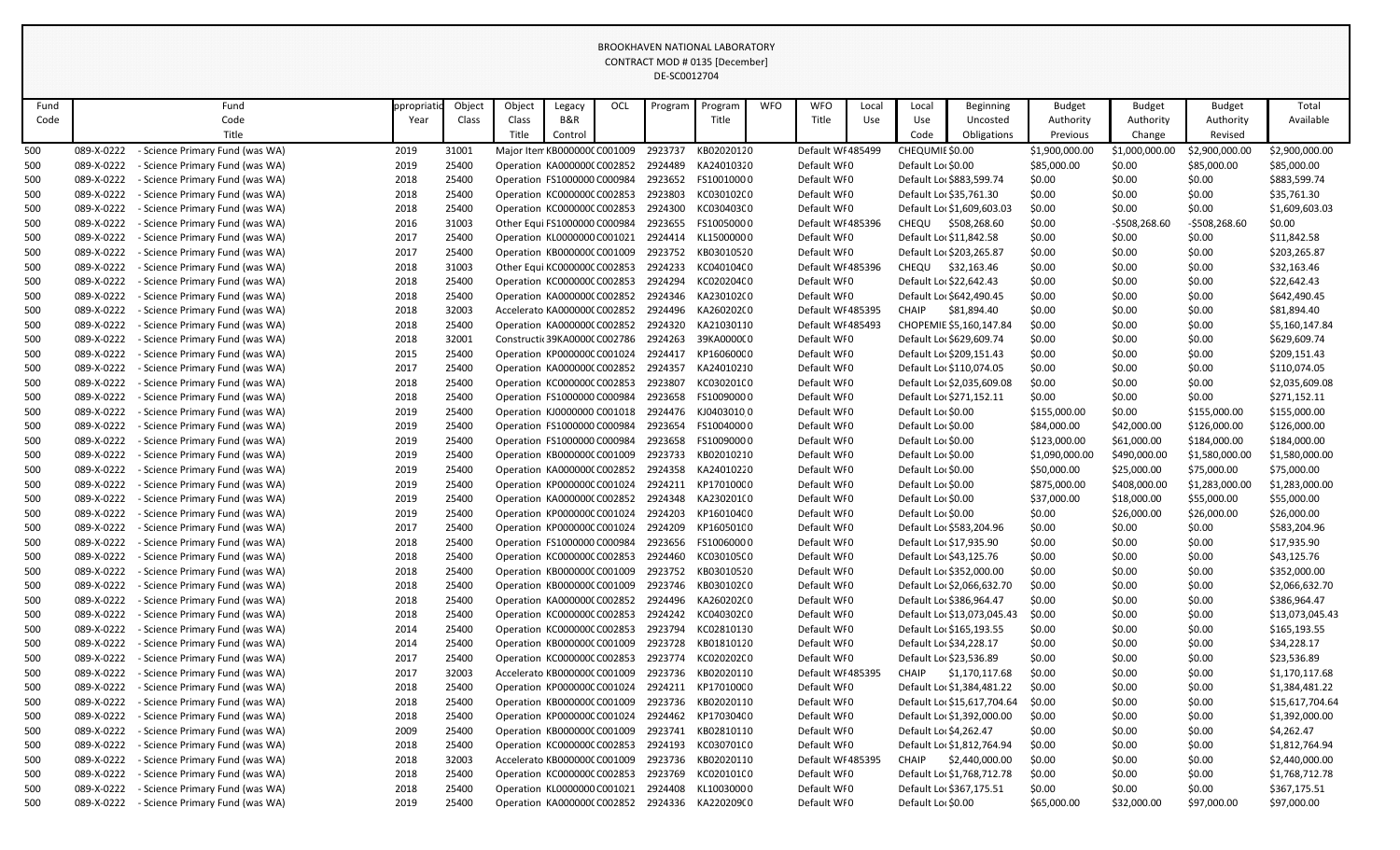| Fund |            | Fund                            | ppropriat | Object | Object | Legacy                              | OCL | Program | Program             | <b>WFO</b> | <b>WFO</b>        | Local | Local                  | <b>Beginning</b>            | <b>Budget</b>   | <b>Budget</b>  | <b>Budget</b>   | Total           |
|------|------------|---------------------------------|-----------|--------|--------|-------------------------------------|-----|---------|---------------------|------------|-------------------|-------|------------------------|-----------------------------|-----------------|----------------|-----------------|-----------------|
| Code |            | Code                            | Year      | Class  | Class  | B&R                                 |     |         | Title               |            | Title             | Use   | Use                    | Uncosted                    | Authority       | Authority      | Authority       | Available       |
|      |            | Title                           |           |        | Title  | Control                             |     |         |                     |            |                   |       | Code                   | Obligations                 | Previous        | Change         | Revised         |                 |
| 500  | 089-X-0222 | - Science Primary Fund (was WA) | 2019      | 25400  |        | Operation KA0000000 C002852         |     | 2924328 | KA220201(0          |            | Default WI0       |       | Default Loc \$0.00     |                             | \$463,000.00    | \$226,000.00   | \$689,000.00    | \$689,000.00    |
| 500  | 089-X-0222 | - Science Primary Fund (was WA) | 2019      | 25400  |        | Operation KA000000(C002852          |     |         | 2924496 KA260202(0  |            | Default WI0       |       | Default Loc \$0.00     |                             | \$1,689,000.00  | \$335,000.00   | \$2,024,000.00  | \$2,024,000.00  |
| 500  | 089-X-0222 | - Science Primary Fund (was WA) | 2019      | 25400  |        | Operation KC000000CC002853          |     | 2924506 | KC02020310          |            | Default WI0       |       | Default Loc \$0.00     |                             | \$321,000.00    | \$161,000.00   | \$482,000.00    | \$482,000.00    |
| 500  | 089-X-0222 | - Science Primary Fund (was WA) | 2019      | 31001  |        | Major Item KA0000000 C002852        |     |         | 2924320 KA21030110  |            | Default WI 485496 |       | CHEQUMIE \$0.00        |                             | \$1,420,000.00  | \$288,000.00   | \$1,708,000.00  | \$1,708,000.00  |
| 500  | 089-X-0222 | - Science Primary Fund (was WA) | 2019      | 32003  |        | Accelerato KB000000C C001009        |     | 2923736 | KB02020110          |            | Default WI 485395 |       | <b>CHAIP</b>           | \$0.00                      | \$420,000.00    | \$190,000.00   | \$610,000.00    | \$610,000.00    |
| 500  | 089-X-0222 | - Science Primary Fund (was WA) | 2019      | 25400  |        | Operation KC000000CC002853          |     | 2924405 | KC020106C0          |            | Default WI0       |       | Default Lor \$0.00     |                             | \$508,000.00    | \$255,000.00   | \$763,000.00    | \$763,000.00    |
| 500  | 089-X-0222 | - Science Primary Fund (was WA) | 2019      | 25400  |        | Operation KB000000C C001009         |     | 2923736 | KB02020110          |            | Default WI0       |       | Default Loc \$0.00     |                             | \$23,070,000.00 | \$10,450,000.0 | \$33,520,000.00 | \$33,520,000.00 |
| 500  | 089-X-0222 | - Science Primary Fund (was WA) | 2019      | 25400  |        | Operation KB000000C C001009         |     | 2923755 | KB04010220          |            | Default WI0       |       | Default Lor \$0.00     |                             | \$40,000.00     | \$20,000.00    | \$60,000.00     | \$60,000.00     |
| 500  | 089-X-0222 | - Science Primary Fund (was WA) | 2016      | 25400  |        | Operation KA0000000 C002852         |     | 2924380 | KA260102(0          |            | Default WI0       |       | Default Loc \$0.00     |                             | \$0.00          | \$200,000.00   | \$200,000.00    | \$200,000.00    |
| 500  | 089-X-0222 | - Science Primary Fund (was WA) | 2018      | 25400  |        | Operation KA000000(C002852          |     | 2924357 | KA24010210          |            | Default WI0       |       |                        | Default Lor \$120,000.00    | \$0.00          | \$0.00         | \$0.00          | \$120,000.00    |
| 500  | 089-X-0222 | Science Primary Fund (was WA)   | 2018      | 25400  |        | Operation KC000000CC002853          |     | 2924405 | KC020106C0          |            | Default WI0       |       |                        | Default Loc \$1,237,103.30  | \$0.00          | \$0.00         | \$0.00          | \$1,237,103.30  |
| 500  | 089-X-0222 | - Science Primary Fund (was WA) | 2017      | 25400  |        | Operation KC000000C C002853         |     | 2924305 | KC040602C0          |            | Default WI0       |       |                        | Default Loc \$117,489.73    | \$0.00          | \$0.00         | \$0.00          | \$117,489.73    |
| 500  | 089-X-0222 | - Science Primary Fund (was WA) | 2017      | 25400  |        | Operation KA000000(C002852          |     | 2924366 | KA25010120          |            | Default WI0       |       | Default Loc \$257.97   |                             | \$0.00          | \$0.00         | \$0.00          | \$257.97        |
| 500  | 089-X-0222 | - Science Primary Fund (was WA) | 2018      | 25400  |        | Operation KB000000CC001009          |     | 2923749 | KB03010420          |            | Default WI0       |       |                        | Default Loc \$1,456,174.09  | \$0.00          | \$0.00         | \$0.00          | \$1,456,174.09  |
| 500  | 089-X-0222 | - Science Primary Fund (was WA) | 2017      | 32003  |        | Accelerato KC000000C C002853        |     | 2924233 | KC040104C0          |            | Default WI 485395 |       | <b>CHAIP</b>           | \$331,483.16                | \$0.00          | \$0.00         | \$0.00          | \$331,483.16    |
| 500  | 089-X-0222 | - Science Primary Fund (was WA) | 2018      | 25400  |        | Operation KB000000CC001009          |     | 2923737 | KB02020120          |            | Default WI0       |       |                        | Default Loc \$16,390,683.63 | \$0.00          | \$0.00         | \$0.00          | \$16,390,683.63 |
| 500  | 089-X-0222 | - Science Primary Fund (was WA) | 2018      | 25400  |        | Operation KJ0000000 C001018         |     |         | 2924516 KJ04030400  |            | Default WI0       |       |                        | Default Loc \$129,655.71    | \$0.00          | \$0.00         | \$0.00          | \$129,655.71    |
| 500  | 089-X-0222 | - Science Primary Fund (was WA) | 2018      | 25400  |        | Operation KC000000CC002853          |     | 2924504 | KC02020210          |            | Default WI0       |       |                        | Default Loc \$2,441,794.24  | \$0.00          | \$0.00         | \$0.00          | \$2,441,794.24  |
| 500  | 089-X-0222 | - Science Primary Fund (was WA) | 2018      | 25400  |        | Operation KC000000C C002853         |     | 2924506 | KC02020310          |            | Default WI0       |       |                        | Default Loc \$579,927.69    | \$0.00          | \$0.00         | \$0.00          | \$579,927.69    |
| 500  | 089-X-0222 | - Science Primary Fund (was WA) | 2018      | 25400  |        | Operation KB000000C C001009         |     |         | 2924156 KB02010520  |            | Default WI0       |       |                        | Default Lor \$101,000.00    | \$0.00          | \$0.00         | \$0.00          | \$101,000.00    |
| 500  | 089-X-0222 | - Science Primary Fund (was WA) | 2018      | 25400  |        | Operation KP000000C C001024         |     |         | 2924514 KP160601C0  |            | Default WI0       |       |                        | Default Lor \$2,300,000.00  | \$0.00          | \$0.00         | \$0.00          | \$2,300,000.00  |
| 500  | 089-X-0222 | - Science Primary Fund (was WA) | 2017      | 25400  |        | Operation KP000000CC001024          |     | 2924203 | KP160104C0          |            | Default WI0       |       |                        | Default Loc \$23,025.11     | \$0.00          | \$0.00         | \$0.00          | \$23,025.11     |
| 500  | 089-X-0222 | - Science Primary Fund (was WA) | 2017      | 25400  |        | Operation KC000000CC002853          |     | 2924295 | KC020205C0          |            | Default WI0       |       |                        | Default Lo: \$11,184.97     | \$0.00          | \$0.00         | \$0.00          | \$11,184.97     |
| 500  | 089-X-0222 | - Science Primary Fund (was WA) | 2018      | 25400  |        | Operation KC000000C C002853         |     | 2924421 | KC040603C0          |            | Default WI0       |       |                        | Default Loc \$1,261,148.79  | \$0.00          | \$0.00         | \$0.00          | \$1,261,148.79  |
| 500  | 089-X-0222 | - Science Primary Fund (was WA) | 2018      | 25400  |        | Operation KP000000C C001024         |     | 2924200 | KP160101C0          |            | Default WI0       |       |                        | Default Loc \$1,737,000.00  | \$0.00          | \$0.00         | \$0.00          | \$1,737,000.00  |
| 500  | 089-X-0222 | - Science Primary Fund (was WA) | 2016      | 25400  |        | Operation KJ0000000 C001018         |     |         | 2924135 KJ0402000 0 |            | Default WI0       |       | Default Lor \$1,922.92 |                             | \$0.00          | $-51,922.92$   | $-51,922.92$    | \$0.00          |
| 500  | 089-X-0222 | - Science Primary Fund (was WA) | 2018      | 25400  |        | Operation FS1000000 C000984 2923654 |     |         | FS10040000          |            | Default WI0       |       |                        | Default Loc \$215,192.50    | \$0.00          | \$0.00         | \$0.00          | \$215,192.50    |
| 500  | 089-X-0222 | - Science Primary Fund (was WA) | 2019      | 25400  |        | Operation FS1000000 C000984         |     |         | 2923653 FS10020000  |            | Default WI0       |       | Default Loc \$0.00     |                             | \$148,000.00    | \$74,000.00    | \$222,000.00    | \$222,000.00    |
| 500  | 089-X-0222 | - Science Primary Fund (was WA) | 2019      | 31001  |        | Major Item KA0000000 C002852        |     | 2924320 | KA21030110          |            | Default WI 485498 |       | CHEQUMIE \$0.00        |                             | \$4,859,000.00  | \$2,197,000.00 | \$7,056,000.00  | \$7,056,000.00  |
| 500  | 089-X-0222 | - Science Primary Fund (was WA) | 2019      | 25400  |        | Operation KC000000CC002853          |     | 2924294 | KC020204C0          |            | Default WI0       |       | Default Loc \$0.00     |                             | \$33,000.00     | \$16,000.00    | \$49,000.00     | \$49,000.00     |
| 500  | 089-X-0222 | - Science Primary Fund (was WA) | 2019      | 25400  |        | Operation KA0000000 C002852         |     | 2924313 | KA210102(0          |            | Default WI0       |       | Default Loc \$0.00     |                             | \$893,000.00    | \$436,000.00   | \$1,329,000.00  | \$1,329,000.00  |
| 500  | 089-X-0222 | - Science Primary Fund (was WA) | 2019      | 25400  |        | Operation FS1000000 C000984         |     | 2923652 | FS10010000          |            | Default WI0       |       | Default Lor \$0.00     |                             | \$1,182,000.00  | \$592,000.00   | \$1,774,000.00  | \$1,774,000.00  |
| 500  | 089-X-0222 | - Science Primary Fund (was WA) | 2019      | 25400  |        | Operation KA0000000 C002852         |     |         | 2924325 KA220102(0  |            | Default WI0       |       | Default Loc \$0.00     |                             | \$897,000.00    | \$437,000.00   | \$1,334,000.00  | \$1,334,000.00  |
| 500  | 089-X-0222 | - Science Primary Fund (was WA) | 2019      | 25400  |        | Operation KB000000C C001009         |     | 2923746 | KB030102C0          |            | Default WI0       |       | Default Loc \$0.00     |                             | \$420,000.00    | \$190,000.00   | \$610,000.00    | \$610,000.00    |
| 500  | 089-X-0222 | Science Primary Fund (was WA)   | 2019      | 25400  |        | Operation KA0000000 C002852         |     |         | 2924356 KA24010190  |            | Default WI0       |       | Default Lor \$0.00     |                             | \$632,000.00    | \$123,000.00   | \$755,000.00    | \$755,000.00    |
| 500  | 089-X-0222 | - Science Primary Fund (was WA) | 2019      | 25400  |        | Operation KC000000C C002853         |     | 2924504 | KC02020210          |            | Default WI0       |       | Default Loc \$0.00     |                             | \$310,000.00    | \$155,000.00   | \$465,000.00    | \$465,000.00    |
| 500  | 089-X-0222 | - Science Primary Fund (was WA) | 2019      | 25400  |        | Operation KC000000CC002853          |     | 2925000 | KC03040310          |            | Default WI0       |       | Default Loc \$0.00     |                             | \$931,000.00    | \$464,000.00   | \$1,395,000.00  | \$1,395,000.00  |
| 500  | 089-X-0222 | Science Primary Fund (was WA)   | 2017      | 25400  |        | Operation KC000000CC002853          |     |         | 2923775 KC020203C0  |            | Default WI0       |       |                        | Default Loc \$20,429.34     | \$0.00          | \$0.00         | \$0.00          | \$20,429.34     |
| 500  | 089-X-0222 | - Science Primary Fund (was WA) | 2017      | 25400  |        | Operation KA000000(C002852          |     | 2924369 | KA25010220          |            | Default WI0       |       |                        | Default Lor \$250,000.00    | $-$250,000.00$  | \$0.00         | $-$250,000.00$  | \$0.00          |
| 500  | 089-X-0222 | - Science Primary Fund (was WA) | 2018      | 25400  |        | Operation FS1000000 C000984         |     | 2923655 | FS10050000          |            | Default WI0       |       |                        | Default Loc \$2,856,948.29  | \$0.00          | \$0.00         | \$0.00          | \$2,856,948.29  |
| 500  | 089-X-0222 | - Science Primary Fund (was WA) | 2018      | 25400  |        | Operation KC000000C C002853         |     | 2924299 | KC030402C0          |            | Default WI0       |       |                        | Default Loc \$2,048,670.39  | \$0.00          | \$0.00         | \$0.00          | \$2,048,670.39  |
| 500  | 089-X-0222 | - Science Primary Fund (was WA) | 2018      | 25400  |        | Operation KA0000000 C002852         |     | 2924380 | KA260102(0          |            | Default WI0       |       |                        | Default Loc \$412,656.07    | \$0.00          | \$0.00         | \$0.00          | \$412,656.07    |
| 500  | 089-X-0222 | - Science Primary Fund (was WA) | 2018      | 25400  |        | Operation KL0000000 C001021         |     | 2924407 | KL10020000          |            | Default WI0       |       |                        | Default Loc \$105,987.27    | \$0.00          | \$0.00         | \$0.00          | \$105,987.27    |
| 500  | 089-X-0222 | - Science Primary Fund (was WA) | 2018      | 25400  |        | Operation KA0000000 C002852         |     | 2924368 | KA25010210          |            | Default WI0       |       |                        | Default Loc \$38,519.35     | \$0.00          | \$0.00         | \$0.00          | \$38,519.35     |
| 500  | 089-X-0222 | - Science Primary Fund (was WA) | 2017      | 25400  |        | Operation KJ0000000 C001018         |     | 2924137 | KJ040400000         |            | Default WI0       |       |                        | Default Loc \$249,396.49    | \$0.00          | \$0.00         | \$0.00          | \$249,396.49    |
| 500  | 089-X-0222 | - Science Primary Fund (was WA) | 2016      | 25400  |        | Operation KA0000000 C002852         |     | 2924369 | KA25010220          |            | Default WI0       |       |                        | Default Loc \$274,718.92    | $-$200,000.00$  | \$0.00         | $-$200,000.00$  | \$74,718.92     |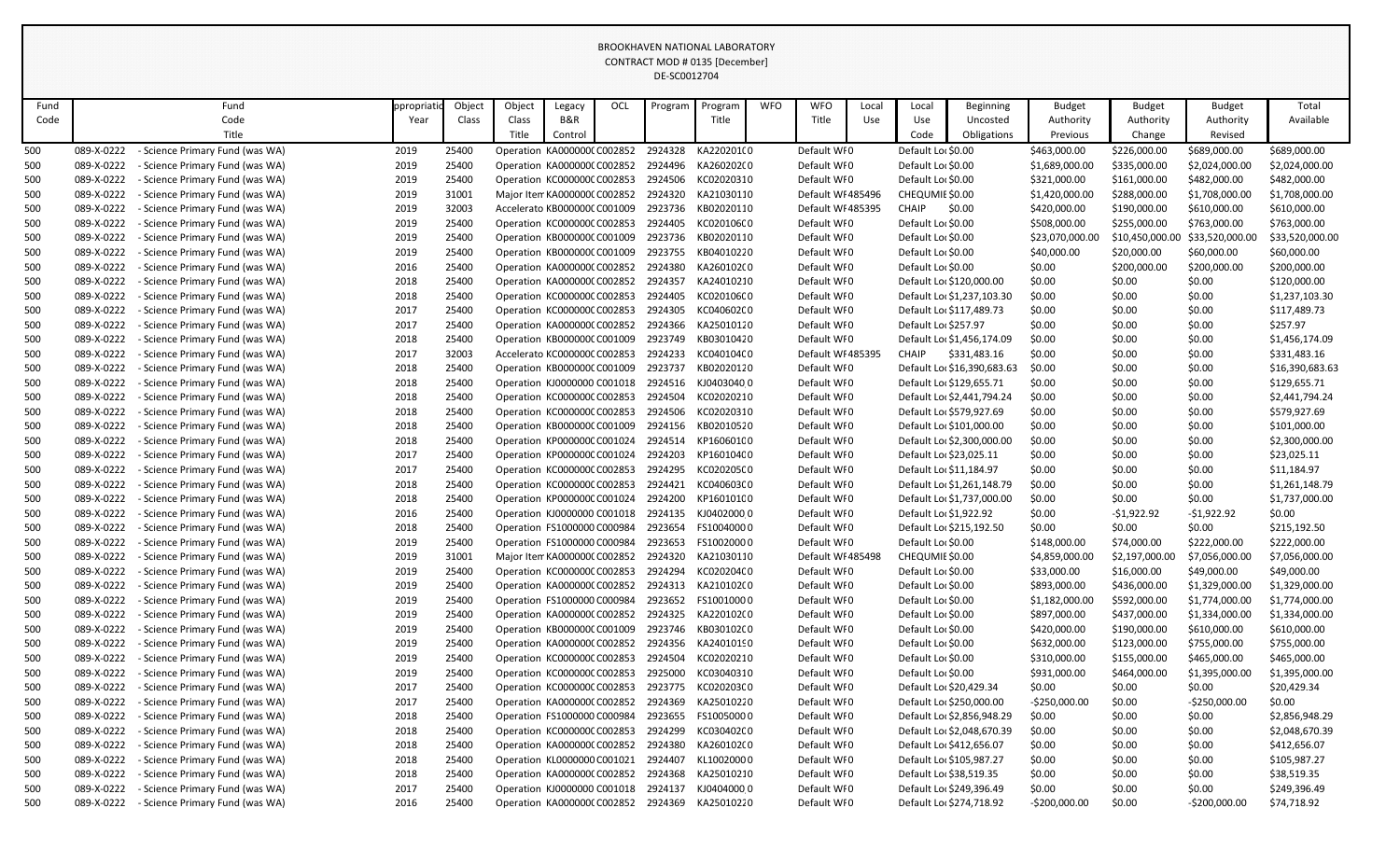| Fund |            | Fund                                 | ppropriati | Object | Object                        | Legacy  | OCL | Program | Program                                       | <b>WFO</b> | <b>WFO</b>         | Local | Local              | <b>Beginning</b>           | <b>Budget</b>  | <b>Budget</b>  | <b>Budget</b>  | Total          |
|------|------------|--------------------------------------|------------|--------|-------------------------------|---------|-----|---------|-----------------------------------------------|------------|--------------------|-------|--------------------|----------------------------|----------------|----------------|----------------|----------------|
| Code |            | Code                                 | Year       | Class  | Class                         | B&R     |     |         | Title                                         |            | Title              | Use   | Use                | Uncosted                   | Authority      | Authority      | Authority      | Available      |
|      |            | Title                                |            |        | Title                         | Control |     |         |                                               |            |                    |       | Code               | <b>Obligations</b>         | Previous       | Change         | Revised        |                |
| 500  | 089-X-0222 | - Science Primary Fund (was WA)      | 2017       | 25400  | Operation KA000000(C002852    |         |     | 2924382 | KA260201(0                                    |            | Default WI0        |       |                    | Default Loc \$2,088.07     | \$0.00         | \$0.00         | \$0.00         | \$2,088.07     |
| 500  | 089-X-0222 | - Science Primary Fund (was WA)      | 2011       | 31003  | Other Equi KC000000C C002853  |         |     |         | 3023325 KC020302C0                            |            | Default WI 485396  |       | <b>CHEQU</b>       | \$2,515.98                 | \$0.00         | $-52,515.98$   | $-52,515.98$   | \$0.00         |
| 500  | 089-X-0222 | - Science Primary Fund (was WA)      | 2018       | 25400  | Operation FS1000000 C000984   |         |     | 2923653 | FS10020000                                    |            | Default WI0        |       |                    | Default Loc \$349,650.54   | \$0.00         | \$0.00         | \$0.00         | \$349,650.54   |
| 500  | 089-X-0222 | <b>Science Primary Fund (was WA)</b> | 2014       | 25400  | Operation KB000000C C001009   |         |     |         | 2923741 KB02810110                            |            | Default WI0        |       |                    | Default Lo: \$82,974.96    | \$0.00         | \$0.00         | \$0.00         | \$82,974.96    |
| 500  | 089-X-0222 | - Science Primary Fund (was WA)      | 2017       | 32003  | Accelerato KA0000000 C002852  |         |     | 2924382 | KA260201(0                                    |            | Default WI 485395  |       | <b>CHAIP</b>       | \$304,031.06               | \$0.00         | \$0.00         | \$0.00         | \$304,031.06   |
| 500  | 089-X-0222 | <b>Science Primary Fund (was WA)</b> | 2018       | 25400  | Operation FS1000000 C000984   |         |     | 2923657 | FS10070000                                    |            | Default WI0        |       |                    | Default Lor \$602,807.81   | \$0.00         | \$0.00         | \$0.00         | \$602,807.81   |
| 500  | 089-X-0222 | - Science Primary Fund (was WA)      | 2018       | 25400  | Operation KB000000C C001009   |         |     | 2923733 | KB02010210                                    |            | Default WI0        |       |                    | Default Loc \$2,137,071.38 | \$0.00         | \$0.00         | \$0.00         | \$2,137,071.38 |
| 500  | 089-X-0222 | - Science Primary Fund (was WA)      | 2018       | 25400  | Operation KC000000CC002853    |         |     | 2924447 | KC021301(0                                    |            | Default WI0        |       |                    | Default Loc \$2,875,000.00 | \$0.00         | \$0.00         | \$0.00         | \$2,875,000.00 |
| 500  | 089-X-0222 | <b>Science Primary Fund (was WA)</b> | 2018       | 25400  | Operation KA000000(C002852    |         |     | 2924489 | KA24010320                                    |            | Default WI0        |       |                    | Default Lor \$85,000.00    | \$0.00         | \$0.00         | \$0.00         | \$85,000.00    |
| 500  | 089-X-0222 | - Science Primary Fund (was WA)      | 2019       | 25400  | Operation KC000000CC002853    |         |     | 2924299 | KC030402C0                                    |            | Default WI0        |       | Default Loc \$0.00 |                            | \$420,000.00   | \$209,000.00   | \$629,000.00   | \$629,000.00   |
| 500  | 089-X-0222 | <b>Science Primary Fund (was WA)</b> | 2019       | 25400  | Operation FS1000000 C000984   |         |     | 2923655 | FS10050000                                    |            | Default WI0        |       | Default Loc \$0.00 |                            | \$554,000.00   | \$277,000.00   | \$831,000.00   | \$831,000.00   |
| 500  | 089-X-0222 | - Science Primary Fund (was WA)      | 2019       | 32001  | Constructic 39KA00000 C002786 |         |     | 2924263 | 39KA000000                                    |            | Default WI0        |       | Default Loc \$0.00 |                            | \$800,000.00   | \$0.00         | \$800,000.00   | \$800,000.00   |
| 500  | 089-X-0222 | - Science Primary Fund (was WA)      | 2019       | 31003  | Other Equi KB000000C C001009  |         |     | 2923737 | KB02020120                                    |            | Default WI 485396  |       | <b>CHEQU</b>       | \$0.00                     | \$260,000.00   | \$140,000.00   | \$400,000.00   | \$400,000.00   |
| 500  | 089-X-0222 | - Science Primary Fund (was WA)      | 2019       | 25400  | Operation KC000000CC002853    |         |     |         | 2924242 KC040302C0                            |            | Default WI0        |       | Default Loc \$0.00 |                            | \$3,970,000.00 | \$1,969,000.00 | \$5,939,000.00 | \$5,939,000.00 |
| 500  | 089-X-0222 | - Science Primary Fund (was WA)      | 2019       | 25400  | Operation KP000000C C001024   |         |     | 2924993 | KP160701C0                                    |            | Default WI0        |       | Default Lor \$0.00 |                            | \$353,000.00   | \$200,000.00   | \$553,000.00   | \$553,000.00   |
| 500  | 089-X-0222 | <b>Science Primary Fund (was WA)</b> | 2018       | 25400  | Operation KA0000000 C002852   |         |     |         | 2924320 KA21030110                            |            | Default WI 485492  |       |                    | CHOPEMIE \$133,086.10      | \$0.00         | \$0.00         | \$0.00         | \$133,086.10   |
| 500  | 089-X-0222 | - Science Primary Fund (was WA)      | 2018       | 25400  | Operation KP000000CC001024    |         |     | 2924204 | KP160105C0                                    |            | Default WI0        |       |                    | Default Loc \$405,645.66   | \$0.00         | \$0.00         | \$0.00         | \$405,645.66   |
| 500  | 089-X-0222 | <b>Science Primary Fund (was WA)</b> | 2018       | 31001  | Major Item KA0000000 C002852  |         |     |         | 2924320 KA21030110                            |            | Default WI 485496  |       |                    | CHEQUMIE \$733,031.10      | \$0.00         | \$0.00         | \$0.00         | \$733,031.10   |
| 500  | 089-X-0222 | - Science Primary Fund (was WA)      | 2011       | 25400  | Operation KP000000C C001024   |         |     | 2924206 | KP160202C0                                    |            | Default WI0        |       |                    | Default Loc \$5,187.28     | \$0.00         | \$0.00         | \$0.00         | \$5,187.28     |
| 500  | 089-X-0222 | - Science Primary Fund (was WA)      | 2005       | 25400  | Operation KA0000000 C002852   |         |     | 2923681 | KA11028120                                    |            | Default WI0        |       |                    | Default Loc \$108,955.69   | \$0.00         | \$0.00         | \$0.00         | \$108,955.69   |
| 500  | 089-X-0222 | <b>Science Primary Fund (was WA)</b> | 2018       | 25400  | Operation KC000000CC002853    |         |     |         | 3023325 KC020302C0                            |            | Default WI0        |       |                    | Default Loc \$1,132,536.99 | \$0.00         | \$0.00         | \$0.00         | \$1,132,536.99 |
| 500  | 089-X-0222 | - Science Primary Fund (was WA)      | 2018       | 25400  | Operation KA0000000 C002852   |         |     | 2924319 | KA210209(0                                    |            | Default WI0        |       |                    | Default Loc \$159,687.08   | \$0.00         | \$0.00         | \$0.00         | \$159,687.08   |
| 500  | 089-X-0222 | <b>Science Primary Fund (was WA)</b> | 2018       | 31001  | Major Item KA0000000 C002852  |         |     |         | 2924350 KA23030110                            |            | Default WI 4809008 |       |                    | CHEQUMI \$1,396,835.40     | \$0.00         | \$0.00         | \$0.00         | \$1,396,835.40 |
| 500  | 089-X-0222 | - Science Primary Fund (was WA)      | 2017       | 25400  | Operation KP000000C C001024   |         |     | 2924216 | KP170302C0                                    |            | Default WI0        |       |                    | Default Loc \$134,019.79   | \$0.00         | \$0.00         | \$0.00         | \$134,019.79   |
| 500  | 089-X-0222 | - Science Primary Fund (was WA)      | 2018       | 25400  | Operation KB000000C C001009   |         |     | 2923755 | KB04010220                                    |            | Default WI0        |       |                    | Default Loc \$257,253.17   | \$0.00         | \$0.00         | \$0.00         | \$257,253.17   |
| 500  | 089-X-0222 | - Science Primary Fund (was WA)      | 2018       | 31003  | Other Equi KB000000C C001009  |         |     | 2923737 | KB02020120                                    |            | Default WI 485396  |       | CHEQU              | \$1,200,000.00             | \$0.00         | \$0.00         | \$0.00         | \$1,200,000.00 |
| 500  | 089-X-0222 | - Science Primary Fund (was WA)      | 2018       | 25400  |                               |         |     |         | Operation KP000000CC001024 2924209 KP160501C0 |            | Default WI0        |       |                    | Default Loc \$2,500,000.00 | \$0.00         | \$0.00         | \$0.00         | \$2,500,000.00 |
| 500  | 089-X-0222 | Science Primary Fund (was WA)        | 2018       | 25400  | Operation KA0000000 C002852   |         |     |         | 2924336 KA220209(0                            |            | Default WI0        |       |                    | Default Loc \$211,653.22   | \$0.00         | \$0.00         | \$0.00         | \$211,653.22   |
| 500  | 089-X-0222 | <b>Science Primary Fund (was WA)</b> | 2018       | 31003  | Other Equi KB000000C C001009  |         |     | 2923736 | KB02020110                                    |            | Default WI 485396  |       | CHEQU              | \$824,000.00               | \$0.00         | \$0.00         | \$0.00         | \$824,000.00   |
| 500  | 089-X-0222 | - Science Primary Fund (was WA)      | 2015       | 25400  | Operation KA000000(C002852    |         |     |         | 2924313 KA210102(0                            |            | Default WI 485474  |       |                    | CHOPEMIE \$28,201.08       | \$0.00         | \$0.00         | \$0.00         | \$28,201.08    |
| 500  | 089-X-0222 | - Science Primary Fund (was WA)      | 2018       | 25400  | Operation KC000000CC002853    |         |     |         | 2924472 KC02010700                            |            | Default WI0        |       |                    | Default Loc \$1,768,978.04 | \$0.00         | \$0.00         | \$0.00         | \$1,768,978.04 |
| 500  | 089-X-0222 | - Science Primary Fund (was WA)      | 2019       | 25400  | Operation KC000000C C002853   |         |     |         | 2924305 KC040602C0                            |            | Default WI0        |       | Default Lor \$0.00 |                            | \$132,000.00   | \$66,000.00    | \$198,000.00   | \$198,000.00   |
| 500  | 089-X-0222 | <b>Science Primary Fund (was WA)</b> | 2019       | 25400  | Operation KB000000CC001009    |         |     |         | 2923721 KB01010220                            |            | Default WI0        |       | Default Lor \$0.00 |                            | \$360,000.00   | \$160,000.00   | \$520,000.00   | \$520,000.00   |
| 500  | 089-X-0222 | - Science Primary Fund (was WA)      | 2019       | 32001  | Constructic 39KG01000 C003227 |         |     | 2924984 | 39KG0100(0                                    |            | Default WI0        |       | Default Lor \$0.00 |                            | \$1,150,800.00 | \$575,400.00   | \$1,726,200.00 | \$1,726,200.00 |
| 500  | 089-X-0222 | <b>Science Primary Fund (was WA)</b> | 2019       | 25400  | Operation KA000000(C002852    |         |     |         | 2924355 KA24010120                            |            | Default WI0        |       | Default Lor \$0.00 |                            | \$582,000.00   | \$283,000.00   | \$865,000.00   | \$865,000.00   |
| 500  | 089-X-0222 | - Science Primary Fund (was WA)      | 2019       | 25400  | Operation KA0000000 C002852   |         |     | 2924346 | KA230102(0                                    |            | Default WI0        |       | Default Lor \$0.00 |                            | \$211,000.00   | \$103,000.00   | \$314,000.00   | \$314,000.00   |
| 500  | 089-X-0222 | - Science Primary Fund (was WA)      | 2019       | 25400  | Operation KC000000C C002853   |         |     | 3023325 | KC020302C0                                    |            | Default WI0        |       | Default Lor \$0.00 |                            | \$228,000.00   | \$114,000.00   | \$342,000.00   | \$342,000.00   |
| 500  | 089-X-0222 | <b>Science Primary Fund (was WA)</b> | 2019       | 25400  | Operation KP000000CC001024    |         |     | 2924204 | KP160105C0                                    |            | Default WI0        |       | Default Lor \$0.00 |                            | \$183,000.00   | \$105,000.00   | \$288,000.00   | \$288,000.00   |
| 500  | 089-X-0222 | - Science Primary Fund (was WA)      | 2017       | 25400  | Operation KA0000000 C002852   |         |     | 2924317 | KA21020210                                    |            | Default WI0        |       | Default Lor \$0.00 |                            | \$3,590,000.00 | \$0.00         | \$3,590,000.00 | \$3,590,000.00 |
| 500  | 089-X-0222 | <b>Science Primary Fund (was WA)</b> | 2019       | 32003  | Accelerato KC000000CC002853   |         |     | 2924233 | KC040104C0                                    |            | Default WI 485395  |       | <b>CHAIP</b>       | \$0.00                     | \$2,500,000.00 | \$500,000.00   | \$3,000,000.00 | \$3,000,000.00 |
| 500  | 089-X-0222 | Science Primary Fund (was WA)        | 2019       | 25400  | Operation KP000000CC001024    |         |     | 2924200 | KP160101C0                                    |            | Default WI0        |       | Default Lor \$0.00 |                            | \$175,000.00   | \$102,000.00   | \$277,000.00   | \$277,000.00   |
| 500  | 089-X-0222 | <b>Science Primary Fund (was WA)</b> | 2019       | 25400  | Operation KA0000000 C002852   |         |     | 2924327 | KA220109(0                                    |            | Default WI0        |       | Default Lor \$0.00 |                            | \$0.00         | \$364,000.00   | \$364,000.00   | \$364,000.00   |
| 500  | 089-X-0222 | - Science Primary Fund (was WA)      | 2018       | 25400  | Operation KJ0000000 C001018   |         |     | 2924134 | KJ04010000                                    |            | Default WI0        |       |                    | Default Lor \$400,000.00   | \$0.00         | \$0.00         | \$0.00         | \$400,000.00   |
| 500  | 089-X-0222 | - Science Primary Fund (was WA)      | 2018       | 25400  | Operation KJ0000000 C001018   |         |     | 2924474 | KJ040201000                                   |            | Default WI0        |       |                    | Default Loc \$1,039,403.14 | \$0.00         | \$0.00         | \$0.00         | \$1,039,403.14 |
| 500  | 089-X-0222 | Science Primary Fund (was WA)        | 2014       | 25400  | Operation KA000000(C002852    |         |     |         | 2923681 KA11028120                            |            | Default WI0        |       |                    | Default Loc \$433,221.38   | \$0.00         | \$0.00         | \$0.00         | \$433,221.38   |
| 500  | 089-X-0222 | - Science Primary Fund (was WA)      | 2017       | 25400  | Operation KJ0000000 C001018   |         |     |         | 2924476 KJ04030100                            |            | Default WI0        |       |                    | Default Loc \$364,107.69   | \$0.00         | \$0.00         | \$0.00         | \$364,107.69   |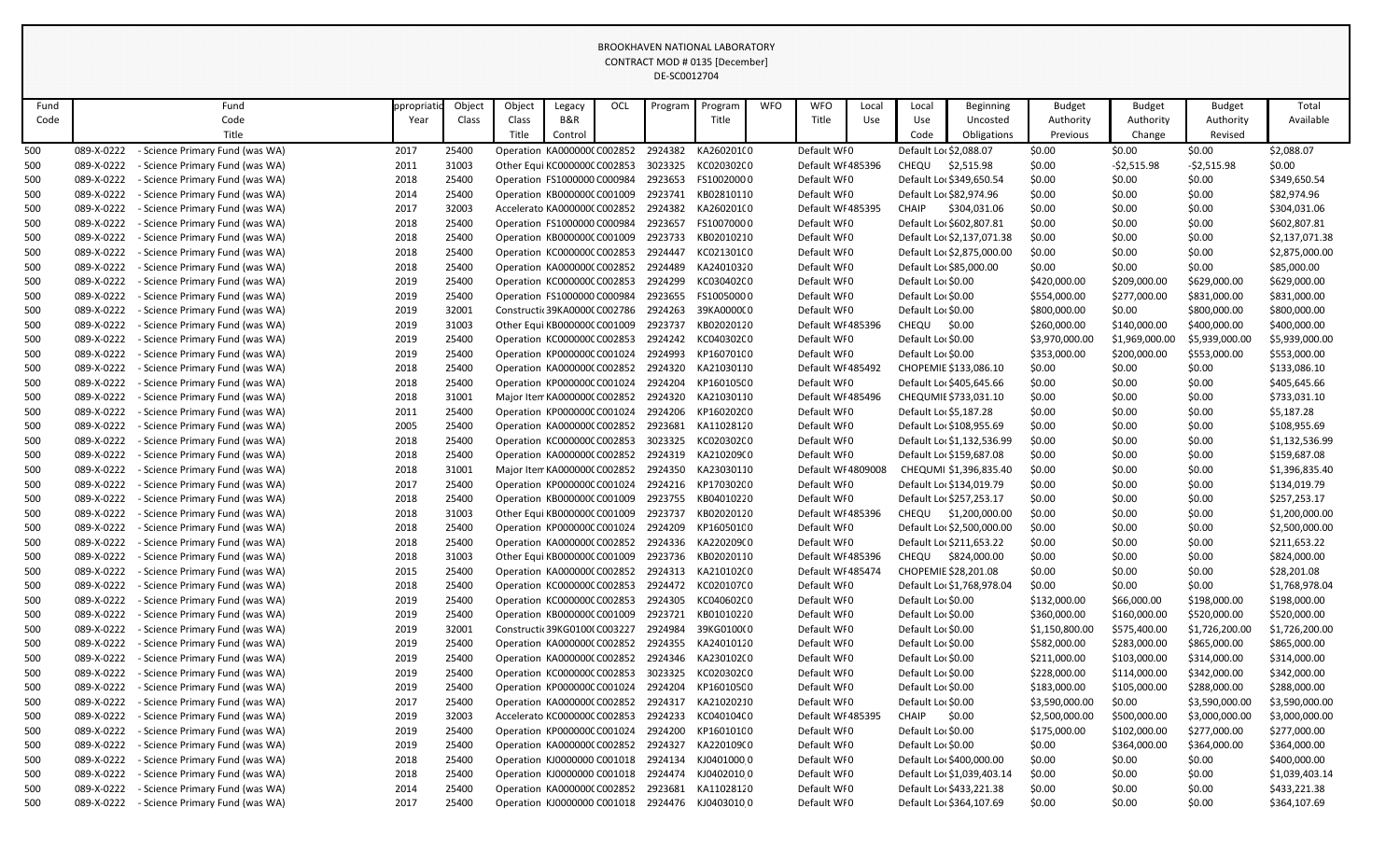|      |            |                                                    |           |        |                             |                               |         | UL-JUUJIZ7U <del>4</del> |                  |            |                                    |       |                        |                             |                |                 |                 |                 |
|------|------------|----------------------------------------------------|-----------|--------|-----------------------------|-------------------------------|---------|--------------------------|------------------|------------|------------------------------------|-------|------------------------|-----------------------------|----------------|-----------------|-----------------|-----------------|
| Fund |            | Fund                                               | ppropriat | Object | Object                      | Legacy                        | OCL     | Program                  | Program          | <b>WFO</b> | <b>WFO</b>                         | Local | Local                  | Beginning                   | <b>Budget</b>  | <b>Budget</b>   | <b>Budget</b>   | Total           |
| Code |            | Code                                               | Year      | Class  | Class                       | B&R                           |         |                          | Title            |            | Title                              | Use   | Use                    | Uncosted                    | Authority      | Authority       | Authority       | Available       |
|      |            | Title                                              |           |        | Title                       | Control                       |         |                          |                  |            |                                    |       | Code                   | Obligations                 | Previous       | Change          | Revised         |                 |
| 500  | 089-X-0222 | <b>Science Primary Fund (was WA)</b>               | 2018      | 25400  |                             | Operation KA0000000 C002852   |         | 2924317                  | KA21020210       |            | Default WI0                        |       |                        | Default Loc \$10,318,802.13 | \$0.00         | \$0.00          | \$0.00          | \$10,318,802.13 |
| 500  | 089-X-0222 | - Science Primary Fund (was WA)                    | 2018      | 25400  | Operation KA0000000 C002852 |                               |         | 2924355                  | KA24010120       |            | Default WI0                        |       |                        | Default Loc \$1,019,423.20  | \$0.00         | \$0.00          | \$0.00          | \$1,019,423.20  |
| 500  | 089-X-0222 | - Science Primary Fund (was WA)                    | 2018      | 32001  |                             | Constructic 39KG01000 C003087 |         | 2924481                  | 39KG0100(0       |            | Default WI0                        |       |                        | Default Loc \$29,414,962.47 | \$0.00         | \$0.00          | \$0.00          | \$29,414,962.47 |
| 500  | 089-X-0222 | - Science Primary Fund (was WA)                    | 2019      | 25400  | Operation KC000000CC002853  |                               |         | 2923807                  | KC030201C0       |            | Default WI0                        |       | Default Loc \$0.00     |                             | \$591,000.00   | \$296,000.00    | \$887,000.00    | \$887,000.00    |
| 500  | 089-X-0222 | <b>Science Primary Fund (was WA)</b>               | 2019      | 25400  |                             | Operation FS1000000 C000984   |         | 2923656                  | FS10060000       |            | Default WI0                        |       | Default Lor \$0.00     |                             | \$97,000.00    | \$48,000.00     | \$145,000.00    | \$145,000.00    |
| 500  | 089-X-0222 | <b>Science Primary Fund (was WA)</b>               | 2019      | 25400  | Operation KB000000C C001009 |                               |         | 2923737                  | KB02020120       |            | Default WI0                        |       | Default Loc \$0.00     |                             | \$7,190,000.00 | \$3,260,000.00  | \$10,450,000.00 | \$10,450,000.00 |
| 500  | 089-X-0222 | - Science Primary Fund (was WA)                    | 2019      | 25400  | Operation FS1000000 C000984 |                               |         | 2923657                  | FS10070000       |            | Default WI0                        |       | Default Loc \$0.00     |                             | \$116,000.00   | \$58,000.00     | \$174,000.00    | \$174,000.00    |
| 510  | 089-X-0222 | <b>Science Reimbursable Work Technology Transf</b> | 2017      | 25400  | Operation 4.56E+08 C003005  |                               |         | 6600199                  | 4561650214860747 |            | CHAGR8710                          |       |                        | Default Loc \$25,548.78     | \$0.00         | \$0.00          | \$0.00          | \$25,548.78     |
| 510  | 089-X-0222 | <b>Science Reimbursable Work Technology Transf</b> | 2018      | 25400  | Operation 4.56E+08 C003005  |                               |         | 6600199                  | 4561650214861091 |            | CHAGRRIKI 0                        |       |                        | Default Lor \$71,022.21     | \$0.00         | \$0.00          | \$0.00          | \$71,022.21     |
| 510  | 089-X-0222 | Science Reimbursable Work Technology Transf        | 2018      | 25400  |                             | Operation 4.56E+08 C003005    |         | 6600199                  | 4561650214861014 |            | CHAGR8400                          |       |                        | Default Loc \$22,453.69     | \$0.00         | $-522,453.69$   | $-522,453.69$   | \$0.00          |
| 510  | 089-X-0222 | <b>Science Reimbursable Work Technology Transf</b> | 2018      | 25400  | Operation 4.56E+08 C003005  |                               |         | 6600199                  | 4561650214861004 |            | CHAGR8410                          |       | Default Loc \$2,123.13 |                             | $-52,123.13$   | \$0.00          | $-52,123.13$    | \$0.00          |
| 510  | 089-X-0222 | - Science Reimbursable Work Technology Transf      | 2019      | 25400  | Operation 4.56E+08 C003005  |                               |         | 6600199                  | 4561650214861091 |            | CHAGRRIKI 0                        |       | Default Loc \$0.00     |                             | \$364,949.39   | $-$ \$84,106.41 | \$280,842.98    | \$280,842.98    |
| 511  | 089-X-0222 | Science Reimbursable Work with Non-Federal         | 2017      | 25400  | Operation 4.56E+08 C003005  |                               |         | 6600146                  | 4561600314861052 |            | CHAGR8410                          |       |                        | Default Loc \$2,146,667.98  | \$0.00         | \$0.00          | \$0.00          | \$2,146,667.98  |
| 511  | 089-X-0222 | <b>Science Reimbursable Work with Non-Federal</b>  | 2018      | 25400  |                             | Operation 4.56E+08 C003005    |         | 6600146                  | 4561600314861009 |            | CHAGR8410                          |       | Default Loc \$2,617.07 |                             | \$0.00         | \$0.00          | \$0.00          | \$2,617.07      |
| 511  | 089-X-0222 | <b>Science Reimbursable Work with Non-Federal</b>  | 2018      | 25400  | Operation 4.56E+08 C003005  |                               |         | 6600147                  | 4561600324861065 |            | CHAGR8420                          |       |                        | Default Loc \$217,281.60    | \$0.00         | \$0.00          | \$0.00          | \$217,281.60    |
| 511  | 089-X-0222 | <b>Science Reimbursable Work with Non-Federal</b>  | 2017      | 25400  | Operation 4.56E+08 C003005  |                               |         | 6600146                  | 4561600314860936 |            | CHAGR872 0                         |       | Default Lor \$1,926.60 |                             | \$0.00         | \$0.00          | \$0.00          | \$1,926.60      |
| 511  | 089-X-0222 | Science Reimbursable Work with Non-Federal         | 2018      | 25400  | Operation 4.56E+08 C003005  |                               |         | 6600147                  | 4561600324860984 |            | CHAGR8400                          |       | Default Loc \$67.81    |                             | \$0.00         | \$0.00          | \$0.00          | \$67.81         |
| 511  | 089-X-0222 | <b>Science Reimbursable Work with Non-Federal</b>  | 2016      | 25400  | Operation 4.56E+08 C003005  |                               |         | 6600146                  | 4561600314860871 |            | CHAGR8720                          |       |                        | Default Loc \$13,578.50     | \$0.00         | \$0.00          | \$0.00          | \$13,578.50     |
| 511  | 089-X-0222 | - Science Reimbursable Work with Non-Federal       | 2018      | 25400  | Operation 4.56E+08          |                               | C003005 | 6600146                  | 4561600314861102 |            | CHAGR8430                          |       | Default Lor \$6,084.13 |                             | \$0.00         | \$0.00          | \$0.00          | \$6,084.13      |
| 511  | 089-X-0222 | - Science Reimbursable Work with Non-Federal       | 2019      | 25400  | Operation 4.56E+08 C003005  |                               |         | 6600146                  | 4561600314861130 |            | CHAGR844 0                         |       | Default Loc \$0.00     |                             | \$101,014.94   | \$0.00          | \$101,014.94    | \$101,014.94    |
| 511  | 089-X-0222 | - Science Reimbursable Work with Non-Federal       | 2019      | 25400  | Operation 4.56E+08 C003005  |                               |         | 6600146                  |                  |            | 4561600314861115 CHAGR8430         |       | Default Loc \$0.00     |                             | \$20,000.00    | \$0.00          | \$20,000.00     | \$20,000.00     |
| 511  | 089-X-0222 | <b>Science Reimbursable Work with Non-Federal</b>  | 2018      | 25400  | Operation 4.56E+08 C003005  |                               |         | 6600146                  | 4561600314861063 |            | CHAGR8420                          |       |                        | Default Loc \$22,087.46     | \$0.00         | \$0.00          | \$0.00          | \$22,087.46     |
| 511  | 089-X-0222 | <b>Science Reimbursable Work with Non-Federal</b>  | 2018      | 25400  | Operation 4.56E+08 C003005  |                               |         | 6600146                  | 4561600314860969 |            | CHAGR8730                          |       |                        | Default Loc \$72,150.96     | \$0.00         | \$0.00          | \$0.00          | \$72,150.96     |
| 511  | 089-X-0222 | - Science Reimbursable Work with Non-Federal       | 2018      | 25400  | Operation 4.56E+08          |                               | C003005 | 6600146                  | 4561600314861030 |            | CHAGR8400                          |       | Default Lor \$914.45   |                             | \$0.00         | \$0.00          | \$0.00          | \$914.45        |
| 511  | 089-X-0222 | Science Reimbursable Work with Non-Federal         | 2018      | 25400  | Operation 4.56E+08          |                               | C003005 | 6600146                  | 4561600314861092 |            | CHAGR8430                          |       | Default Loc \$121.69   |                             | \$0.00         | $-5121.69$      | $-5121.69$      | \$0.00          |
| 511  | 089-X-0222 | - Science Reimbursable Work with Non-Federal       | 2019      | 25400  | Operation 4.56E+08 C003005  |                               |         | 6600146                  |                  |            | 4561600314861053 CHAGR8420         |       | Default Loc \$0.00     |                             | \$21,647.00    | \$133,043.00    | \$154,690.00    | \$154,690.00    |
| 511  | 089-X-0222 | - Science Reimbursable Work with Non-Federal       | 2019      | 25400  | Operation 4.56E+08 C003005  |                               |         |                          |                  |            | 6600146 4561600314861023 CHAGR8400 |       | Default Lor \$0.00     |                             | \$25,519.87    | \$0.00          | \$25,519.87     | \$25,519.87     |
| 511  | 089-X-0222 | - Science Reimbursable Work with Non-Federal       | 2019      | 25400  | Operation 4.56E+08 C003005  |                               |         | 6600146                  |                  |            | 4561600314861068 CHAGR8420         |       | Default Loc \$0.00     |                             | \$25,253.74    | \$0.00          | \$25,253.74     | \$25,253.74     |
| 511  | 089-X-0222 | - Science Reimbursable Work with Non-Federal       | 2019      | 25400  | Operation 4.56E+08 C003005  |                               |         | 6600146                  | 4561600314861133 |            | CHAGR8440                          |       | Default Loc \$0.00     |                             | \$51,456.31    | \$0.00          | \$51,456.31     | \$51,456.31     |
| 511  | 089-X-0222 | - Science Reimbursable Work with Non-Federal       | 2019      | 25400  | Operation 4.56E+08 C003005  |                               |         | 6600146                  |                  |            | 4561600314861136 CHAGR8440         |       | Default Loc \$0.00     |                             | \$0.00         | \$0.01          | \$0.01          | \$0.01          |
| 511  | 089-X-0222 | Science Reimbursable Work with Non-Federal         | 2018      | 25400  | Operation 4.56E+08 C003005  |                               |         | 6600146                  | 4561600314861099 |            | CHAGR8430                          |       | Default Loc \$2.94     |                             | \$0.00         | \$0.00          | \$0.00          | \$2.94          |
| 511  | 089-X-0222 | Science Reimbursable Work with Non-Federal         | 2018      | 25400  | Operation 4.56E+08 C003005  |                               |         | 6600146                  | 4561600314861060 |            | CHAGR8420                          |       |                        | Default Loc \$19,067.88     | \$0.00         | $-$19,067.88$   | $-$19,067.88$   | \$0.00          |
| 511  | 089-X-0222 | - Science Reimbursable Work with Non-Federal       | 2018      | 25400  | Operation 4.56E+08 C003005  |                               |         | 6600146                  | 4561600314861101 |            | CHAGR8430                          |       |                        | Default Lor \$40,689.65     | \$0.00         | \$0.00          | \$0.00          | \$40,689.65     |
| 511  | 089-X-0222 | - Science Reimbursable Work with Non-Federal       | 2018      | 25400  | Operation 4.56E+08 C003005  |                               |         | 6600146                  | 4561600314860977 |            | CHAGR8730                          |       | Default Lor \$1,033.48 |                             | $-$1,033.48$   | \$0.00          | $-$1,033.48$    | \$0.00          |
| 511  | 089-X-0222 | Science Reimbursable Work with Non-Federal         | 2018      | 25400  | Operation 4.56E+08 C003005  |                               |         | 6600146                  | 4561600314861023 |            | CHAGR8400                          |       |                        | Default Loc \$64,480.13     | \$0.00         | \$0.00          | \$0.00          | \$64,480.13     |
| 511  | 089-X-0222 | - Science Reimbursable Work with Non-Federal       | 2014      | 25400  | Operation 4.56E+08 C003005  |                               |         | 6600146                  | 4561600314860871 |            | CHAGR8720                          |       |                        | Default Loc \$119,776.80    | \$0.00         | \$0.00          | \$0.00          | \$119,776.80    |
| 511  | 089-X-0222 | Science Reimbursable Work with Non-Federal         | 2018      | 25400  | Operation 4.56E+08 C003005  |                               |         | 6600146                  | 4561600314861120 |            | CHAGR8430                          |       |                        | Default Loc \$91,831.68     | \$0.00         | \$0.00          | \$0.00          | \$91,831.68     |
| 511  | 089-X-0222 | - Science Reimbursable Work with Non-Federal       | 2019      | 25400  | Operation 4.56E+08 C003005  |                               |         | 6600146                  | 4561600314861052 |            | CHAGR8410                          |       | Default Loc \$0.00     |                             | \$3,742,156.02 | \$58,991.80     | \$3,801,147.82  | \$3,801,147.82  |
| 511  | 089-X-0222 | Science Reimbursable Work with Non-Federal         | 2019      | 25400  | Operation 4.56E+08 C003005  |                               |         | 6600146                  | 4561600314861075 |            | CHAGR8430                          |       | Default Loc \$0.00     |                             | \$3,269.31     | \$0.00          | \$3,269.31      | \$3,269.31      |
| 511  | 089-X-0222 | - Science Reimbursable Work with Non-Federal       | 2017      | 25400  | Operation 4.56E+08 C003005  |                               |         | 6600146                  |                  |            | 4561600314860928 CHAGR8730         |       |                        | Default Loc \$34,457.69     | \$0.00         | \$0.00          | \$0.00          | \$34,457.69     |
| 511  | 089-X-0222 | Science Reimbursable Work with Non-Federal         | 2017      | 25400  | Operation 4.56E+08 C003005  |                               |         | 6600146                  | 4561600314860949 |            | CHAGR8730                          |       | Default Loc \$8,967.69 |                             | \$0.00         | \$0.00          | \$0.00          | \$8,967.69      |
| 511  | 089-X-0222 | Science Reimbursable Work with Non-Federal         | 2016      | 25400  | Operation 4.56E+08 C003005  |                               |         | 6600146                  | 4561600314860831 |            | CHAGR8720                          |       | Default Loc \$176.63   |                             | \$0.00         | \$0.00          | \$0.00          | \$176.63        |
| 511  | 089-X-0222 | - Science Reimbursable Work with Non-Federal       | 2017      | 25400  | Operation 4.56E+08 C003005  |                               |         | 6600147                  | 4561600324801577 |            | CH AGR87{0                         |       |                        | Default Loc \$41,696.97     | \$0.00         | \$0.00          | \$0.00          | \$41,696.97     |
| 511  | 089-X-0222 | - Science Reimbursable Work with Non-Federal       | 2018      | 25400  | Operation 4.56E+08 C003005  |                               |         | 6600146                  | 4561600314861098 |            | CHAGR8430                          |       |                        | Default Loc \$25,008.55     | \$0.00         | \$0.00          | \$0.00          | \$25,008.55     |
| 511  | 089-X-0222 | - Science Reimbursable Work with Non-Federal       | 2018      | 25400  | Operation 4.56E+08 C003005  |                               |         | 6600146                  | 4561600314861107 |            | CHAGR8430                          |       |                        | Default Loc \$37,074.29     | \$0.00         | \$0.00          | \$0.00          | \$37,074.29     |
| 511  | 089-X-0222 | Science Reimbursable Work with Non-Federal         | 2018      | 25400  | Operation 4.56E+08 C003005  |                               |         |                          |                  |            | 6600146 4561600314861053 CHAGR8420 |       | Default Loc \$7,214.59 |                             | \$0.00         | \$0.00          | \$0.00          | \$7,214.59      |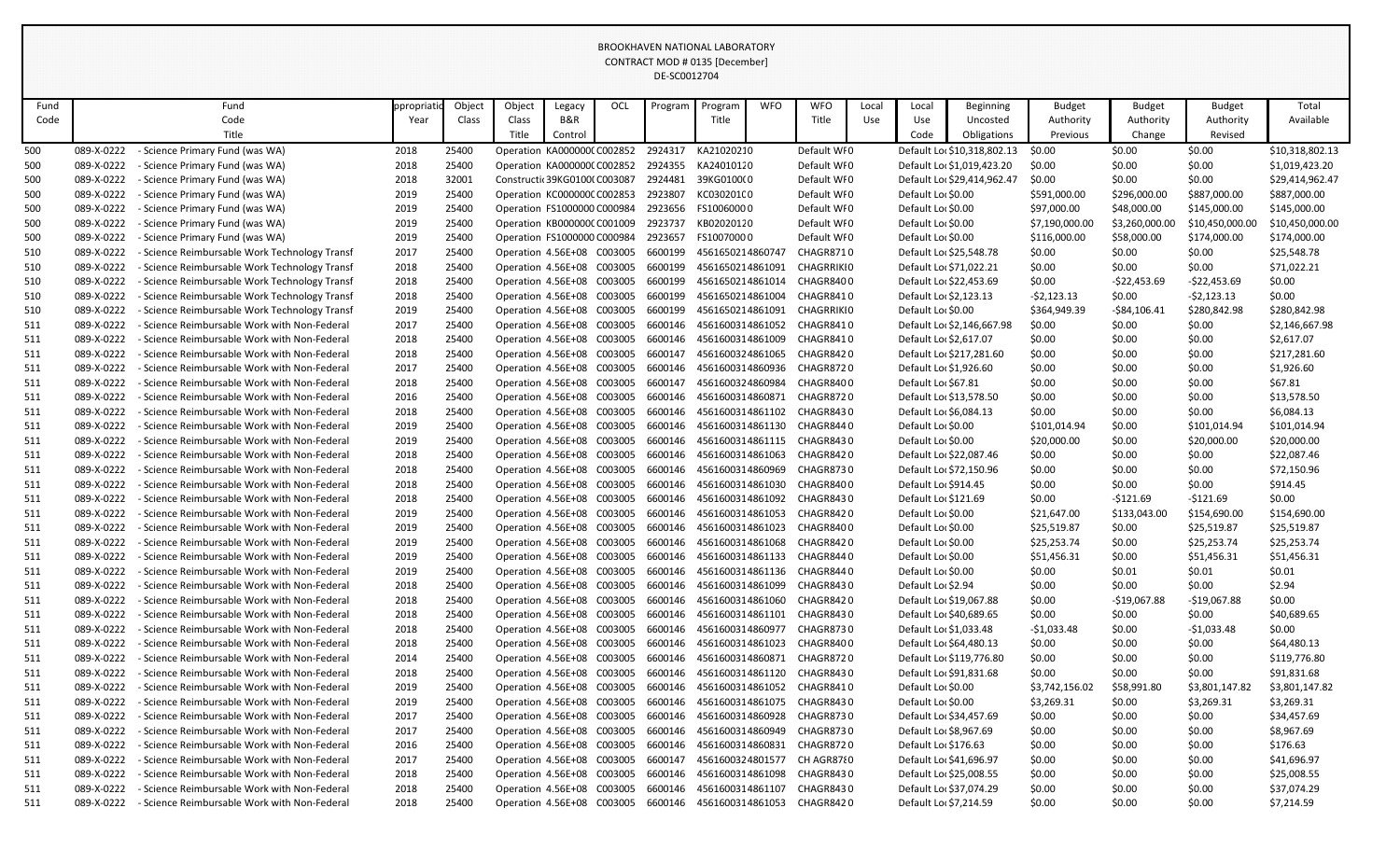| Fund |            | Fund                                              | ppropriati | Object | Object                     | Legacy                     | OCL | Program | Program          | <b>WFO</b> | <b>WFO</b>                                                     | Local      | Local                   | <b>Beginning</b>           | <b>Budget</b>   | <b>Budget</b> | <b>Budget</b>  | Total          |
|------|------------|---------------------------------------------------|------------|--------|----------------------------|----------------------------|-----|---------|------------------|------------|----------------------------------------------------------------|------------|-------------------------|----------------------------|-----------------|---------------|----------------|----------------|
| Code |            | Code                                              | Year       | Class  | Class                      | B&R                        |     |         | Title            |            | Title                                                          | <b>Use</b> | Use                     | Uncosted                   | Authority       | Authority     | Authority      | Available      |
|      |            | Title                                             |            |        | Title                      | Control                    |     |         |                  |            |                                                                |            | Code                    | Obligations                | <b>Previous</b> | Change        | Revised        |                |
| 511  | 089-X-0222 | Science Reimbursable Work with Non-Federal        | 2018       | 25400  | Operation 4.56E+08 C003005 |                            |     | 6600147 | 4561600324861032 |            | CHAGR8410                                                      |            | Default Loc \$45,039.33 |                            | \$0.00          | \$0.00        | \$0.00         | \$45,039.33    |
| 511  | 089-X-0222 | - Science Reimbursable Work with Non-Federal      | 2018       | 25400  | Operation 4.56E+08 C003005 |                            |     | 6600147 | 4561600324861076 |            | CHAGR8430                                                      |            |                         | Default Loc \$311,208.48   | \$0.00          | \$0.00        | \$0.00         | \$311,208.48   |
| 511  | 089-X-0222 | - Science Reimbursable Work with Non-Federal      | 2018       | 25400  | Operation 4.56E+08 C003005 |                            |     | 6600146 | 4561600314860686 |            | CHAGR8780                                                      |            | Default Loc \$5,536.61  |                            | \$0.00          | \$0.00        | \$0.00         | \$5,536.61     |
| 511  | 089-X-0222 | Science Reimbursable Work with Non-Federal        | 2018       | 25400  |                            | Operation 4.56E+08 C003005 |     | 6600146 | 4561600314861021 |            | CHAGR8400                                                      |            | Default Loc \$6,587.34  |                            | $-56,587.34$    | \$0.00        | $-56,587.34$   | \$0.00         |
| 511  | 089-X-0222 | - Science Reimbursable Work with Non-Federal      | 2019       | 25400  |                            | Operation 4.56E+08 C003005 |     | 6600146 | 4561600314861099 |            | CHAGR8430                                                      |            | Default Loc \$0.00      |                            | \$126,268.68    | \$0.00        | \$126,268.68   | \$126,268.68   |
| 511  | 089-X-0222 | - Science Reimbursable Work with Non-Federal      | 2019       | 25400  |                            | Operation 4.56E+08 C003005 |     | 6600146 | 4561600314861089 |            | CHAGR8430                                                      |            | Default Loc \$0.00      |                            | \$9,708.74      | \$0.00        | \$9,708.74     | \$9,708.74     |
| 511  | 089-X-0222 | - Science Reimbursable Work with Non-Federal      | 2019       | 25400  |                            | Operation 4.56E+08 C003005 |     | 6600146 |                  |            | 4561600314861100 CHAGR8430                                     |            | Default Loc \$0.00      |                            | \$50,507.48     | \$0.00        | \$50,507.48    | \$50,507.48    |
| 511  | 089-X-0222 | - Science Reimbursable Work with Non-Federal      | 2019       | 25400  | Operation 4.56E+08 C003005 |                            |     | 6600146 | 4561600314861102 |            | CHAGR8430                                                      |            | Default Loc \$0.00      |                            | \$0.00          | \$6,888.87    | \$6,888.87     | \$6,888.87     |
| 511  | 089-X-0222 | - Science Reimbursable Work with Non-Federal      | 2017       | 25400  | Operation 4.56E+08 C003005 |                            |     | 6600147 | 4561600324861015 |            | CHAGR8400                                                      |            |                         | Default Loc \$903,389.83   | \$0.00          | \$0.00        | \$0.00         | \$903,389.83   |
| 511  | 089-X-0222 | - Science Reimbursable Work with Non-Federal      | 2017       | 25400  |                            | Operation 4.56E+08 C003005 |     | 6600147 | 4561600324860800 |            | CHAGR8710                                                      |            | Default Lor \$683.29    |                            | $-5683.29$      | \$0.00        | $-5683.29$     | \$0.00         |
| 511  | 089-X-0222 | - Science Reimbursable Work with Non-Federal      | 2018       | 25400  |                            | Operation 4.56E+08 C003005 |     | 6600146 | 4561600314861056 |            | CHAGR840 0                                                     |            | Default Loc \$4,070.82  |                            | \$0.00          | $-54,070.82$  | $-54,070.82$   | \$0.00         |
| 511  | 089-X-0222 | - Science Reimbursable Work with Non-Federal      | 2018       | 25400  | Operation 4.56E+08 C003005 |                            |     | 6600146 | 4561600314861089 |            | CHAGR8430                                                      |            | Default Loc \$163.45    |                            | \$0.00          | \$0.00        | \$0.00         | \$163.45       |
| 511  | 089-X-0222 | - Science Reimbursable Work with Non-Federal      | 2018       | 25400  |                            | Operation 4.56E+08 C003005 |     | 6600146 | 4561600314861090 |            | CHAGR8430                                                      |            |                         | Default Loc \$106,652.72   | \$0.00          | \$0.00        | \$0.00         | \$106,652.72   |
| 511  | 089-X-0222 | - Science Reimbursable Work with Non-Federal      | 2018       | 25400  |                            | Operation 4.56E+08 C003005 |     | 6600146 | 4561600314861093 |            | CHAGR8430                                                      |            | Default Loc \$39,507.26 |                            | \$0.00          | \$0.00        | \$0.00         | \$39,507.26    |
| 511  | 089-X-0222 | - Science Reimbursable Work with Non-Federal      | 2017       | 25400  | Operation 4.56E+08 C003005 |                            |     | 6600146 | 4561600314861017 |            | CHAGR8410                                                      |            | Default Lor \$644.23    |                            | \$0.00          | \$0.00        | \$0.00         | \$644.23       |
| 511  | 089-X-0222 | <b>Science Reimbursable Work with Non-Federal</b> | 2018       | 25400  |                            | Operation 4.56E+08 C003005 |     | 6600146 | 4561600314861075 |            | CHAGR843 0                                                     |            | Default Loc \$21,730.69 |                            | \$0.00          | \$0.00        | \$0.00         | \$21,730.69    |
| 511  | 089-X-0222 | - Science Reimbursable Work with Non-Federal      | 2017       | 25400  |                            | Operation 4.56E+08 C003005 |     | 6600146 | 4561600314861021 |            | CHAGR8400                                                      |            | Default Lor \$2,654.48  |                            | $-52,654.48$    | \$0.00        | $-52,654.48$   | \$0.00         |
| 511  | 089-X-0222 | - Science Reimbursable Work with Non-Federal      | 2015       | 25400  | Operation 4.56E+08 C003005 |                            |     | 6600146 | 4561600314860880 |            | CHAGR872 0                                                     |            | Default Lor \$2,596.52  |                            | \$0.00          | \$0.00        | \$0.00         | \$2,596.52     |
| 511  | 089-X-0222 | - Science Reimbursable Work with Non-Federal      | 2018       | 25400  |                            | Operation 4.56E+08 C003005 |     | 6600146 | 4561600314861079 |            | CHAGR8430                                                      |            | Default Loc \$41,439.06 |                            | \$0.00          | \$0.00        | \$0.00         | \$41,439.06    |
| 511  | 089-X-0222 | <b>Science Reimbursable Work with Non-Federal</b> | 2019       | 25400  | Operation 4.56E+08 C003005 |                            |     | 6600147 | 4561600324861032 |            | CHAGR8410                                                      |            | Default Loc \$0.00      |                            | \$13,961.03     | \$0.00        | \$13,961.03    | \$13,961.03    |
| 511  | 089-X-0222 | <b>Science Reimbursable Work with Non-Federal</b> | 2019       | 25400  | Operation 4.56E+08 C003005 |                            |     | 6600146 | 4561600314861022 |            | CHAGR8410                                                      |            | Default Loc \$0.00      |                            | \$1,451,583.95  | \$0.00        | \$1,451,583.95 | \$1,451,583.95 |
| 511  | 089-X-0222 | - Science Reimbursable Work with Non-Federal      | 2016       | 25400  | Operation 4.56E+08 C003005 |                            |     | 6600146 | 4561600314860880 |            | CHAGR8720                                                      |            | Default Lor \$3,397.00  |                            | \$0.00          | \$0.00        | \$0.00         | \$3,397.00     |
| 511  | 089-X-0222 | - Science Reimbursable Work with Non-Federal      | 2018       | 25400  | Operation 4.56E+08 C003005 |                            |     | 6600146 | 4561600314861088 |            | CHAGR8430                                                      |            | Default Loc \$58,118.62 |                            | \$0.00          | \$0.00        | \$0.00         | \$58,118.62    |
| 511  | 089-X-0222 | - Science Reimbursable Work with Non-Federal      | 2018       | 25400  |                            | Operation 4.56E+08 C003005 |     | 6600146 |                  |            | 4561600314861100 CHAGR8430                                     |            | Default Loc \$45,915.88 |                            | \$0.00          | \$0.00        | \$0.00         | \$45,915.88    |
| 511  | 089-X-0222 | - Science Reimbursable Work with Non-Federal      | 2018       | 25400  | Operation 4.56E+08 C003005 |                            |     | 6600146 | 4561600314861087 |            | CHAGR8430                                                      |            | Default Lor \$2,500.00  |                            | $-52,500.00$    | \$0.00        | $-52,500.00$   | \$0.00         |
| 511  | 089-X-0222 | <b>Science Reimbursable Work with Non-Federal</b> | 2018       | 25400  |                            | Operation 4.56E+08 C003005 |     | 6600146 | 4561600314860946 |            | CHAGR8730                                                      |            | Default Lor \$899.96    |                            | \$0.00          | \$0.00        | \$0.00         | \$899.96       |
| 511  | 089-X-0222 | - Science Reimbursable Work with Non-Federal      | 2018       | 25400  |                            |                            |     |         |                  |            | Operation 4.56E+08 C003005 6600147 4561600324801577 CH AGR8780 |            | Default Lor \$50,485.44 |                            | \$0.00          | \$0.00        | \$0.00         | \$50,485.44    |
| 511  | 089-X-0222 | Science Reimbursable Work with Non-Federal        | 2018       | 25400  |                            | Operation 4.56E+08 C003005 |     | 6600146 |                  |            | 4561600314860936 CHAGR8720                                     |            | Default Lor \$6,000.07  |                            | \$0.00          | \$0.00        | \$0.00         | \$6,000.07     |
| 511  | 089-X-0222 | Science Reimbursable Work with Non-Federal        | 2018       | 25400  | Operation 4.56E+08 C003005 |                            |     | 6600146 | 4561600314861052 |            | CHAGR8410                                                      |            |                         | Default Loc \$599,176.00   | \$0.00          | \$0.00        | \$0.00         | \$599,176.00   |
| 511  | 089-X-0222 | - Science Reimbursable Work with Non-Federal      | 2019       | 25400  | Operation 4.56E+08 C003005 |                            |     | 6600146 |                  |            | 4561600314861128 CHAGR8440                                     |            | Default Loc \$0.00      |                            | \$75,000.00     | \$0.00        | \$75,000.00    | \$75,000.00    |
| 511  | 089-X-0222 | Science Reimbursable Work with Non-Federal        | 2019       | 25400  |                            | Operation 4.56E+08 C003005 |     | 6600146 |                  |            | 4561600314861066 CHAGR8420                                     |            | Default Loc \$0.00      |                            | \$31,567.19     | \$0.00        | \$31,567.19    | \$31,567.19    |
| 511  | 089-X-0222 | Science Reimbursable Work with Non-Federal        | 2019       | 25400  | Operation 4.56E+08 C003005 |                            |     | 6600146 | 4561600314861107 |            | CHAGR8430                                                      |            | Default Loc \$0.00      |                            | \$1,579.07      | \$0.00        | \$1,579.07     | \$1,579.07     |
| 511  | 089-X-0222 | Science Reimbursable Work with Non-Federal        | 2019       | 25400  | Operation 4.56E+08 C003005 |                            |     | 6600146 |                  |            | 4561600314860946 CHAGR8730                                     |            | Default Loc \$0.00      |                            | \$129,844.08    | \$21,982.96   | \$151,827.04   | \$151,827.04   |
| 511  | 089-X-0222 | - Science Reimbursable Work with Non-Federal      | 2019       | 25400  | Operation 4.56E+08 C003005 |                            |     | 6600146 | 4561600314861134 |            | CHAGR844 0                                                     |            | Default Loc \$0.00      |                            | \$37,880.62     | \$0.00        | \$37,880.62    | \$37,880.62    |
| 511  | 089-X-0222 | Science Reimbursable Work with Non-Federal        | 2018       | 25400  | Operation 4.56E+08 C003005 |                            |     | 6600147 | 4561600324860813 |            | CHAGR8720                                                      |            |                         | Default Loc \$116,420.64   | \$0.00          | \$0.00        | \$0.00         | \$116,420.64   |
| 511  | 089-X-0222 | Science Reimbursable Work with Non-Federal        | 2018       | 25400  | Operation 4.56E+08 C003005 |                            |     | 6600146 | 4561600314861072 |            | CHAGR842 0                                                     |            | Default Lor \$5,000.00  |                            | \$0.00          | \$0.00        | \$0.00         | \$5,000.00     |
| 511  | 089-X-0222 | Science Reimbursable Work with Non-Federal        | 2018       | 25400  |                            | Operation 4.56E+08 C003005 |     | 6600146 | 4561600314860971 |            | CHAGR8730                                                      |            | Default Lor \$345.85    |                            | \$0.00          | $-5345.85$    | $-$ \$345.85   | \$0.00         |
| 511  | 089-X-0222 | Science Reimbursable Work with Non-Federal        | 2018       | 25400  | Operation 4.56E+08 C003005 |                            |     | 6600146 | 4561600314861022 |            | CHAGR8410                                                      |            |                         | Default Loc \$2,548,416.05 | \$0.00          | \$0.00        | \$0.00         | \$2,548,416.05 |
| 511  | 089-X-0222 | Science Reimbursable Work with Non-Federal        | 2019       | 25400  | Operation 4.56E+08 C003005 |                            |     | 6600146 | 4561600314861104 |            | CHAGR843 0                                                     |            | Default Loc \$0.00      |                            | \$87,167.00     | \$0.00        | \$87,167.00    | \$87,167.00    |
| 511  | 089-X-0222 | - Science Reimbursable Work with Non-Federal      | 2019       | 25400  | Operation 4.56E+08 C003005 |                            |     | 6600147 |                  |            | 4561600324861076 CHAGR8430                                     |            | Default Loc \$0.00      |                            | \$42,724.83     | \$80,030.26   | \$122,755.09   | \$122,755.09   |
| 511  | 089-X-0222 | Science Reimbursable Work with Non-Federal        | 2019       | 25400  | Operation 4.56E+08 C003005 |                            |     | 6600146 | 4561600314861063 |            | CHAGR8420                                                      |            | Default Loc \$0.00      |                            | \$0.00          | \$78,927.49   | \$78,927.49    | \$78,927.49    |
| 511  | 089-X-0222 | Science Reimbursable Work with Non-Federal        | 2019       | 25400  | Operation 4.56E+08 C003005 |                            |     | 6600147 | 4561600324801577 |            | CH AGR87{0                                                     |            | Default Loc \$0.00      |                            | \$0.00          | \$25,242.72   | \$25,242.72    | \$25,242.72    |
| 511  | 089-X-0222 | Science Reimbursable Work with Non-Federal        | 2019       | 25400  | Operation 4.56E+08 C003005 |                            |     | 6600146 |                  |            | 4561600314861132 CHAGR8440                                     |            | Default Loc \$0.00      |                            | \$0.00          | \$12,250.00   | \$12,250.00    | \$12,250.00    |
| 511  | 089-X-0222 | Science Reimbursable Work with Non-Federal        | 2018       | 25400  | Operation 4.56E+08 C003005 |                            |     | 6600146 | 4561600314861068 |            | CHAGR842 0                                                     |            | Default Loc \$122.99    |                            | \$0.00          | \$0.00        | \$0.00         | \$122.99       |
| 511  | 089-X-0222 | Science Reimbursable Work with Non-Federal        | 2018       | 25400  | Operation 4.56E+08 C003005 |                            |     | 6600146 | 4561600314861111 |            | CHAGR8430                                                      |            | Default Loc \$23,648.21 |                            | \$0.00          | \$0.00        | \$0.00         | \$23,648.21    |
| 511  | 089-X-0222 | - Science Reimbursable Work with Non-Federal      | 2018       | 25400  |                            | Operation 4.56E+08 C003005 |     | 6600146 | 4561600314861066 |            | CHAGR842 0                                                     |            | Default Loc \$32,960.08 |                            | \$0.00          | \$0.00        | \$0.00         | \$32,960.08    |
|      |            |                                                   |            |        |                            |                            |     |         |                  |            |                                                                |            |                         |                            |                 |               |                |                |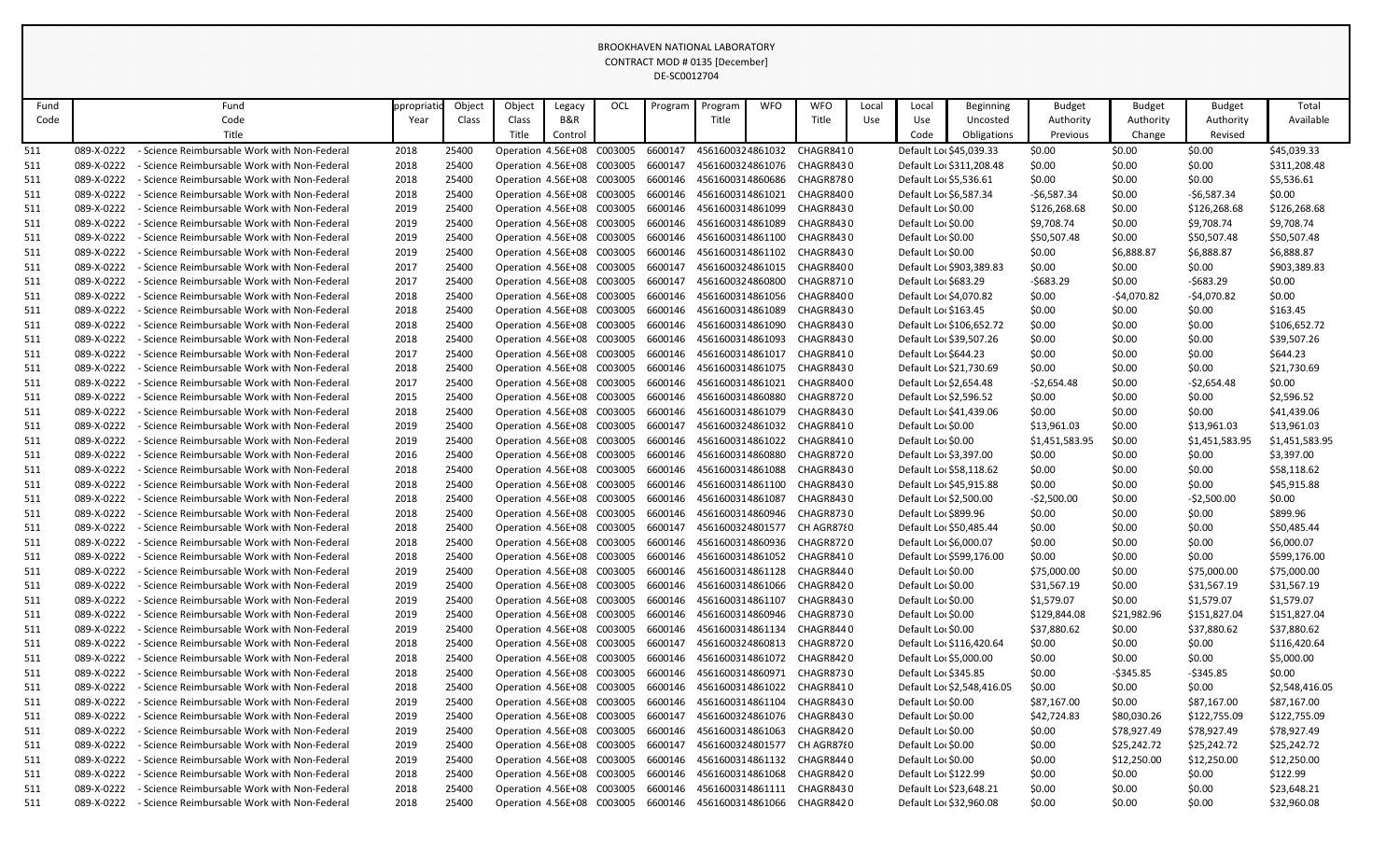| Fund       |                          | Fund                                                                                           | ppropriati   | Object         | Object                     | Legacy                                                   | OCL     | Program            | Program                              | <b>WFO</b> | <b>WFO</b>                                                    | Local | Local                  | <b>Beginning</b>           | <b>Budget</b>    | <b>Budget</b>    | <b>Budget</b>    | Total                      |
|------------|--------------------------|------------------------------------------------------------------------------------------------|--------------|----------------|----------------------------|----------------------------------------------------------|---------|--------------------|--------------------------------------|------------|---------------------------------------------------------------|-------|------------------------|----------------------------|------------------|------------------|------------------|----------------------------|
| Code       |                          | Code                                                                                           | Year         | Class          | Class                      | B&R                                                      |         |                    | Title                                |            | Title                                                         | Use   | Use                    | Uncosted                   | Authority        | Authority        | Authority        | Available                  |
|            |                          | Title                                                                                          |              |                | Title                      | Control                                                  |         |                    |                                      |            |                                                               |       | Code                   | <b>Obligations</b>         | Previous         | Change           | Revised          |                            |
| 511        | 089-X-0222               | - Science Reimbursable Work with Non-Federal                                                   | 2018         | 25400          | Operation 4.56E+08         |                                                          | C003005 | 6600146            | 4561600314861114                     |            | CHAGR8430                                                     |       |                        | Default Lor \$40,000.00    | \$0.00           | \$0.00           | \$0.00           | \$40,000.00                |
| 511        | 089-X-0222               | - Science Reimbursable Work with Non-Federal                                                   | 2018         | 25400          |                            | Operation 4.56E+08 C003005                               |         | 6600146            |                                      |            | 4561600314861109 CHAGR8430                                    |       | Default Loc \$382.41   |                            | \$0.00           | \$0.00           | \$0.00           | \$382.41                   |
| 511        | 089-X-0222               | - Science Reimbursable Work with Non-Federal                                                   | 2018         | 25400          |                            | Operation 4.56E+08 C003005                               |         | 6600146            | 4561600314861020                     |            | CHAGR8400                                                     |       | Default Loc \$1,704.11 |                            | $-51,481.04$     | \$0.00           | $-$1,481.04$     | \$223.07                   |
| 511        | 089-X-0222               | - Science Reimbursable Work with Non-Federal                                                   | 2018         | 25400          |                            | Operation 4.56E+08 C003005                               |         | 6600146            | 4561600314861121                     |            | CHAGR8440                                                     |       |                        | Default Loc \$24,271.84    | \$0.00           | \$0.00           | \$0.00           | \$24,271.84                |
| 511        | 089-X-0222               | - Science Reimbursable Work with Non-Federal                                                   | 2018         | 25400          |                            | Operation 4.56E+08 C003005                               |         | 6600146            | 4561600314861096                     |            | CHAGR8430                                                     |       | Default Lor \$9,631.18 |                            | $-59,631.18$     | \$0.00           | $-59,631.18$     | \$0.00                     |
| 511        | 089-X-0222               | - Science Reimbursable Work with Non-Federal                                                   | 2018         | 25400          |                            | Operation 4.56E+08 C003005                               |         | 6600146            | 4561600314861046                     |            | CHAGR8410                                                     |       |                        | Default Lor \$20,056.87    | \$0.00           | \$0.00           | \$0.00           | \$20,056.87                |
| 511        | 089-X-0222               | - Science Reimbursable Work with Non-Federal                                                   | 2019         | 25400          |                            | Operation 4.56E+08 C003005                               |         | 6600146            | 4561600314860936                     |            | CHAGR8720                                                     |       | Default Lor \$0.00     |                            | \$2,999.88       | \$0.00           | \$2,999.88       | \$2,999.88                 |
| 511        | 089-X-0222               | - Science Reimbursable Work with Non-Federal                                                   | 2019         | 25400          |                            | Operation 4.56E+08 C003005                               |         | 6600146            | 4561600314861098                     |            | CHAGR8430                                                     |       | Default Loc \$0.00     |                            | \$2,361.68       | \$7,879.52       | \$10,241.20      | \$10,241.20                |
| 511        | 089-X-0222               | - Science Reimbursable Work with Non-Federal                                                   | 2019         | 25400          |                            | Operation 4.56E+08 C003005                               |         | 6600146            |                                      |            | 4561600314861135 CHAGR8440                                    |       | Default Loc \$0.00     |                            | \$147,109.00     | \$0.00           | \$147,109.00     | \$147,109.00               |
| 512        | 089-X-0222               | - Science Reimbursable Work with Other Federa                                                  | 2014         | 25400          |                            | Operation 4.56E+08 C003005                               |         | 6600072            | 4561403574860914                     |            | CHAGR1930                                                     |       | Default Lor \$6,708.87 |                            | \$0.00           | \$0.00           | \$0.00           | \$6,708.87                 |
| 512        | 089-X-0222               | - Science Reimbursable Work with Other Federa                                                  | 2015         | 25400          |                            | Operation 4.56E+08 C003005                               |         | 6600099            | 4561403744860622                     |            | CH189N68.0                                                    |       | Default Lor \$561.39   |                            | \$0.00           | \$0.00           | \$0.00           | \$561.39                   |
| 512        | 089-X-0222               | - Science Reimbursable Work with Other Federa                                                  | 2015         | 25400          |                            | Operation 4.56E+08 C003005                               |         | 6600050            | 4561401964860927                     |            | CHARGNNIO                                                     |       | Default Lor \$354.45   |                            | \$0.00           | \$0.00           | \$0.00           | \$354.45                   |
| 512        | 089-X-0222               | - Science Reimbursable Work with Other Federa                                                  | 2015         | 25400          |                            | Operation 4.56E+08 C003005                               |         | 6600053            | 4561402204860897                     |            | CHAGRR210                                                     |       | Default Lor \$6,228.29 |                            | \$0.00           | \$0.00           | \$0.00           | \$6,228.29                 |
| 512        | 089-X-0222               | - Science Reimbursable Work with Other Federa                                                  | 2016         | 25400          |                            | Operation 4.56E+08 C003005                               |         | 6600053            | 4561402204803492                     |            | CH AGRNII 0                                                   |       |                        | Default Loc \$455,077.00   | \$0.00           | \$0.00           | \$0.00           | \$455,077.00               |
| 512        | 089-X-0222               | - Science Reimbursable Work with Other Federa                                                  | 2016         | 25400          |                            | Operation 4.56E+08 C003005                               |         | 6600096            | 4561403714860773                     |            | CH189QBI(0                                                    |       | Default Loc \$813.05   |                            | \$0.00           | \$0.00           | \$0.00           | \$813.05                   |
| 512        | 089-X-0222               | - Science Reimbursable Work with Other Federa                                                  | 2016         | 25400          |                            | Operation 4.56E+08 C003005                               |         | 6600099            | 4561403744860817                     |            | CH189V64(0                                                    |       | Default Loc \$1,784.78 |                            | \$0.00           | \$0.00           | \$0.00           | \$1,784.78                 |
| 512        | 089-X-0222               | Science Reimbursable Work with Other Federa                                                    | 2017         | 25400          | Operation 4.56E+08 C003005 |                                                          |         | 6600007            | 4561400504861041                     |            | CHAGR2010                                                     |       | Default Lor \$109.78   |                            | \$0.00           | \$0.00           | \$0.00           | \$109.78                   |
| 512        | 089-X-0222               | - Science Reimbursable Work with Other Federa                                                  | 2005         | 25400          | Operation 4.56E+08 C003005 |                                                          |         | 6600053            | 4561402204803774                     |            | CH AGRRW 0                                                    |       |                        | Default Loc \$527,491.57   | \$0.00           | \$0.00           | \$0.00           | \$527,491.57               |
| 512        | 089-X-0222               | - Science Reimbursable Work with Other Federa                                                  | 2018         | 25400          |                            | Operation 4.56E+08 C003005                               |         | 6600007            | 4561400504861123                     |            | CHAGRP180                                                     |       |                        | Default Loc \$85,838.77    | \$0.00           | \$0.00           | \$0.00           | \$85,838.77                |
| 512        | 089-X-0222               | - Science Reimbursable Work with Other Federa                                                  | 2017         | 25400          | Operation 4.56E+08 C003005 |                                                          |         | 6600099            | 4561403744860911                     |            | CHAGRNR(0                                                     |       |                        | Default Loc \$119,801.34   | \$0.00           | \$0.00           | \$0.00           | \$119,801.34               |
| 512        | 089-X-0222               | - Science Reimbursable Work with Other Federa                                                  | 2019         | 25400          |                            | Operation 4.56E+08 C003005                               |         | 6600007            | 4561400504861131                     |            | CHAGRER20                                                     |       | Default Lor \$0.00     |                            | \$67,502.91      | \$0.00           | \$67,502.91      | \$67,502.91                |
| 512        | 089-X-0222               | - Science Reimbursable Work with Other Federa                                                  | 2014         | 25400          |                            | Operation 4.56E+08 C003005                               |         | 6600007            | 4561400504860561                     |            | CHAGR9EV 0                                                    |       | Default Lo: \$8,737.52 |                            | \$0.00           | \$0.00           | \$0.00           | \$8,737.52                 |
| 512        | 089-X-0222               | - Science Reimbursable Work with Other Federa                                                  | 2013         | 25400          |                            | Operation 4.56E+08 C003005                               |         | 6600007            | 4561400504860561                     |            | CHAGR9EV 0                                                    |       |                        | Default Loc \$11,621.01    | \$0.00           | \$0.00           | \$0.00           | \$11,621.01                |
| 512        | 089-X-0222               | - Science Reimbursable Work with Other Federa                                                  | 2018         | 25400          |                            | Operation 4.56E+08 C003005                               |         | 6600050            | 4561401964861073                     |            | CHAGR80H0                                                     |       |                        | Default Loc \$143,425.49   | \$0.00           | \$0.00           | \$0.00           | \$143,425.49               |
| 512        | 089-X-0222               | - Science Reimbursable Work with Other Federa                                                  | 2017         | 25400          |                            | Operation 4.56E+08 C003005                               |         | 6600007            | 4561400504860843                     |            | CHAGR2010                                                     |       | Default Loc \$611.68   |                            | \$0.00           | \$0.00           | \$0.00           | \$611.68                   |
| 512        | 089-X-0222               | - Science Reimbursable Work with Other Federa                                                  | 2013         | 25400          |                            | Operation 4.56E+08 C003005                               |         | 6600067            | 4561403524860796                     |            | CHAGRSIA <sub>/</sub> 0                                       |       | Default Loc \$19.78    |                            | \$0.00           | \$0.00           | \$0.00           | \$19.78                    |
| 512        | 089-X-0222               | - Science Reimbursable Work with Other Federa                                                  | 2016         | 25400          |                            |                                                          |         |                    |                                      |            | Operation 4.56E+08 C003005 6600066 4561403514860970 CHAGR1930 |       |                        | Default Loc \$1,288,712.72 | \$0.00           | \$0.00           | \$0.00           | \$1,288,712.72             |
| 512        | 089-X-0222               | - Science Reimbursable Work with Other Federa                                                  | 2017         | 25400          |                            | Operation 4.56E+08 C003005                               |         | 6600007            | 4561400504861037                     |            | CHAGR17E 0                                                    |       | Default Loc \$3.72     |                            | \$0.00           | \$0.00           | \$0.00           | \$3.72                     |
| 512        | 089-X-0222               | - Science Reimbursable Work with Other Federa                                                  | 2017         | 25400          |                            | Operation 4.56E+08 C003005                               |         | 6600099            | 4561403744860947                     |            | CHAGRNR(0                                                     |       | Default Loc \$1,430.36 |                            | \$0.00           | \$0.00           | \$0.00           | \$1,430.36                 |
| 512        | 089-X-0222               | - Science Reimbursable Work with Other Federa                                                  | 2018         | 25400          |                            | Operation 4.56E+08 C003005                               |         | 6600096            | 4561403714861125                     |            | CHNRC3130                                                     |       |                        | Default Loc \$319,512.42   | \$0.00           | \$0.00           | \$0.00           | \$319,512.42               |
| 512        | 089-X-0222               | - Science Reimbursable Work with Other Federa                                                  | 2016         | 25400          |                            | Operation 4.56E+08 C003005                               |         | 6600050            | 4561401964860957                     |            | CHAGRNNI 0                                                    |       | Default Loc \$1,554.98 |                            | $-$1,554.98$     | \$0.00           | -\$1,554.98      | \$0.00                     |
| 512        | 089-X-0222               | - Science Reimbursable Work with Other Federa                                                  | 2016         | 25400          | Operation 4.56E+08 C003005 |                                                          |         | 6600099            | 4561403744860941                     |            | CHAGRNR(0                                                     |       |                        | Default Loc \$26,293.22    | \$0.00           | \$0.00           | \$0.00           | \$26,293.22                |
| 512        | 089-X-0222               | - Science Reimbursable Work with Other Federa                                                  | 2018         | 25400          |                            | Operation 4.56E+08 C003005                               |         | 6600050            | 4561401964860991                     |            | CHAGRNNI 0                                                    |       | Default Loc \$3,761.11 | Default Loc \$223,300.97   | \$0.00           | \$0.00           | \$0.00           | \$223,300.97               |
| 512        | 089-X-0222<br>089-X-0222 | - Science Reimbursable Work with Other Federa<br>- Science Reimbursable Work with Other Federa | 2016<br>2014 | 25400<br>25400 |                            | Operation 4.56E+08 C003005                               |         | 6600099<br>6600066 | 4561403744860724<br>4561403514860917 |            | CH189V61!0<br>CHAGR1930                                       |       |                        | Default Lor \$840,986.71   | \$0.00           | \$0.00           | \$0.00           | \$3,761.11<br>\$840,986.71 |
| 512        | 089-X-0222               | - Science Reimbursable Work with Other Federa                                                  | 2016         | 25400          |                            | Operation 4.56E+08 C003005<br>Operation 4.56E+08 C003005 |         | 6600099            | 4561403744860760                     |            | CH189N69 0                                                    |       |                        | Default Loc \$13,279.83    | \$0.00<br>\$0.00 | \$0.00<br>\$0.00 | \$0.00<br>\$0.00 | \$13,279.83                |
| 512<br>512 | 089-X-0222               | - Science Reimbursable Work with Other Federa                                                  | 2017         | 25400          |                            | Operation 4.56E+08 C003005                               |         | 6600069            | 4561403544860930                     |            | CHAGRAID 0                                                    |       |                        | Default Loc \$121,227.96   | \$0.00           | \$0.00           | \$0.00           | \$121,227.96               |
| 512        | 089-X-0222               | - Science Reimbursable Work with Other Federa                                                  | 2018         | 25400          | Operation 4.56E+08 C003005 |                                                          |         | 6600007            |                                      |            | 4561400504861119 CHAGRP180                                    |       |                        | Default Loc \$563,021.60   | \$0.00           | \$0.00           | \$0.00           | \$563,021.60               |
| 512        | 089-X-0222               | - Science Reimbursable Work with Other Federa                                                  | 2013         | 25400          |                            | Operation 4.56E+08 C003005                               |         | 6600066            | 4561403514860844                     |            | CHAGRSIA <sub></sub> 0                                        |       | Default Loc \$3,808.15 |                            | \$0.00           | \$0.00           | \$0.00           | \$3,808.15                 |
| 512        | 089-X-0222               | - Science Reimbursable Work with Other Federa                                                  | 2018         | 25400          |                            | Operation 4.56E+08 C003005                               |         | 6600050            | 4561401964860920                     |            | CHAGRRPC 0                                                    |       |                        | Default Loc \$25,684.62    | \$0.00           | \$0.00           | \$0.00           | \$25,684.62                |
| 512        | 089-X-0222               | - Science Reimbursable Work with Other Federa                                                  | 2018         | 25400          |                            | Operation 4.56E+08 C003005                               |         | 6600050            | 4561401964860979                     |            | CHAGRNN.0                                                     |       |                        | Default Loc \$7,179,609.54 | \$0.00           | \$0.00           | \$0.00           | \$7,179,609.54             |
| 512        | 089-X-0222               | - Science Reimbursable Work with Other Federa                                                  | 2007         | 25400          |                            | Operation 4.56E+08 C003005                               |         | 6600050            | 4561401964860316                     |            | CHAGRNN.0                                                     |       |                        | Default Lor \$20,870.32    | \$0.00           | \$0.00           | \$0.00           | \$20,870.32                |
| 512        | 089-X-0222               | - Science Reimbursable Work with Other Federa                                                  | 2019         | 25400          |                            | Operation 4.56E+08 C003005                               |         | 6600050            | 4561401964861073                     |            | CHAGR80H0                                                     |       | Default Lor \$0.00     |                            | \$202,912.62     | \$0.00           | \$202,912.62     | \$202,912.62               |
| 512        | 089-X-0222               | - Science Reimbursable Work with Other Federa                                                  | 2015         | 25400          | Operation 4.56E+08 C003005 |                                                          |         | 6600007            | 4561400504860959                     |            | CHAGR2010                                                     |       | Default Loc \$473.17   |                            | \$0.00           | \$0.00           | \$0.00           | \$473.17                   |
| 512        | 089-X-0222               | - Science Reimbursable Work with Other Federa                                                  | 2016         | 25400          |                            | Operation 4.56E+08 C003005                               |         | 6600066            | 4561403514861012                     |            | CHAGR193 0                                                    |       |                        | Default Loc \$3,431,271.01 | \$0.00           | \$0.00           | \$0.00           | \$3,431,271.01             |
| 512        | 089-X-0222               | - Science Reimbursable Work with Other Federa                                                  | 2018         | 25400          |                            | Operation 4.56E+08 C003005                               |         | 6600050            |                                      |            | 4561401964860942 CHAGRNNJ0                                    |       |                        | Default Loc \$143,017.14   | \$0.00           | \$0.00           | \$0.00           | \$143,017.14               |
|            |                          |                                                                                                |              |                |                            |                                                          |         |                    |                                      |            |                                                               |       |                        |                            |                  |                  |                  |                            |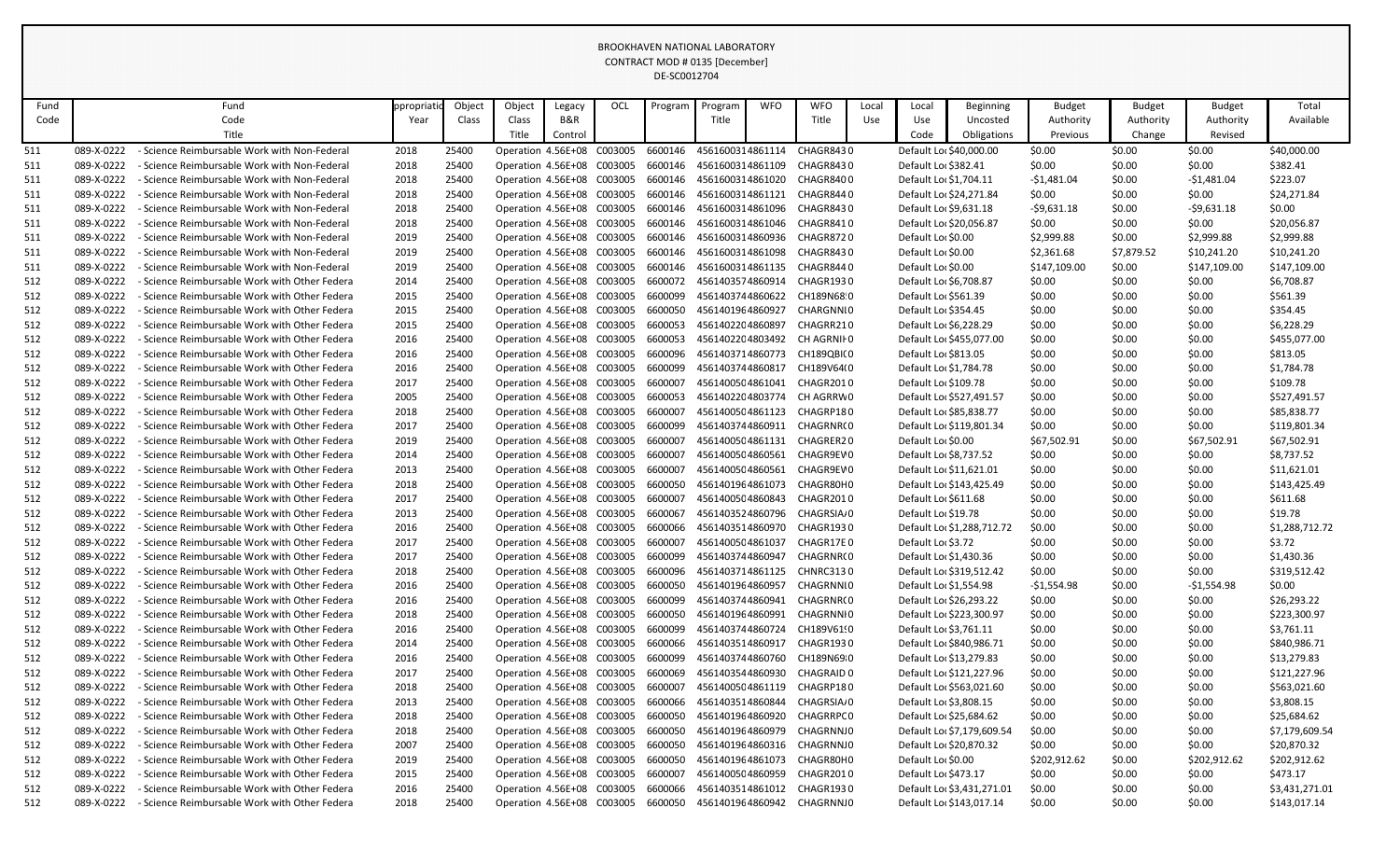| Fund |            | Fund                                          | ppropriatio | Object | Object             | Legacy                     | OCL                                | Program | Program          | <b>WFO</b> | <b>WFO</b>                                                     | Local | Local                   | <b>Beginning</b>            | <b>Budget</b> | <b>Budget</b> | <b>Budget</b> | Total           |
|------|------------|-----------------------------------------------|-------------|--------|--------------------|----------------------------|------------------------------------|---------|------------------|------------|----------------------------------------------------------------|-------|-------------------------|-----------------------------|---------------|---------------|---------------|-----------------|
| Code |            | Code                                          | Year        | Class  | Class              | B&R                        |                                    |         | Title            |            | Title                                                          | Use   | Use                     | Uncosted                    | Authority     | Authority     | Authority     | Available       |
|      |            | Title                                         |             |        | Title              | Control                    |                                    |         |                  |            |                                                                |       | Code                    | Obligations                 | Previous      | Change        | Revised       |                 |
| 512  | 089-X-0222 | - Science Reimbursable Work with Other Federa | 2018        | 25400  |                    | Operation 4.56E+08 C003005 |                                    | 6600096 | 4561403714861126 |            | CHNRC3130                                                      |       |                         | Default Loc \$961,165.05    | \$0.00        | \$0.00        | \$0.00        | \$961,165.05    |
| 512  | 089-X-0222 | - Science Reimbursable Work with Other Federa | 2017        | 25400  |                    | Operation 4.56E+08 C003005 |                                    | 6600050 | 4561401964860991 |            | CHAGRNNIO                                                      |       | Default Loc \$76,278.33 |                             | \$0.00        | \$0.00        | \$0.00        | \$76,278.33     |
| 512  | 089-X-0222 | - Science Reimbursable Work with Other Federa | 2015        | 25400  |                    | Operation 4.56E+08 C003005 |                                    | 6600053 |                  |            | 4561402204803492 CH AGRNII 0                                   |       |                         | Default Loc \$822,752.00    | \$0.00        | \$0.00        | \$0.00        | \$822,752.00    |
| 512  | 089-X-0222 | - Science Reimbursable Work with Other Federa | 2015        | 25400  |                    | Operation 4.56E+08 C003005 |                                    | 6600007 | 4561400504860561 |            | CHAGR9EV 0                                                     |       | Default Loc \$1.29      |                             | \$0.00        | \$0.00        | \$0.00        | \$1.29          |
| 512  | 089-X-0222 | - Science Reimbursable Work with Other Federa | 2005        | 25400  |                    | Operation 4.56E+08 C003005 |                                    | 6600066 | 4561403514806666 |            | CHAGRRW 0                                                      |       |                         | Default Loc \$394,234.20    | \$0.00        | \$0.00        | \$0.00        | \$394,234.20    |
| 512  | 089-X-0222 | - Science Reimbursable Work with Other Federa | 2011        | 25400  |                    | Operation 4.56E+08 C003005 |                                    | 6600050 | 4561401964860467 |            | CHAGRNN.0                                                      |       |                         | Default Lor \$360,508.07    | \$0.00        | \$0.00        | \$0.00        | \$360,508.07    |
| 512  | 089-X-0222 | - Science Reimbursable Work with Other Federa | 2016        | 25400  |                    | Operation 4.56E+08 C003005 |                                    | 6600050 | 4561401964860745 |            | CHAGRNN.0                                                      |       | Default Loc \$6,224.31  |                             | \$0.00        | \$0.00        | \$0.00        | \$6,224.31      |
| 512  | 089-X-0222 | - Science Reimbursable Work with Other Federa | 2018        | 25400  |                    | Operation 4.56E+08         | C003005                            | 6600066 | 4561403514861127 |            | CH1931CP:0                                                     |       |                         | Default Loc \$12,500,000.00 | \$0.00        | \$0.00        | \$0.00        | \$12,500,000.00 |
| 512  | 089-X-0222 | - Science Reimbursable Work with Other Federa | 2017        | 25400  |                    | Operation 4.56E+08 C003005 |                                    | 6600100 |                  |            | 4561403754860765 CH189N750                                     |       | Default Lor \$280.57    |                             | \$0.00        | \$0.00        | \$0.00        | \$280.57        |
| 512  | 089-X-0222 | - Science Reimbursable Work with Other Federa | 2014        | 25400  |                    | Operation 4.56E+08         | C003005                            | 6600073 | 4561403583011110 |            | CRAGRS-OI0                                                     |       | Default Lor \$121.25    |                             | \$0.00        | \$0.00        | \$0.00        | \$121.25        |
| 512  | 089-X-0222 | - Science Reimbursable Work with Other Federa | 2012        | 25400  |                    | Operation 4.56E+08 C003005 |                                    | 6600053 | 4561402204860788 |            | CHAGR12F0                                                      |       |                         | Default Loc \$152,272.29    | \$0.00        | \$0.00        | \$0.00        | \$152,272.29    |
| 512  | 089-X-0222 | - Science Reimbursable Work with Other Federa | 2018        | 25400  |                    | Operation 4.56E+08 C003005 |                                    | 6600069 | 4561403544860930 |            | CHAGRAID 0                                                     |       |                         | Default Loc \$242,718.45    | \$0.00        | \$0.00        | \$0.00        | \$242,718.45    |
| 512  | 089-X-0222 | - Science Reimbursable Work with Other Federa | 2018        | 25400  |                    | Operation 4.56E+08 C003005 |                                    | 6600053 |                  |            | 4561402204860902 CHAGRP410                                     |       |                         | Default Loc \$3,011,272.60  | \$0.00        | \$0.00        | \$0.00        | \$3,011,272.60  |
| 512  | 089-X-0222 | - Science Reimbursable Work with Other Federa | 2016        | 25400  |                    | Operation 4.56E+08 C003005 |                                    | 6600099 |                  |            | 4561403744860948 CHAGRNR(0                                     |       | Default Loc \$93,722.24 |                             | \$0.00        | \$0.00        | \$0.00        | \$93,722.24     |
| 512  | 089-X-0222 | - Science Reimbursable Work with Other Federa | 2018        | 25400  |                    | Operation 4.56E+08         | C003005                            | 6600051 | 4561402004861105 |            | CHAGR1830                                                      |       | Default Loc \$63,865.80 |                             | \$0.00        | \$0.00        | \$0.00        | \$63,865.80     |
| 512  | 089-X-0222 | - Science Reimbursable Work with Other Federa | 2012        | 25400  |                    | Operation 4.56E+08 C003005 |                                    | 6600053 |                  |            | 4561402204804168 CH AGRY1(0                                    |       | Default Loc \$3,309.73  |                             | \$0.00        | \$0.00        | \$0.00        | \$3,309.73      |
| 512  | 089-X-0222 | - Science Reimbursable Work with Other Federa | 2014        | 25400  |                    | Operation 4.56E+08 C003005 |                                    | 6600053 | 4561402204860836 |            | CHAGRAGI 0                                                     |       | Default Loc \$767.68    |                             | \$0.00        | \$0.00        | \$0.00        | \$767.68        |
| 512  | 089-X-0222 | - Science Reimbursable Work with Other Federa | 2015        | 25400  |                    | Operation 4.56E+08 C003005 |                                    | 6600099 | 4561403744860657 |            | CH189V61!0                                                     |       | Default Loc \$9,708.74  |                             | \$0.00        | \$0.00        | \$0.00        | \$9,708.74      |
| 512  | 089-X-0222 | - Science Reimbursable Work with Other Federa | 2013        | 25400  |                    | Operation 4.56E+08 C003005 |                                    | 6600053 |                  |            | 4561402204860794 CHAGRAGI0                                     |       | Default Loc \$8,934.17  |                             | \$0.00        | \$0.00        | \$0.00        | \$8,934.17      |
| 512  | 089-X-0222 | - Science Reimbursable Work with Other Federa | 2011        | 25400  |                    | Operation 4.56E+08 C003005 |                                    | 6600096 |                  |            | 4561403714860532 CH189J4140                                    |       | Default Loc \$3,429.21  |                             | \$0.00        | \$0.00        | \$0.00        | \$3,429.21      |
| 512  | 089-X-0222 | - Science Reimbursable Work with Other Federa | 2014        | 25400  |                    | Operation 4.56E+08 C003005 |                                    | 6600096 |                  |            | 4561403714860776 CH189QBV0                                     |       | Default Loc \$9,993.07  |                             | \$0.00        | \$0.00        | \$0.00        | \$9,993.07      |
| 512  | 089-X-0222 | - Science Reimbursable Work with Other Federa | 2016        | 25400  |                    | Operation 4.56E+08         | C003005                            | 6600099 | 4561403744860894 |            | CHAGRNR(0                                                      |       | Default Loc \$20,943.02 |                             | \$0.00        | \$0.00        | \$0.00        | \$20,943.02     |
| 512  | 089-X-0222 | - Science Reimbursable Work with Other Federa | 2018        | 25400  |                    | Operation 4.56E+08 C003005 |                                    | 6600096 | 4561403714860873 |            | CHAGRNR(0                                                      |       |                         | Default Loc \$1,680,118.93  | \$0.00        | \$0.00        | \$0.00        | \$1,680,118.93  |
| 512  | 089-X-0222 | - Science Reimbursable Work with Other Federa | 2019        | 25400  |                    | Operation 4.56E+08 C003005 |                                    | 6600050 |                  |            | 4561401964860979 CHAGRNNJ0                                     |       | Default Loc \$0.00      |                             | \$15,728.16   | \$0.00        | \$15,728.16   | \$15,728.16     |
| 512  | 089-X-0222 | - Science Reimbursable Work with Other Federa | 2015        | 25400  | Operation 4.56E+08 |                            | C003005                            | 6600072 | 4561403574860914 |            | CHAGR1930                                                      |       | Default Lor \$260.99    |                             | \$0.00        | \$0.00        | \$0.00        | \$260.99        |
| 512  | 089-X-0222 | - Science Reimbursable Work with Other Federa | 2018        | 25400  |                    | Operation 4.56E+08 C003005 |                                    | 6600050 | 4561401964860992 |            | CHAGRNN <sub></sub> 0                                          |       | Default Loc \$27,289.71 |                             | \$0.00        | \$0.00        | \$0.00        | \$27,289.71     |
| 512  | 089-X-0222 | - Science Reimbursable Work with Other Federa | 2017        | 25400  |                    |                            |                                    |         |                  |            | Operation 4.56E+08 C003005 6600066 4561403514861057 CH1931CP:0 |       |                         | Default Loc \$4,474,778.10  | \$0.00        | \$0.00        | \$0.00        | \$4,474,778.10  |
| 512  | 089-X-0222 | - Science Reimbursable Work with Other Federa | 2018        | 25400  |                    | Operation 4.56E+08 C003005 |                                    | 6600007 |                  |            | 4561400504860850 CHAGR2010                                     |       | Default Loc \$2,448.77  |                             | \$0.00        | \$0.00        | \$0.00        | \$2,448.77      |
| 512  | 089-X-0222 | - Science Reimbursable Work with Other Federa | 2011        | 25400  |                    | Operation 4.56E+08 C003005 |                                    | 6600050 | 4561401964860463 |            | CHAGRNN.0                                                      |       | Default Lor \$0.26      |                             | \$0.00        | \$0.00        | \$0.00        | \$0.26          |
| 512  | 089-X-0222 | - Science Reimbursable Work with Other Federa | 2015        | 25400  |                    |                            | Operation 4.56E+08 C003005 6600099 |         |                  |            | 4561403744860913 CHAGRNR(0                                     |       | Default Loc \$151.73    |                             | \$0.00        | \$0.00        | \$0.00        | \$151.73        |
| 512  | 089-X-0222 | - Science Reimbursable Work with Other Federa | 2012        | 25400  |                    |                            | Operation 4.56E+08 C003005 6600053 |         |                  |            | 4561402204804149 CH AGRY1/0                                    |       | Default Lo: \$4,499.65  |                             | \$0.00        | \$0.00        | \$0.00        | \$4,499.65      |
| 512  | 089-X-0222 | - Science Reimbursable Work with Other Federa | 2013        | 25400  |                    | Operation 4.56E+08 C003005 |                                    | 6600007 | 4561400504860849 |            | CHAGR2010                                                      |       | Default Lor \$2,007.03  |                             | \$0.00        | \$0.00        | \$0.00        | \$2,007.03      |
| 512  | 089-X-0222 | - Science Reimbursable Work with Other Federa | 2019        | 25400  |                    | Operation 4.56E+08 C003005 |                                    | 6600050 |                  |            | 4561401964860942 CHAGRNNJ0                                     |       | Default Loc \$0.00      |                             | \$210,194.17  | \$0.00        | \$210,194.17  | \$210,194.17    |
| 512  | 089-X-0222 | - Science Reimbursable Work with Other Federa | 2019        | 25400  |                    | Operation 4.56E+08 C003005 |                                    | 6600096 | 4561403714860873 |            | CHAGRNR(0                                                      |       | Default Loc \$0.00      |                             | \$0.00        | \$60,361.17   | \$60,361.17   | \$60,361.17     |
| 512  | 089-X-0222 | - Science Reimbursable Work with Other Federa | 2018        | 25400  |                    | Operation 4.56E+08 C003005 |                                    | 6600050 | 4561401964861069 |            | CHAGR80H0                                                      |       |                         | Default Loc \$134,939.61    | \$0.00        | \$0.00        | \$0.00        | \$134,939.61    |
| 512  | 089-X-0222 | - Science Reimbursable Work with Other Federa | 2014        | 25400  |                    |                            | Operation 4.56E+08 C003005 6600053 |         |                  |            | 4561402204803492 CH AGRNII 0                                   |       |                         | Default Lo: \$733,390.21    | \$0.00        | $-$1,260.68$  | $-$1,260.68$  | \$732,129.53    |
| 512  | 089-X-0222 | - Science Reimbursable Work with Other Federa | 2015        | 25400  |                    | Operation 4.56E+08 C003005 |                                    | 6600067 |                  |            | 4561403524860964 CHAGR1930                                     |       | Default Lor \$68,048.75 |                             | \$0.00        | \$0.00        | \$0.00        | \$68,048.75     |
| 512  | 089-X-0222 | - Science Reimbursable Work with Other Federa | 2017        | 25400  |                    | Operation 4.56E+08 C003005 |                                    | 6600099 | 4561403744860901 |            | CHAGRNR(0                                                      |       | Default Loc \$34,547.10 |                             | \$0.00        | \$0.00        | \$0.00        | \$34,547.10     |
| 512  | 089-X-0222 | - Science Reimbursable Work with Other Federa | 2017        | 25400  |                    | Operation 4.56E+08 C003005 |                                    | 6600007 | 4561400504861054 |            | CHAGRNA10                                                      |       | Default Loc \$8,453.63  |                             | \$0.00        | \$0.00        | \$0.00        | \$8,453.63      |
| 512  | 089-X-0222 | - Science Reimbursable Work with Other Federa | 2014        | 25400  |                    | Operation 4.56E+08 C003005 |                                    | 6600073 | 4561403584860852 |            | CHAGR0170                                                      |       | Default Loc \$83,084.91 |                             | \$0.00        | \$0.00        | \$0.00        | \$83,084.91     |
| 512  | 089-X-0222 | - Science Reimbursable Work with Other Federa | 2014        | 25400  |                    | Operation 4.56E+08 C003005 |                                    | 6600099 | 4561403744860697 |            | CH189N67 0                                                     |       | Default Loc \$67,304.85 |                             | \$0.00        | \$0.00        | \$0.00        | \$67,304.85     |
| 512  | 089-X-0222 | - Science Reimbursable Work with Other Federa | 2014        | 25400  |                    | Operation 4.56E+08 C003005 |                                    | 6600099 | 4561403744860657 |            | CH189V61!0                                                     |       | Default Lor \$29,137.54 |                             | \$0.00        | \$0.00        | \$0.00        | \$29,137.54     |
| 512  | 089-X-0222 | - Science Reimbursable Work with Other Federa | 2018        | 25400  |                    | Operation 4.56E+08 C003005 |                                    | 6600050 | 4561401964860932 |            | CHAGRNN(0                                                      |       | Default Lor \$60.98     |                             | $-560.98$     | \$0.00        | $-560.98$     | \$0.00          |
| 512  | 089-X-0222 | - Science Reimbursable Work with Other Federa | 2018        | 25400  |                    | Operation 4.56E+08 C003005 |                                    | 6600050 | 4561401964861025 |            | CHAGRNNIO                                                      |       | Default Loc \$35,279.75 |                             | \$0.00        | \$0.00        | \$0.00        | \$35,279.75     |
| 512  | 089-X-0222 | - Science Reimbursable Work with Other Federa | 2019        | 25400  |                    | Operation 4.56E+08 C003005 |                                    | 6600053 |                  |            | 4561402204861118 CHAGR1R20                                     |       | Default Loc \$0.00      |                             | \$219,284.00  | \$0.00        | \$219,284.00  | \$219,284.00    |
| 517  | 089-X-0222 | - Science Reimbursable Work Agreements for Co | 2018        | 25400  |                    | Operation 4.56E+08 C003005 |                                    | 6600207 |                  |            | 456167SC04860823 CHAGR8720                                     |       | Default Loc \$19,856.98 |                             | \$0.00        | \$0.00        | \$0.00        | \$19,856.98     |
|      |            |                                               |             |        |                    |                            |                                    |         |                  |            |                                                                |       |                         |                             |               |               |               |                 |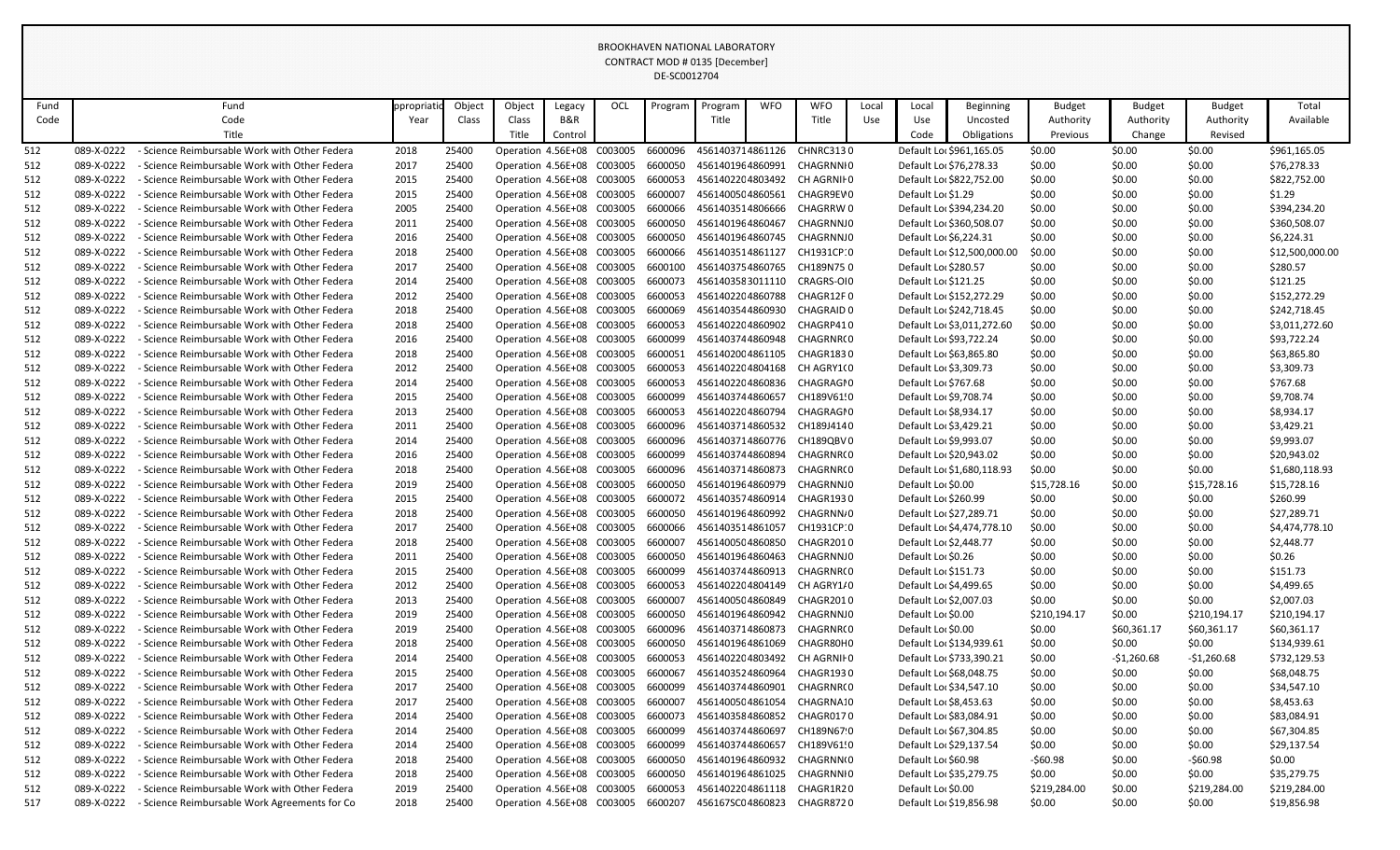| Fund | Fund                                                        | ppropriati | Object | Object                     | Legacy                      | OCL | Program | Program                                             | <b>WFO</b> | <b>WFO</b>              | Local | Local                   | <b>Beginning</b>           | <b>Budget</b>  | <b>Budget</b>    | <b>Budget</b>  | Total          |
|------|-------------------------------------------------------------|------------|--------|----------------------------|-----------------------------|-----|---------|-----------------------------------------------------|------------|-------------------------|-------|-------------------------|----------------------------|----------------|------------------|----------------|----------------|
| Code | Code                                                        | Year       | Class  | Class                      | B&R                         |     |         | Title                                               |            | Title                   | Use   | Use                     | Uncosted                   | Authority      | Authority        | Authority      | Available      |
|      | Title                                                       |            |        | Title                      | Control                     |     |         |                                                     |            |                         |       | Code                    | Obligations                | Previous       | Change           | Revised        |                |
| 517  | - Science Reimbursable Work Agreements for Co<br>089-X-0222 | 2018       | 25400  | Operation 4.56E+08 C003005 |                             |     | 6600207 | 456167SC04860834                                    |            | CHAGR8720               |       | Default Loc \$13,298.02 |                            | \$0.00         | \$0.00           | \$0.00         | \$13,298.02    |
| 517  | 089-X-0222<br>- Science Reimbursable Work Agreements for Co | 2018       | 25400  | Operation 4.56E+08 C003005 |                             |     | 6600207 | 456167SC04861108                                    |            | CHAGR8430               |       |                         | Default Loc \$7,178,397.68 | \$0.00         | \$0.00           | \$0.00         | \$7,178,397.68 |
| 517  | 089-X-0222<br>- Science Reimbursable Work Agreements for Co | 2018       | 25400  | Operation 4.56E+08 C003005 |                             |     | 6600207 | 456167SC04860826                                    |            | CHAGR8720               |       | Default Loc \$7,745.02  |                            | \$0.00         | \$0.00           | \$0.00         | \$7,745.02     |
| 517  | 089-X-0222<br>- Science Reimbursable Work Agreements for Co | 2018       | 25400  | Operation 4.56E+08 C003005 |                             |     | 6600207 | 456167SC04861010                                    |            | CHAGR8730               |       | Default Loc \$51,826.30 |                            | \$0.00         | \$0.00           | \$0.00         | \$51,826.30    |
| 517  | 089-X-0222<br>- Science Reimbursable Work Agreements for Co | 2019       | 25400  | Operation 4.56E+08 C003005 |                             |     | 6600207 | 456167SC04861010                                    |            | CHAGR8730               |       | Default Lor \$0.00      |                            | \$7,524,271.85 | $-53,883,495.15$ | \$3,640,776.70 | \$3,640,776.70 |
| 674  | 089-18/19-0228 - DA Primary Fund                            | 2018       | 25400  |                            | Operation TT0000000 C003093 |     | 4500001 | TT10200000                                          |            | Default WI0             |       | Default Lor \$0.00      |                            | \$55,000.00    | \$0.00           | \$55,000.00    | \$55,000.00    |
| 679  | 089-15/16-0228 - DA Transfer from USAID (23 USC 2392)       | 2015       | 25400  | Operation WA220000 C001104 |                             |     | 2822390 | WA2230100                                           |            | Default WI 302064       |       | Climate RE \$40,000.00  |                            | \$0.00         | \$0.00           | \$0.00         | \$40,000.00    |
| 681  | 089-14/15-0228 - DA IA Transfer from USAID (23 USC 2392)    | 2014       | 25400  | Operation WA220000 C001104 |                             |     | 2822390 | WA2230100                                           |            | Default WI0             |       | Default Loc \$39,548.18 |                            | \$0.00         | \$0.00           | \$0.00         | \$39,548.18    |
| 692  | 089-14/15-0228 - DA Primary Fund (P.L. 113-76 FY14)         | 2014       | 25400  | Operation WN00000CC001118  |                             |     | 1721222 | WN0219064860825                                     |            | CHAGR8720               |       | Default Loc \$17,728.79 |                            | \$0.00         | \$0.00           | \$0.00         | \$17,728.79    |
| 900  | 089-X-0240<br>- Weapons Activities (WA) Primary Fund (was T | 2014       | 25400  | Operation DP120400(C000912 |                             |     | 2220743 | DP120401(0                                          |            | Default WI0             |       | Default Loc \$836.82    |                            | \$0.00         | \$0.00           | \$0.00         | \$836.82       |
| 900  | 089-X-0240<br>- Weapons Activities (WA) Primary Fund (was T | 2015       | 25400  | Operation DP800000(C002982 |                             |     | 2222989 | DP800000(0                                          |            | Default WI0             |       | Default Loc \$3,252.52  |                            | \$0.00         | \$0.00           | \$0.00         | \$3,252.52     |
| 900  | 089-X-0240<br>Weapons Activities (WA) Primary Fund (was T   | 2019       | 25400  | Operation DP090900(C002955 |                             |     | 2223112 | DP090901(0                                          |            | Default WI0             |       | Default Lor \$0.00      |                            | \$275,000.00   | \$0.00           | \$275,000.00   | \$275,000.00   |
| 900  | 089-X-0240<br>- Weapons Activities (WA) Primary Fund (was T | 2018       | 25400  | Operation DP090900(C002955 |                             |     | 2223112 | DP090901(0                                          |            | Default WI0             |       | Default Loc \$24,444.15 |                            | \$0.00         | \$0.00           | \$0.00         | \$24,444.15    |
| 900  | 089-X-0240<br>- Weapons Activities (WA) Primary Fund (was T | 2015       | 25400  | Operation DP400000(C000925 |                             |     | 2221775 | DP40150110                                          |            | Default WI0             |       | Default Loc \$0.01      |                            | \$0.00         | \$0.00           | \$0.00         | \$0.01         |
| 900  | 089-X-0240<br>- Weapons Activities (WA) Primary Fund (was T | 2014       | 25400  | Operation DP400000(C000925 |                             |     | 2222480 | DP401109:0                                          |            | Default WI0             |       | Default Loc \$2,057.91  |                            | \$0.00         | \$0.00           | \$0.00         | \$2,057.91     |
| 910  | 089-X-0240<br>WA Reimbursable Work with Other Federal Age   | 2014       | 25400  | Operation 4.56E+08 C003005 |                             |     | 6600084 | 45614036E4860789                                    |            | CHAGRHSI 0              |       | Default Loc \$4,403.81  |                            | \$0.00         | \$0.00           | \$0.00         | \$4,403.81     |
| 910  | 089-X-0240<br>WA Reimbursable Work with Other Federal Age   | 2014       | 25400  | Operation 4.56E+08 C003005 |                             |     | 6600084 | 45614036E4841247                                    |            | CHAGRHSI 0              |       | Default Loc \$4,212.25  |                            | \$0.00         | \$0.00           | \$0.00         | \$4,212.25     |
| 910  | 089-X-0240<br>WA Reimbursable Work with Other Federal Age   | 2017       | 25400  | Operation 4.56E+08 C003005 |                             |     | 6600072 | 4561403574860787                                    |            | CHAGRSIA <sub>/</sub> 0 |       | Default Loc \$0.01      |                            | \$0.00         | \$0.00           | \$0.00         | \$0.01         |
| 910  | 089-X-0240<br>WA Reimbursable Work with Other Federal Age   | 2015       | 25400  | Operation 4.56E+08 C003005 |                             |     | 6600084 | 45614036E4860847                                    |            | CHAGRHSF 0              |       | Default Lor \$34,200.86 |                            | \$0.00         | \$0.00           | \$0.00         | \$34,200.86    |
| 910  | 089-X-0240<br>WA Reimbursable Work with Other Federal Age   | 2014       | 25400  | Operation 4.56E+08 C003005 |                             |     | 6600084 | 45614036E4860915                                    |            | CHAGRHSI 0              |       | Default Loc \$11,352.52 |                            | \$0.00         | \$0.00           | \$0.00         | \$11,352.52    |
| 910  | 089-X-0240<br>WA Reimbursable Work with Other Federal Age   | 2014       | 25400  | Operation 4.56E+08 C003005 |                             |     | 6600072 | 4561403574860787                                    |            | CHAGRSIA <sub>/</sub> 0 |       | Default Lor \$849.00    |                            | \$0.00         | \$0.00           | \$0.00         | \$849.00       |
| 910  | 089-X-0240<br>WA Reimbursable Work with Other Federal Age   | 2014       | 25400  | Operation 4.56E+08 C003005 |                             |     | 6600014 | 4561400754860884                                    |            | CHAGRW70                |       | Default Lo: \$70,657.76 |                            | \$0.00         | \$0.00           | \$0.00         | \$70,657.76    |
| 910  | 089-X-0240<br>WA Reimbursable Work with Other Federal Age   | 2015       | 25400  | Operation 4.56E+08 C003005 |                             |     | 6600014 | 4561400754860884                                    |            | CHAGRW70                |       | Default Loc \$97,087.38 |                            | \$0.00         | \$0.00           | \$0.00         | \$97,087.38    |
| 1050 | 089-X-0243<br>- Other Defense Activities (ODA) Primary Fund | 2018       | 25400  | Operation HU000000 C002426 |                             |     | 3184709 | HU200610(0                                          |            | Default WI0             |       | Default Lor \$2,500.00  |                            | \$0.00         | \$0.00           | \$0.00         | \$2,500.00     |
| 1050 | 089-X-0243<br>- Other Defense Activities (ODA) Primary Fund | 2019       | 25400  | Operation HQ000000 C002425 |                             |     | 3184701 | HQ100100(0                                          |            | Default WI0             |       | Default Lor \$0.00      |                            | \$15,000.00    | \$0.00           | \$15,000.00    | \$15,000.00    |
| 1050 | 089-X-0243<br>Other Defense Activities (ODA) Primary Fund   | 2018       | 25400  |                            | Operation HQ000000 C002425  |     | 3184701 | HQ100100 0                                          |            | Default WI0             |       | Default Lor \$9,523.04  |                            | \$0.00         | \$0.00           | \$0.00         | \$9,523.04     |
| 1055 | 089-X-0243<br>- ODA Reimbursable Work with Other Federal Ag | 2018       | 25400  |                            |                             |     |         | Operation 4.56E+08 C003005 6600040 4561401424861082 |            | CHAGREAC 0              |       | Default Lor \$403.92    |                            | \$0.00         | \$0.00           | \$0.00         | \$403.92       |
| 1055 | - ODA Reimbursable Work with Other Federal Ag<br>089-X-0243 | 2016       | 25400  | Operation 4.56E+08 C003005 |                             |     | 6600084 | 45614036E4861008 CHAGRHSF0                          |            |                         |       | Default Lor \$25,000.00 |                            | \$0.00         | \$0.00           | \$0.00         | \$25,000.00    |
| 1055 | 089-X-0243<br>- ODA Reimbursable Work with Other Federal Ag | 2018       | 25400  | Operation 4.56E+08 C003005 |                             |     | 6600109 | 4561400634861078 CHAGRF4F0                          |            |                         |       | Default Loc \$38,994.52 |                            | \$0.00         | \$0.00           | \$0.00         | \$38,994.52    |
| 1055 | 089-X-0243<br>- ODA Reimbursable Work with Other Federal Ag | 2018       | 25400  | Operation 4.56E+08 C003005 |                             |     | 6600040 | 4561401424861095                                    |            | CHAGREAC 0              |       | Default Lor \$55,000.00 |                            | \$0.00         | \$0.00           | \$0.00         | \$55,000.00    |
| 1055 | - ODA Reimbursable Work with Other Federal Ag<br>089-X-0243 | 2019       | 25400  | Operation 4.56E+08 C003005 |                             |     | 6600084 | 45614036E4861143                                    |            | CHAGR70R 0              |       | Default Loc \$0.00      |                            | \$0.00         | \$110,000.00     | \$110,000.00   | \$110,000.00   |
| 1055 | 089-X-0243<br>ODA Reimbursable Work with Other Federal Ag   | 2016       | 25400  | Operation 4.56E+08 C003005 |                             |     | 6600084 | 45614036E4842534                                    |            | CHAGRHSI 0              |       | Default Loc \$21,555.93 |                            | \$0.00         | \$0.00           | \$0.00         | \$21,555.93    |
| 1055 | 089-X-0243<br>ODA Reimbursable Work with Other Federal Ag   | 2018       | 25400  | Operation 4.56E+08 C003005 |                             |     | 6600084 | 45614036E4861124                                    |            | CHAGR70F 0              |       | Default Lor \$20,000.00 |                            | \$0.00         | \$0.00           | \$0.00         | \$20,000.00    |
| 1055 | 089-X-0243<br>- ODA Reimbursable Work with Other Federal Ag | 2016       | 25400  | Operation 4.56E+08 C003005 |                             |     | 6600084 | 45614036E4860994                                    |            | CHAGRHSI 0              |       | Default Loc \$2,561.17  |                            | \$0.00         | \$0.00           | \$0.00         | \$2,561.17     |
| 1055 | 089-X-0243<br>- ODA Reimbursable Work with Other Federal Ag | 2017       | 25400  | Operation 4.56E+08 C003005 |                             |     | 6600084 | 45614036E4861048                                    |            | CHAGRHSI 0              |       |                         | Default Loc \$286,219.17   | \$0.00         | \$0.00           | \$0.00         | \$286,219.17   |
| 1055 | 089-X-0243<br>ODA Reimbursable Work with Other Federal Ag   | 2015       | 25400  | Operation 4.56E+08 C003005 |                             |     | 6600084 | 45614036E4860960                                    |            | CHAGRHSI 0              |       |                         | Default Loc \$120,280.40   | \$0.00         | \$0.00           | \$0.00         | \$120,280.40   |
| 1055 | 089-X-0243<br>- ODA Reimbursable Work with Other Federal Ag | 2018       | 25400  | Operation 4.56E+08 C003005 |                             |     | 6600040 | 4561401424861117                                    |            | CHAGRNR(0               |       |                         | Default Lor \$600,000.00   | \$0.00         | \$0.00           | \$0.00         | \$600,000.00   |
| 1055 | 089-X-0243<br>ODA Reimbursable Work with Other Federal Ag   | 2011       | 25400  | Operation 4.56E+08 C003005 |                             |     | 6600020 | 4561400864860694                                    |            | CHAGRN0(0               |       | Default Lor \$2,572.20  |                            | \$0.00         | \$0.00           | \$0.00         | \$2,572.20     |
| 1055 | - ODA Reimbursable Work with Other Federal Ag<br>089-X-0243 | 2012       | 25400  | Operation 4.56E+08 C003005 |                             |     | 6600084 | 45614036E4860604                                    |            | CHAGRHSI 0              |       | Default Lor \$20,000.00 |                            | \$0.00         | \$0.00           | \$0.00         | \$20,000.00    |
| 1055 | 089-X-0243<br>ODA Reimbursable Work with Other Federal Ag   | 2015       | 25400  | Operation 4.56E+08 C003005 |                             |     | 6600084 | 45614036E4860923                                    |            | CHARGHSF 0              |       | Default Lor \$696.09    |                            | \$0.00         | \$0.00           | \$0.00         | \$696.09       |
| 1055 | 089-X-0243<br>- ODA Reimbursable Work with Other Federal Ag | 2018       | 25400  | Operation 4.56E+08 C003005 |                             |     | 6600040 | 4561401424861112                                    |            | CHAGREAC 0              |       |                         | Default Loc \$147,799.55   | \$0.00         | \$0.00           | \$0.00         | \$147,799.55   |
| 1055 | ODA Reimbursable Work with Other Federal Ag<br>089-X-0243   | 2018       | 25400  | Operation 4.56E+08 C003005 |                             |     | 6600040 | 4561401424861110                                    |            | CH16003D 0              |       |                         | Default Loc \$172,913.16   | \$0.00         | \$0.00           | \$0.00         | \$172,913.16   |
| 1055 | 089-X-0243<br>ODA Reimbursable Work with Other Federal Ag   | 2018       | 25400  | Operation 4.56E+08 C003005 |                             |     | 6600040 | 4561401424861094                                    |            | CHAGREAC 0              |       |                         | Default Loc \$150,000.00   | \$0.00         | \$0.00           | \$0.00         | \$150,000.00   |
| 1055 | 089-X-0243<br>ODA Reimbursable Work with Other Federal Ag   | 2015       | 25400  | Operation 4.56E+08 C003005 |                             |     | 6600084 | 45614036E4842545                                    |            | CHAGRHSI 0              |       | Default Loc \$156.92    |                            | \$0.00         | \$0.00           | \$0.00         | \$156.92       |
| 1055 | - ODA Reimbursable Work with Other Federal Ag<br>089-X-0243 | 2018       | 25400  | Operation 4.56E+08 C003005 |                             |     | 6600084 | 45614036E4861051                                    |            | CHAGRHSI 0              |       |                         | Default Loc \$221,200.00   | \$0.00         | \$0.00           | \$0.00         | \$221,200.00   |
| 1055 | - ODA Reimbursable Work with Other Federal Ag<br>089-X-0243 | 2017       | 25400  | Operation 4.56E+08 C003005 |                             |     | 6600084 | 45614036E4861024                                    |            | CHAGRHSI 0              |       | Default Loc \$437.15    |                            | \$0.00         | \$0.00           | \$0.00         | \$437.15       |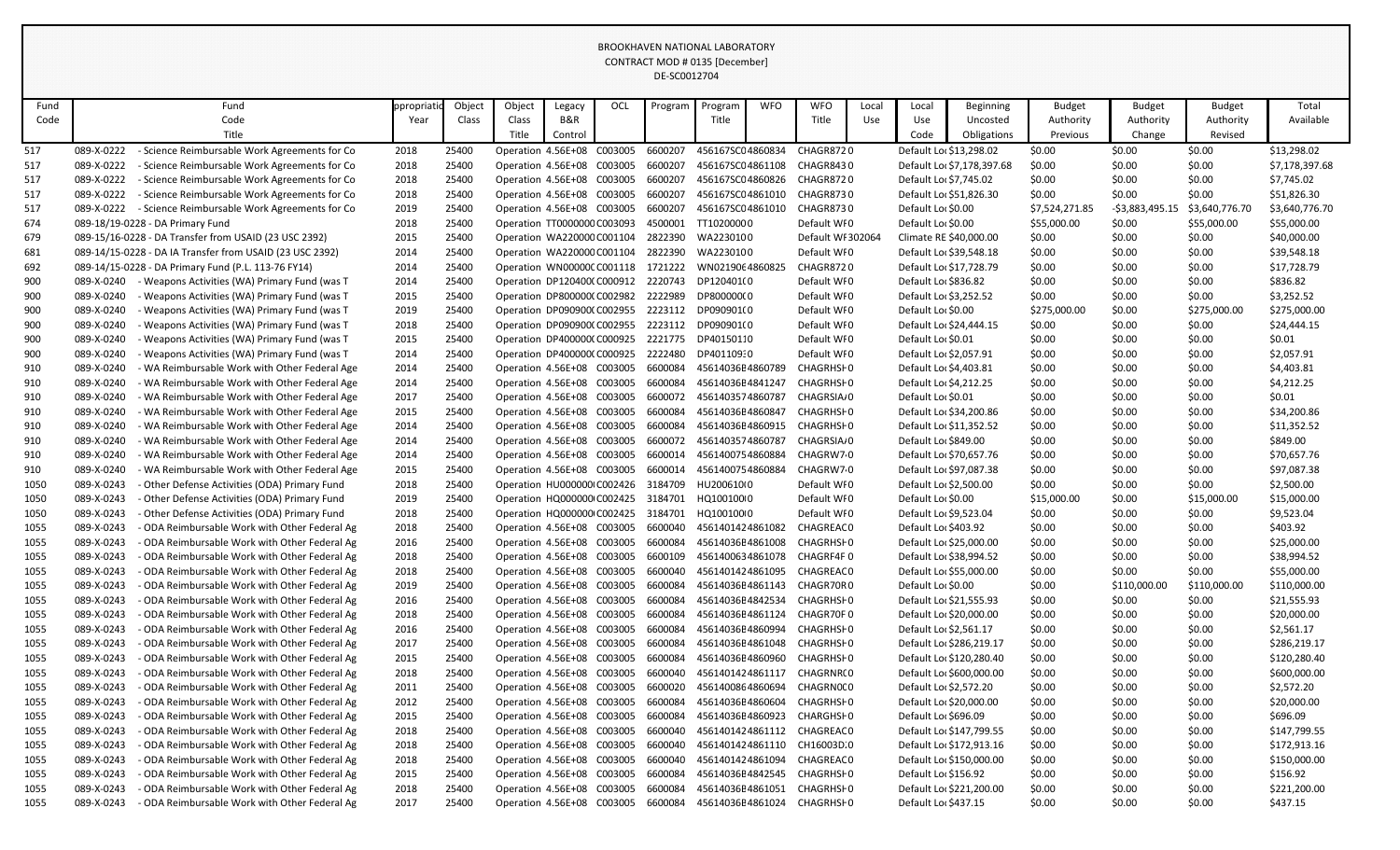| Fund |                          | Fund                                                                                       | ppropriat | Object | Object                      | Legacy  | OCI | Program            | Program                                       | <b>WFO</b> | <b>WFO</b>                 | Local | Local                                    | <b>Beginning</b>           | <b>Budget</b> | <b>Budget</b> | <b>Budget</b> | Total                        |
|------|--------------------------|--------------------------------------------------------------------------------------------|-----------|--------|-----------------------------|---------|-----|--------------------|-----------------------------------------------|------------|----------------------------|-------|------------------------------------------|----------------------------|---------------|---------------|---------------|------------------------------|
| Code |                          | Code                                                                                       | Year      | Class  | Class                       | B&R     |     |                    | Title                                         |            | Title                      | Use   | Use                                      | Uncosted                   | Authority     | Authority     | Authority     | Available                    |
|      |                          | Title                                                                                      |           |        | Title                       | Control |     |                    |                                               |            |                            |       | Code                                     | Obligations                | Previous      | Change        | Revised       |                              |
| 1055 | 089-X-0243               | ODA Reimbursable Work with Other Federal Ag                                                | 2017      | 25400  | Operation 4.56E+08 C003005  |         |     | 6600084            | 45614036E4861051                              |            | CHAGRHSI 0                 |       | Default Loc \$41,676.76                  |                            | \$0.00        | \$0.00        | \$0.00        | \$41,676.76                  |
| 1055 | 089-X-0243               | ODA Reimbursable Work with Other Federal Ag                                                | 2018      | 25400  | Operation 4.56E+08 C003005  |         |     | 6600040            | 4561401424861055                              |            | CHAGRNCS 0                 |       |                                          | Default Lor \$450,000.00   | \$0.00        | \$0.00        | \$0.00        | \$450,000.00                 |
| 1055 | 089-X-0243               | ODA Reimbursable Work with Other Federal Ag                                                | 2018      | 25400  | Operation 4.56E+08 C003005  |         |     | 6600084            | 45614036E4861129                              |            | CHAGR70R 0                 |       |                                          | Default Lor \$200,000.00   | \$0.00        | \$0.00        | \$0.00        | \$200,000.00                 |
| 1055 | 089-X-0243               | ODA Reimbursable Work with Other Federal Ag                                                | 2018      | 25400  | Operation 4.56E+08 C003005  |         |     | 6600038            |                                               |            | 4561401354861106 CHAGRHR(0 |       |                                          | Default Loc \$320,703.38   | \$0.00        | \$0.00        | \$0.00        | \$320,703.38                 |
| 1055 | 089-X-0243               | ODA Reimbursable Work with Other Federal Ag                                                | 2016      | 25400  | Operation 4.56E+08 C003005  |         |     | 6600084            | 45614036E4860960                              |            | CHAGRHSF 0                 |       | Default Lor \$90,000.00                  |                            | \$0.00        | \$0.00        | \$0.00        | \$90,000.00                  |
| 1055 | 089-X-0243               | ODA Reimbursable Work with Other Federal Ag                                                | 2018      | 25400  | Operation 4.56E+08 C003005  |         |     | 6600084            | 45614036E4861024                              |            | CHAGRHSI 0                 |       | Default Lor \$15,000.00                  |                            | \$0.00        | \$0.00        | \$0.00        | \$15,000.00                  |
| 1055 | 089-X-0243               | ODA Reimbursable Work with Other Federal Ag                                                | 2017      | 25400  | Operation 4.56E+08 C003005  |         |     | 6600040            | 4561401424861055                              |            | CHAGRNCS 0                 |       |                                          | Default Loc \$175,668.34   | \$0.00        | \$0.00        | \$0.00        | \$175,668.34                 |
| 1055 | 089-X-0243               | ODA Reimbursable Work with Other Federal Ag                                                | 2016      | 25400  | Operation 4.56E+08 C003005  |         |     | 6600084            | 45614036E4860997                              |            | CHAGRHSI 0                 |       | Default Loc \$17,697.10                  |                            | \$0.00        | \$0.00        | \$0.00        | \$17,697.10                  |
| 1055 | 089-X-0243               | ODA Reimbursable Work with Other Federal Ag                                                | 2017      | 25400  | Operation 4.56E+08 C003005  |         |     | 6600084            | 45614036E4861005                              |            | CHAGRHSF 0                 |       |                                          | Default Loc \$1,681,056.67 | \$0.00        | \$0.00        | \$0.00        | \$1,681,056.67               |
| 1055 | 089-X-0243               | ODA Reimbursable Work with Other Federal Ag                                                | 2015      | 25400  | Operation 4.56E+08 C003005  |         |     | 6600084            | 45614036E4860933                              |            | CHAGRHSI 0                 |       | Default Loc \$2,147.71                   |                            | \$0.00        | \$0.00        | \$0.00        | \$2,147.71                   |
| 1055 | 089-X-0243               | ODA Reimbursable Work with Other Federal Ag                                                | 2019      | 25400  | Operation 4.56E+08 C003005  |         |     | 6600038            | 4561401354861137                              |            | CHAGRHR( 0                 |       | Default Lor \$0.00                       |                            | \$0.00        | \$253,119.42  | \$253,119.42  | \$253,119.42                 |
| 1055 | 089-X-0243               | ODA Reimbursable Work with Other Federal Ag                                                | 2016      | 25400  | Operation 4.56E+08 C003005  |         |     | 6600040            | 4561401424861013                              |            | CHAGRNID 0                 |       |                                          | Default Loc \$100,000.00   | \$0.00        | \$0.00        | \$0.00        | \$100,000.00                 |
| 1055 | 089-X-0243               | ODA Reimbursable Work with Other Federal Ag                                                | 2017      | 25400  | Operation 4.56E+08 C003005  |         |     | 6600084            | 45614036E4861038                              |            | AGRHSHQI 0                 |       | Default Loc \$535.90                     |                            | $-5535.90$    | \$0.00        | $-5535.90$    | \$0.00                       |
| 1055 | 089-X-0243               | ODA Reimbursable Work with Other Federal Ag                                                | 2016      | 25400  | Operation 4.56E+08 C003005  |         |     | 6600033            |                                               |            | 4561401244861006 CHAGR1000 |       | Default Lor \$2,259.69                   |                            | \$0.00        | \$0.00        | \$0.00        | \$2,259.69                   |
| 1055 | 089-X-0243               | ODA Reimbursable Work with Other Federal Ag                                                | 2011      | 25400  | Operation 4.56E+08 C003005  |         |     | 6600084            | 45614036E4860604                              |            | CHAGRHSF 0                 |       | Default Loc \$25,454.80                  |                            | \$0.00        | \$0.00        | \$0.00        | \$25,454.80                  |
| 1055 | 089-X-0243               | ODA Reimbursable Work with Other Federal Ag                                                | 2018      | 25400  | Operation 4.56E+08 C003005  |         |     | 6600040            | 4561401424861085                              |            | CHAGRNR70                  |       |                                          | Default Loc \$418,837.42   | \$0.00        | \$0.00        | \$0.00        | \$418,837.42                 |
| 1055 | 089-X-0243               | ODA Reimbursable Work with Other Federal Ag                                                | 2018      | 25400  | Operation 4.56E+08 C003005  |         |     | 6600040            | 4561401424861083                              |            | CHAGREAC 0                 |       |                                          | Default Loc \$317,094.71   | \$0.00        | \$0.00        | \$0.00        | \$317,094.71                 |
| 1055 | 089-X-0243               | ODA Reimbursable Work with Other Federal Ag                                                | 2012      | 25400  | Operation 4.56E+08 C003005  |         |     | 6600084            | 45614036E4860789                              |            | CHAGRHSF 0                 |       | Default Lor \$1,561.80                   |                            | \$0.00        | \$0.00        | \$0.00        | \$1,561.80                   |
| 1055 | 089-X-0243               | ODA Reimbursable Work with Other Federal Ag                                                | 2018      | 25400  | Operation 4.56E+08 C003005  |         |     | 6600040            | 4561401424861097                              |            | CHAGREAC 0                 |       | Default Loc \$61,792.34                  |                            | \$0.00        | \$0.00        | \$0.00        | \$61,792.34                  |
| 1055 | 089-X-0243               | ODA Reimbursable Work with Other Federal Ag                                                | 2017      | 25400  | Operation 4.56E+08 C003005  |         |     | 6600084            | 45614036E4861049                              |            | CHAGRHSF 0                 |       | Default Lor \$1,108.00                   |                            | \$0.00        | \$0.00        | \$0.00        | \$1,108.00                   |
| 1055 | 089-X-0243               | ODA Reimbursable Work with Other Federal Ag                                                | 2018      | 25400  | Operation 4.56E+08 C003005  |         |     | 6600040            | 4561401424861113                              |            | CHAGREAC 0                 |       | Default Loc \$96,227.18                  |                            | \$0.00        | \$0.00        | \$0.00        | \$96,227.18                  |
| 1060 | 089-X-0243               | ODA Specialized Security Activities Non-Pro                                                | 2018      | 25400  | Operation GD600000 C002970  |         |     | 3203769            | GD602090(0                                    |            | Default WI0                |       |                                          | Default Loc \$293,339.45   | \$0.00        | \$0.00        | \$0.00        | \$293,339.45                 |
| 1060 | 089-X-0243               | ODA Specialized Security Activities Non-Pro                                                | 2019      | 25400  | Operation GD600000 C002970  |         |     | 3203763            | GD602030(0                                    |            | Default WI0                |       | Default Loc \$0.00                       |                            | \$432,620.00  | \$216,310.00  | \$648,930.00  | \$648,930.00                 |
| 1060 | 089-X-0243               | ODA Specialized Security Activities Non-Pro                                                | 2019      | 25400  | Operation GD600000 C002970  |         |     | 3203761            | GD602010(0                                    |            | Default WI0                |       | Default Loc \$0.00                       |                            | \$53,740.00   | \$26,870.00   | \$80,610.00   | \$80,610.00                  |
| 1060 | 089-X-0243               | <b>ODA Specialized Security Activities Non-Pro</b>                                         | 2017      | 25400  | Operation GD600000 C002970  |         |     | 3203779            | GD605010(0                                    |            | Default WI0                |       | Default Lor \$864.41                     |                            | \$0.00        | \$0.00        | \$0.00        | \$864.41                     |
| 1060 | 089-X-0243               | <b>ODA Specialized Security Activities Non-Pro</b>                                         | 2018      | 25400  | Operation GD600000 C002970  |         |     | 3203780            | GD605020(0                                    |            | Default WI0                |       |                                          | Default Loc \$123,011.73   | \$0.00        | \$0.00        | \$0.00        | \$123,011.73                 |
| 1060 | 089-X-0243               | - ODA Specialized Security Activities Non-Pro                                              | 2018      | 25400  |                             |         |     |                    | Operation GD600000 C002970 3203763 GD602030 0 |            | Default WI0                |       |                                          | Default Loc \$273,869.22   | \$0.00        | \$0.00        | \$0.00        | \$273,869.22                 |
| 1060 | 089-X-0243               | ODA Specialized Security Activities Non-Pro                                                | 2017      | 25400  | Operation GD600000 C002970  |         |     |                    | 3203764 GD602040I0                            |            | Default WI0                |       | Default Lor \$5,100.26                   |                            | \$0.00        | \$0.00        | \$0.00        | \$5,100.26                   |
| 1060 | 089-X-0243               | ODA Specialized Security Activities Non-Pro                                                | 2018      | 25400  | Operation GD600000 C002970  |         |     | 3203761            | GD602010(0                                    |            | Default WI0                |       |                                          | Default Loc \$188,358.94   | \$0.00        | \$0.00        | \$0.00        | \$188,358.94                 |
| 1060 | 089-X-0243               | ODA Specialized Security Activities Non-Pro                                                | 2019      | 25400  | Operation GD600000 C002970  |         |     | 3203769            | GD602090(0                                    |            | Default WI0                |       | Default Loc \$0.00                       |                            | \$125,100.00  | \$62,550.00   | \$187,650.00  | \$187,650.00                 |
| 1060 | 089-X-0243               | ODA Specialized Security Activities Non-Pro                                                | 2019      | 25400  | Operation GD600000 C002970  |         |     | 3203762            | GD602020I0                                    |            | Default WI0                |       | Default Loc \$0.00                       |                            | \$0.00        | \$163,000.00  | \$163,000.00  | \$163,000.00                 |
| 1060 | 089-X-0243               | ODA Specialized Security Activities Non-Pro                                                | 2018      | 25400  | Operation GD600000 C002970  |         |     | 3203764            | GD602040(0                                    |            | Default WI0                |       | Default Lor \$60,260.00                  |                            | \$0.00        | \$0.00        | \$0.00        | \$60,260.00                  |
| 1079 |                          | 089-16/17-0243 - ODA Program Direction                                                     | 2016      | 25400  | Operation CS0000000 C000892 |         |     | 1713352            | CS70000000                                    |            | Default WI0                |       | Default Loc \$5,561.57                   |                            | \$0.00        | \$0.00        | \$0.00        | \$5,561.57                   |
| 1551 | 089-X-0309               | - Defense Nuclear Nonproliferation (DNN) Prim                                              | 2017      | 25400  | Operation DN200000 C003038  |         |     | 2223076            | DN20010000                                    |            | Default WI0                |       | Default Loc \$67,947.41                  |                            | \$0.00        | \$0.00        | \$0.00        | \$67,947.41                  |
| 1551 | 089-X-0309               | Defense Nuclear Nonproliferation (DNN) Prim                                                | 2016      | 25400  | Operation DN400000 C003042  |         |     | 2223105            | DN400403(0                                    |            | Default WI0                |       | Default Loc \$81,275.44                  |                            | \$0.00        | \$0.00        | \$0.00        | \$81,275.44                  |
| 1551 | 089-X-0309               | Defense Nuclear Nonproliferation (DNN) Prim                                                | 2017      | 25400  | Operation DN100100 C003034  |         |     | 2223049            | DN1001010                                     |            | Default WI0                |       |                                          | Default Lor \$140,000.00   | \$0.00        | \$0.00        | \$0.00        | \$140,000.00                 |
| 1551 | 089-X-0309               | Defense Nuclear Nonproliferation (DNN) Prim                                                | 2018      | 25400  | Operation CT000000C C003007 |         |     | 2223014            | CT810100C0                                    |            | Default WI0                |       | Default Loc \$40,583.15                  |                            | \$0.00        | \$0.00        | \$0.00        | \$40,583.15                  |
| 1551 | 089-X-0309               | Defense Nuclear Nonproliferation (DNN) Prim                                                | 2015      | 25400  | Operation NN500000 C001058  |         |     |                    | 2221243 NN5005010                             |            | Default WI0                |       | Default Lor \$48,416.10                  |                            | \$0.00        | \$0.00        | \$0.00        | \$48,416.10                  |
| 1551 | 089-X-0309               | Defense Nuclear Nonproliferation (DNN) Prim                                                | 2019      | 25400  | Operation DN400000 C003042  |         |     | 2223101            | DN400301(0                                    |            | Default WI0                |       | Default Loc \$0.00                       |                            | \$148,000.00  | \$37,000.00   | \$185,000.00  | \$185,000.00                 |
| 1551 | 089-X-0309<br>089-X-0309 | Defense Nuclear Nonproliferation (DNN) Prim                                                | 2016      | 25400  | Operation DN100100 C003034  |         |     | 2223049            | DN1001010                                     |            | Default WI0                |       | Default Lor \$2,911.08                   |                            | \$0.00        | \$0.00        | \$0.00        | \$2,911.08                   |
| 1551 |                          | Defense Nuclear Nonproliferation (DNN) Prim                                                | 2013      | 25400  | Operation NN500000 C001058  |         |     | 2222811            | NN5003040                                     |            | Default WI0                |       | Default Lo: \$2,868.79                   |                            | \$0.00        | \$0.00        | \$0.00        | \$2,868.79                   |
| 1551 | 089-X-0309               | Defense Nuclear Nonproliferation (DNN) Prim                                                | 2017      | 25400  | Operation DN300100 C003039  |         |     | 2223079            | DN3001010                                     |            | Default WI0                |       | Default Lor \$10,000.00                  |                            | \$0.00        | \$0.00        | \$0.00        | \$10,000.00                  |
| 1551 | 089-X-0309<br>089-X-0309 | Defense Nuclear Nonproliferation (DNN) Prim<br>Defense Nuclear Nonproliferation (DNN) Prim | 2019      | 25400  | Operation DN100300 C003036  |         |     | 2223063<br>2223106 | DN1003010<br>DN400404(0                       |            | Default WI0<br>Default WI0 |       | Default Loc \$0.00<br>Default Loc \$0.00 |                            | \$750,000.00  | \$0.00        | \$750,000.00  | \$750,000.00<br>\$100,000.00 |
| 1551 |                          |                                                                                            | 2019      | 25400  | Operation DN400000 C003042  |         |     | 2222717            |                                               |            |                            |       |                                          |                            | \$100,000.00  | \$0.00        | \$100,000.00  |                              |
| 1551 | 089-X-0309               | Defense Nuclear Nonproliferation (DNN) Prim                                                | 2013      | 25400  | Operation NN400000 C001056  |         |     |                    | NN4009010                                     |            | Default WI0                |       | Default Loc \$0.00                       |                            | \$0.00        | \$29.02       | \$29.02       | \$29.02                      |
| 1551 | 089-X-0309               | Defense Nuclear Nonproliferation (DNN) Prim                                                | 2015      | 25400  | Operation NN400000 C001056  |         |     | 2222730            | NN4012010                                     |            | Default WI0                |       | Default Lor \$160.47                     |                            | \$0.00        | \$0.00        | \$0.00        | \$160.47                     |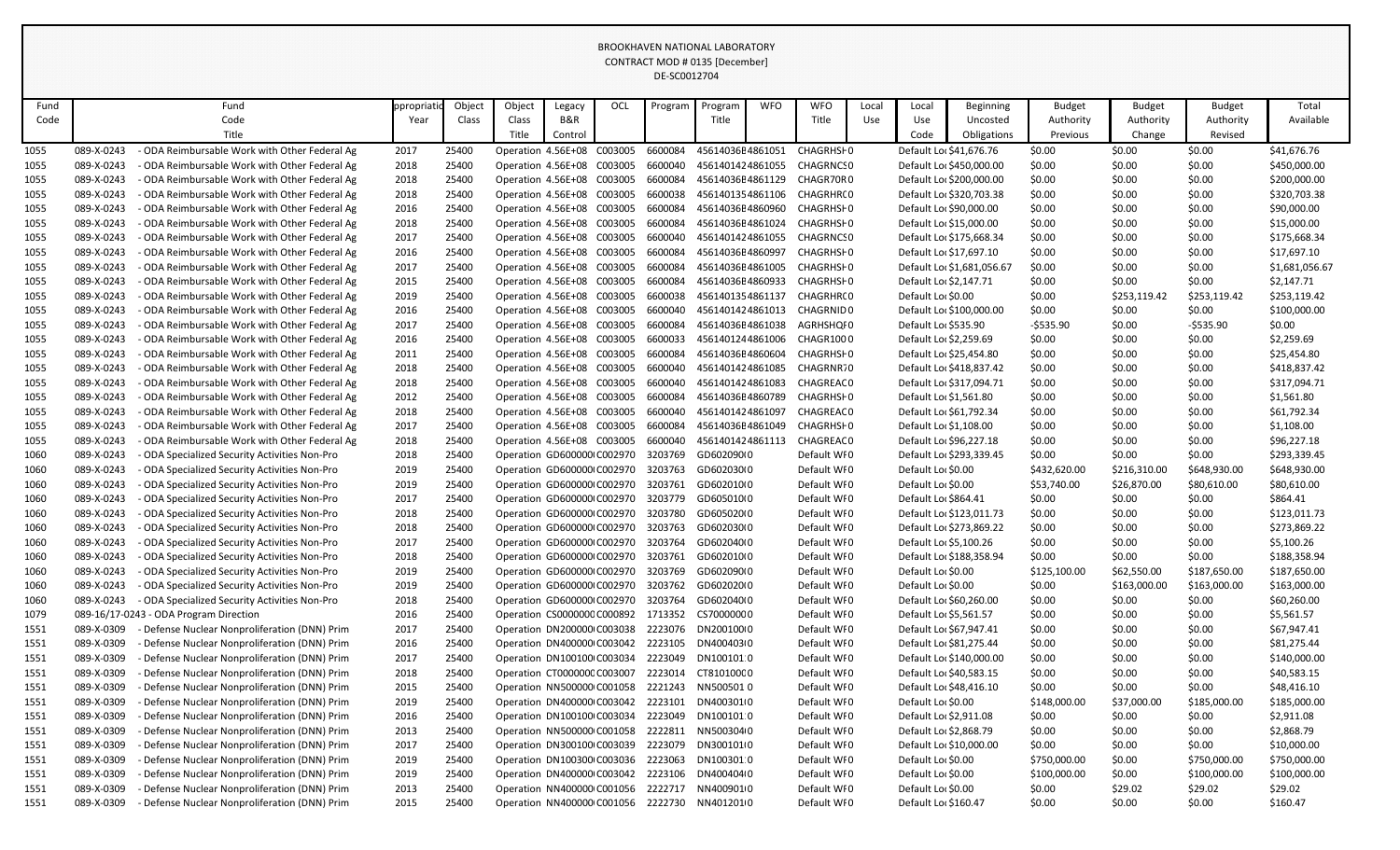| Fund |            | Fund                                          | ppropriat | Object | Object | Legacy                              | OCL | Program | Program            | <b>WFO</b> | <b>WFO</b>  | Local | Local                   | <b>Beginning</b>           | <b>Budget</b>  | <b>Budget</b> | <b>Budget</b>  | Total          |
|------|------------|-----------------------------------------------|-----------|--------|--------|-------------------------------------|-----|---------|--------------------|------------|-------------|-------|-------------------------|----------------------------|----------------|---------------|----------------|----------------|
| Code |            | Code                                          | Year      | Class  | Class  | B&R                                 |     |         | Title              |            | Title       | Use   | Use                     | Uncosted                   | Authority      | Authority     | Authority      | Available      |
|      |            | Title                                         |           |        | Title  | Control                             |     |         |                    |            |             |       | Code                    | Obligations                | Previous       | Change        | Revised        |                |
| 1551 | 089-X-0309 | Defense Nuclear Nonproliferation (DNN) Prim   | 2018      | 25400  |        | Operation DN201200 C003120          |     | 2223182 | DN2012010          |            | Default WI0 |       | Default Loc \$7,477.00  |                            | \$0.00         | \$0.00        | \$0.00         | \$7,477.00     |
| 1551 | 089-X-0309 | Defense Nuclear Nonproliferation (DNN) Prim   | 2015      | 25400  |        | Operation NN200000 C001052          |     |         | 2221132 NN20010000 |            | Default WI0 |       | Default Loc \$338.56    |                            | \$0.00         | \$0.00        | \$0.00         | \$338.56       |
| 1551 | 089-X-0309 | Defense Nuclear Nonproliferation (DNN) Prim   | 2017      | 25400  |        | Operation DN400000 C003042          |     | 2223106 | DN400404(0         |            | Default WI0 |       | Default Lor \$26.66     |                            | \$0.00         | \$0.00        | \$0.00         | \$26.66        |
| 1551 | 089-X-0309 | Defense Nuclear Nonproliferation (DNN) Prim   | 2015      | 25400  |        | Operation NN500000 C001058          |     | 2222810 | NN5002040          |            | Default WI0 |       | Default Loc \$3,347.69  |                            | \$0.00         | \$0.00        | \$0.00         | \$3,347.69     |
| 1551 | 089-X-0309 | Defense Nuclear Nonproliferation (DNN) Prim   | 2013      | 25400  |        | Operation NN400000 C001056          |     | 2222721 | NN4010010          |            | Default WI0 |       | Default Lor \$29.02     |                            | \$0.00         | $-529.02$     | $-529.02$      | \$0.00         |
| 1551 | 089-X-0309 | Defense Nuclear Nonproliferation (DNN) Prim   | 2018      | 25400  |        | Operation CT000000C C003007         |     | 2223025 | CT840501C0         |            | Default WI0 |       | Default Lo: \$677.25    |                            | \$0.00         | \$0.00        | \$0.00         | \$677.25       |
| 1551 | 089-X-0309 | Defense Nuclear Nonproliferation (DNN) Prim   | 2014      | 25400  |        | Operation NN500000 C001058          |     | 2222881 | NN5070040          |            | Default WI0 |       | Default Loc \$21,819.56 |                            | $-521,819.56$  | \$0.00        | $-521,819.56$  | \$0.00         |
| 1551 | 089-X-0309 | Defense Nuclear Nonproliferation (DNN) Prim   | 2018      | 25400  |        | Operation DN100300 C003036          |     | 2223063 | DN1003010          |            | Default WI0 |       |                         | Default Loc \$931,325.42   | \$0.00         | \$0.00        | \$0.00         | \$931,325.42   |
| 1551 | 089-X-0309 | Defense Nuclear Nonproliferation (DNN) Prim   | 2015      | 25400  |        | Operation NN930000 C002936          |     | 2222890 | NN93010000         |            | Default WI0 |       | Default Loc \$4.21      |                            | $-54.21$       | \$0.00        | $-54.21$       | \$0.00         |
| 1551 | 089-X-0309 | Defense Nuclear Nonproliferation (DNN) Prim   | 2018      | 25400  |        | Operation CT000000C C003007         |     | 2223020 | CT840100C0         |            | Default WI0 |       |                         | Default Loc \$1,415,004.85 | \$0.00         | \$0.00        | \$0.00         | \$1,415,004.85 |
| 1551 | 089-X-0309 | Defense Nuclear Nonproliferation (DNN) Prim   | 2017      | 25400  |        | Operation DN300100 C003039          |     | 2223080 | DN30010210         |            | Default WI0 |       | Default Loc \$7,011.34  |                            | \$0.00         | \$0.00        | \$0.00         | \$7,011.34     |
| 1551 | 089-X-0309 | Defense Nuclear Nonproliferation (DNN) Prim   | 2015      | 25400  |        | Operation NN400000 C001056          |     | 2222717 | NN4009010          |            | Default WI0 |       | Default Loc \$235.76    |                            | \$0.00         | \$127.96      | \$127.96       | \$363.72       |
| 1551 | 089-X-0309 | Defense Nuclear Nonproliferation (DNN) Prim   | 2016      | 25400  |        | Operation DN100100 C003034          |     | 2223053 | DN1001020          |            | Default WI0 |       |                         | Default Loc \$544,016.73   | \$0.00         | \$0.00        | \$0.00         | \$544,016.73   |
| 1551 | 089-X-0309 | Defense Nuclear Nonproliferation (DNN) Prim   | 2019      | 25400  |        | Operation DN400000 C003042          |     | 2223103 | DN400401(0         |            | Default WI0 |       | Default Loc \$0.00      |                            | \$304,170.00   | \$0.00        | \$304,170.00   | \$304,170.00   |
| 1551 | 089-X-0309 | Defense Nuclear Nonproliferation (DNN) Prim   | 2019      | 25400  |        | Operation DN201200 C003120          |     | 2223182 | DN2012010          |            | Default WI0 |       | Default Loc \$0.00      |                            | \$429,133.00   | \$0.00        | \$429,133.00   | \$429,133.00   |
| 1551 | 089-X-0309 | Defense Nuclear Nonproliferation (DNN) Prim   | 2017      | 25400  |        | Operation DN200000 C003038          |     | 2223154 | DN20060000         |            | Default WI0 |       | Default Lor \$225.25    |                            | \$0.00         | \$0.00        | \$0.00         | \$225.25       |
| 1551 | 089-X-0309 | Defense Nuclear Nonproliferation (DNN) Prim   | 2018      | 25400  |        | Operation DN100600 C003089          |     | 2223153 | DN100601(0         |            | Default WI0 |       | Default Loc \$34,738.39 |                            | \$0.00         | \$0.00        | \$0.00         | \$34,738.39    |
| 1551 | 089-X-0309 | - Defense Nuclear Nonproliferation (DNN) Prim | 2015      | 25400  |        | Operation NN910000 C002938          |     | 2222883 | NN91000000         |            | Default WI0 |       | Default Lor \$625.62    |                            | \$0.00         | \$0.00        | \$0.00         | \$625.62       |
| 1551 | 089-X-0309 | Defense Nuclear Nonproliferation (DNN) Prim   | 2015      | 25400  |        | Operation NN400000 C001056          |     |         | 2222732 NN4012030  |            | Default WI0 |       | Default Loc \$7.25      |                            | \$0.00         | \$0.00        | \$0.00         | \$7.25         |
| 1551 | 089-X-0309 | Defense Nuclear Nonproliferation (DNN) Prim   | 2015      | 25400  |        | Operation NN500000 C001058          |     | 2221240 | NN5004010          |            | Default WI0 |       | Default Loc \$10,121.59 |                            | \$0.00         | \$0.00        | \$0.00         | \$10,121.59    |
| 1551 | 089-X-0309 | Defense Nuclear Nonproliferation (DNN) Prim   | 2018      | 25400  |        | Operation DN400000 C003042          |     | 2223103 | DN400401(0         |            | Default WI0 |       | Default Loc \$35,435.78 |                            | \$0.00         | \$0.00        | \$0.00         | \$35,435.78    |
| 1551 | 089-X-0309 | Defense Nuclear Nonproliferation (DNN) Prim   | 2018      | 25400  |        | Operation DN100500 C003088          |     | 2223152 | DN1005010          |            | Default WI0 |       |                         | Default Loc \$111,905.15   | \$0.00         | \$0.00        | \$0.00         | \$111,905.15   |
| 1551 | 089-X-0309 | Defense Nuclear Nonproliferation (DNN) Prim   | 2019      | 25400  |        | Operation DN400000 C003042          |     | 2223095 | DN400102I0         |            | Default WI0 |       | Default Loc \$0.00      |                            | \$1,096,000.00 | \$0.00        | \$1,096,000.00 | \$1,096,000.00 |
| 1551 | 089-X-0309 | Defense Nuclear Nonproliferation (DNN) Prim   | 2019      | 25400  |        | Operation DN400000 C003042          |     | 2223102 | DN400302(0         |            | Default WI0 |       | Default Loc \$0.00      |                            | \$631,000.00   | \$0.00        | \$631,000.00   | \$631,000.00   |
| 1551 | 089-X-0309 | - Defense Nuclear Nonproliferation (DNN) Prim | 2018      | 25400  |        | Operation DN400000 C003042          |     | 2223095 | DN400102I0         |            | Default WI0 |       |                         | Default Loc \$293,029.56   | \$0.00         | \$0.00        | \$0.00         | \$293,029.56   |
| 1551 | 089-X-0309 | Defense Nuclear Nonproliferation (DNN) Prim   | 2015      | 25400  |        | Operation NN400000 C001056          |     | 2222733 | NN4012040          |            | Default WI0 |       | Default Loc \$28,413.25 |                            | \$0.00         | \$0.00        | \$0.00         | \$28,413.25    |
| 1551 | 089-X-0309 | Defense Nuclear Nonproliferation (DNN) Prim   | 2018      | 25400  |        | Operation CT000000C C003007 2223144 |     |         | CT800000C0         |            | Default WI0 |       | Default Loc \$67,478.61 |                            | \$0.00         | \$0.00        | \$0.00         | \$67,478.61    |
| 1551 | 089-X-0309 | Defense Nuclear Nonproliferation (DNN) Prim   | 2015      | 25400  |        | Operation NN500000 C001058          |     |         | 2222881 NN5070040  |            | Default WI0 |       | Default Lor \$15,000.00 |                            | $-59,011.41$   | \$0.00        | $-59,011.41$   | \$5,988.59     |
| 1551 | 089-X-0309 | Defense Nuclear Nonproliferation (DNN) Prim   | 2015      | 25400  |        | Operation NN400000 C001056          |     | 2222718 | NN40090200         |            | Default WI0 |       | Default Lor \$29.70     |                            | \$0.00         | -\$29.70      | $-529.70$      | \$0.00         |
| 1551 | 089-X-0309 | - Defense Nuclear Nonproliferation (DNN) Prim | 2019      | 25400  |        | Operation CT000000C C003007         |     | 2223023 | CT840401C0         |            | Default WI0 |       | Default Loc \$0.00      |                            | \$105,000.00   | \$0.00        | \$105,000.00   | \$105,000.00   |
| 1551 | 089-X-0309 | Defense Nuclear Nonproliferation (DNN) Prim   | 2014      | 25400  |        | Operation NN400000 C001056          |     |         | 2222717 NN4009010  |            | Default WI0 |       | Default Loc \$0.00      |                            | \$0.00         | \$11.07       | \$11.07        | \$11.07        |
| 1551 | 089-X-0309 | Defense Nuclear Nonproliferation (DNN) Prim   | 2014      | 25400  |        | Operation NN400000 C001056          |     | 2222722 | NN4010020          |            | Default WI0 |       | Default Loc \$11.07     |                            | \$0.00         | $-$11.07$     | $-511.07$      | \$0.00         |
| 1551 | 089-X-0309 | Defense Nuclear Nonproliferation (DNN) Prim   | 2018      | 25400  |        | Operation CT000000C C003007         |     | 2223023 | CT840401C0         |            | Default WI0 |       | Default Loc \$2,513.78  |                            | \$0.00         | \$0.00        | \$0.00         | \$2,513.78     |
| 1551 | 089-X-0309 | - Defense Nuclear Nonproliferation (DNN) Prim | 2018      | 25400  |        | Operation DN400000 C003042          |     | 2223096 | DN400103(0         |            | Default WI0 |       |                         | Default Loc \$222,697.36   | \$0.00         | \$0.00        | \$0.00         | \$222,697.36   |
| 1551 | 089-X-0309 | Defense Nuclear Nonproliferation (DNN) Prim   | 2018      | 25400  |        | Operation DN201000 C003118          |     | 2223180 | DO NOT USO         |            | Default WI0 |       |                         | Default Loc \$114,433.87   | \$0.00         | \$0.00        | \$0.00         | \$114,433.87   |
| 1551 | 089-X-0309 | Defense Nuclear Nonproliferation (DNN) Prim   | 2018      | 25400  |        | Operation DN400000 C003042          |     | 2223102 | DN40030210         |            | Default WI0 |       |                         | Default Loc \$121,801.18   | \$0.00         | \$0.00        | \$0.00         | \$121,801.18   |
| 1551 | 089-X-0309 | Defense Nuclear Nonproliferation (DNN) Prim   | 2015      | 25400  |        | Operation NN500000 C001058          |     | 2221234 | NN5002010          |            | Default WI0 |       | Default Loc \$58,896.49 |                            | \$30,000.00    | \$0.00        | \$30,000.00    | \$88,896.49    |
| 1551 | 089-X-0309 | Defense Nuclear Nonproliferation (DNN) Prim   | 2015      | 25400  |        | Operation NN400000 C001056          |     |         | 2222719 NN4009030  |            | Default WI0 |       | Default Lor \$98.26     |                            | \$0.00         | -\$98.26      | $-598.26$      | \$0.00         |
| 1551 | 089-X-0309 | Defense Nuclear Nonproliferation (DNN) Prim   | 2015      | 25400  |        | Operation NN500000 C001058          |     | 2221235 | NN50020200         |            | Default WI0 |       |                         | Default Loc \$1,139,072.07 | $-530,000.00$  | \$0.00        | $-530,000.00$  | \$1,109,072.07 |
| 1551 | 089-X-0309 | Defense Nuclear Nonproliferation (DNN) Prim   | 2019      | 25400  |        | Operation DN400000 C003042          |     | 2223096 | DN400103(0         |            | Default WI0 |       | Default Loc \$0.00      |                            | \$628,000.00   | \$0.00        | \$628,000.00   | \$628,000.00   |
| 1551 | 089-X-0309 | Defense Nuclear Nonproliferation (DNN) Prim   | 2019      | 25400  |        | Operation CT000000C C003007         |     | 2223144 | CT800000C0         |            | Default WI0 |       | Default Loc \$0.00      |                            | \$150,000.00   | \$0.00        | \$150,000.00   | \$150,000.00   |
| 1551 | 089-X-0309 | Defense Nuclear Nonproliferation (DNN) Prim   | 2018      | 25400  |        | Operation DN400000 C003042          |     | 2223094 | DN4001010          |            | Default WI0 |       |                         | Default Loc \$241,179.71   | \$0.00         | \$0.00        | \$0.00         | \$241,179.71   |
| 1551 | 089-X-0309 | Defense Nuclear Nonproliferation (DNN) Prim   | 2014      | 25400  |        | Operation NN500000 C001058          |     | 2221231 | NN5001010          |            | Default WI0 |       | Default Loc \$2.69      |                            | \$0.00         | \$0.00        | \$0.00         | \$2.69         |
| 1551 | 089-X-0309 | Defense Nuclear Nonproliferation (DNN) Prim   | 2019      | 25400  |        | Operation DN400000 C003042          |     | 2223094 | DN4001010          |            | Default WI0 |       | Default Lor \$0.00      |                            | \$764,000.00   | \$17,872.00   | \$781,872.00   | \$781,872.00   |
| 1551 | 089-X-0309 | Defense Nuclear Nonproliferation (DNN) Prim   | 2019      | 25400  |        | Operation DN201000 C003118          |     | 2223180 | DO NOT USO         |            | Default WI0 |       | Default Lor \$0.00      |                            | \$690,000.00   | \$0.00        | \$690,000.00   | \$690,000.00   |
| 1551 | 089-X-0309 | Defense Nuclear Nonproliferation (DNN) Prim   | 2019      | 25400  |        | Operation CT000000C C003007         |     | 2223020 | CT840100C0         |            | Default WI0 |       | Default Lor \$0.00      |                            | \$2,414,018.00 | \$0.00        | \$2,414,018.00 | \$2,414,018.00 |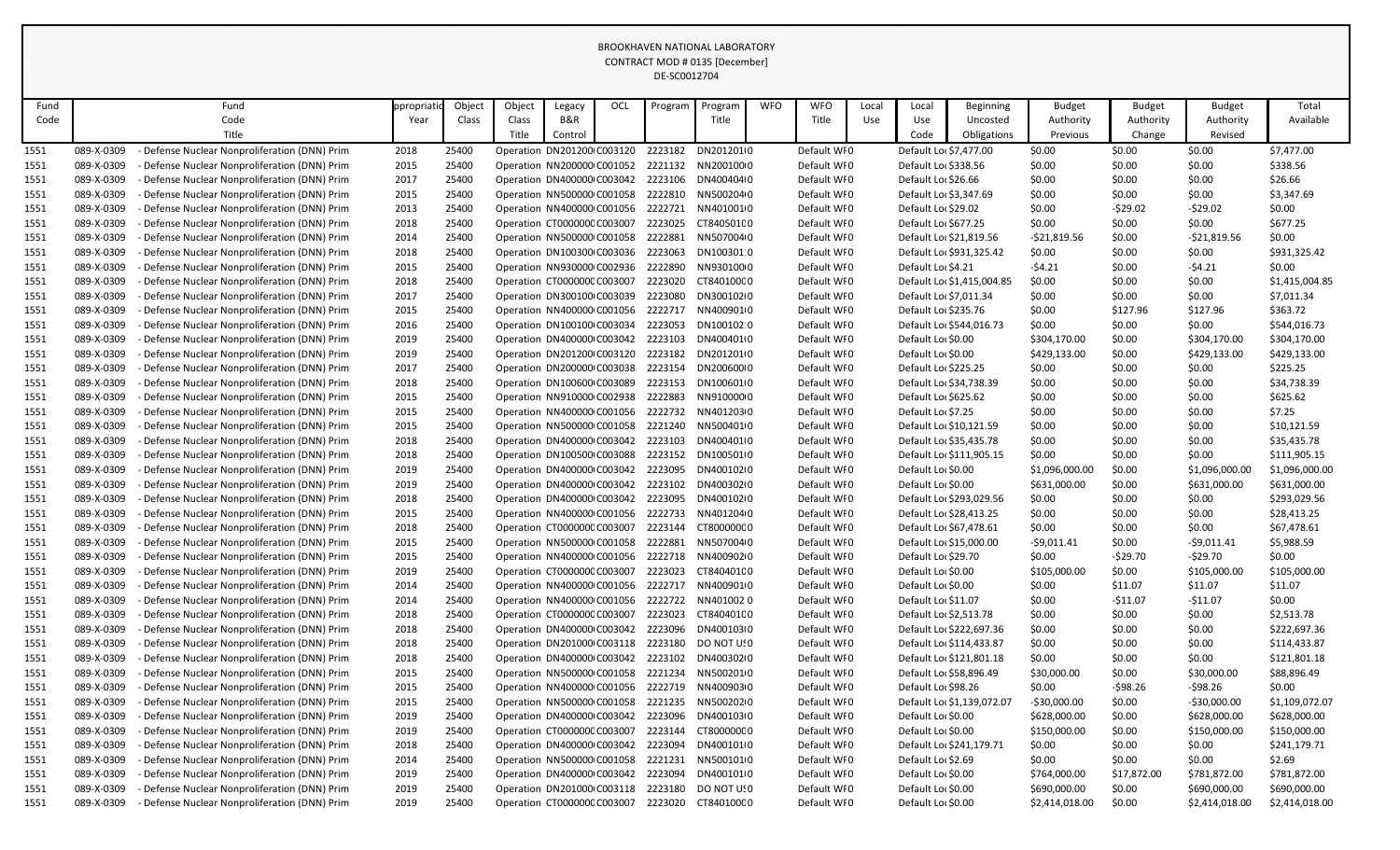|              |                                                                        |              |                |        |                                                            |     | DL-JUUUIZ7U4 |                                                               |            |                            |       |                        |                                                     |                  |                  |                  |                             |
|--------------|------------------------------------------------------------------------|--------------|----------------|--------|------------------------------------------------------------|-----|--------------|---------------------------------------------------------------|------------|----------------------------|-------|------------------------|-----------------------------------------------------|------------------|------------------|------------------|-----------------------------|
| Fund         | Fund                                                                   | ppropriati   | Object         | Object | Legacy                                                     | OCL | Program      | Program                                                       | <b>WFO</b> | <b>WFO</b>                 | Local | Local                  | Beginning                                           | <b>Budget</b>    | <b>Budget</b>    | <b>Budget</b>    | Total                       |
| Code         | Code                                                                   | Year         | Class          | Class  | B&R                                                        |     |              | Title                                                         |            | Title                      | Use   | Use                    | Uncosted                                            | Authority        | Authority        | Authority        | Available                   |
|              | Title                                                                  |              |                | Title  | Control                                                    |     |              |                                                               |            |                            |       | Code                   | Obligations                                         | Previous         | Change           | Revised          |                             |
| 1557         | - DNN Second Line of Defense International Co<br>089-X-0309            | 2012         | 25400          |        | Operation NN500000 C001058                                 |     | 2222290      | NN5010000                                                     |            | Default WI0                |       |                        | Default Loc \$42,854.56                             | \$0.00           | \$0.00           | \$0.00           | \$42,854.56                 |
| 1650         | 089-X-0313 - Federal Salaries and Expenses (OA) (was AD)               | 2010         | 25400          |        | Operation PS0000000 C001075                                |     | 2221514      | PS02021320                                                    |            | Default WI0                |       |                        | Default Loc \$31,245.57                             | \$0.00           | \$0.00           | \$0.00           | \$31,245.57                 |
| 1689         | 089-14/15-0313 - Federal Salaries and Expenses (P.L. 113-76            | 2014         | 25400          |        | Operation PS0000000 C001075                                |     | 2222565      | PS02022000                                                    |            | Default WI0                |       | Default Loc \$2,021.13 |                                                     | \$0.00           | \$0.00           | \$0.00           | \$2,021.13                  |
| 1751         | - Non-Defense Environmental Cleanup (NDEC) Pr<br>089-X-0315            | 2013         | 25400          |        | Operation EZ5000000 C002226                                |     | 1110981      | EZ50123000                                                    |            | Default WI0                |       |                        | Default Loc \$368,597.47                            | \$0.00           | \$0.00           | \$0.00           | \$368,597.47                |
| 1751         | 089-X-0315<br>- Non-Defense Environmental Cleanup (NDEC) Pr            | 2015         | 25400          |        | Operation EZ5000000 C002226                                |     | 1110981      | EZ50123000                                                    |            | Default WI0                |       | Default Loc \$47.62    |                                                     | \$0.00           | \$0.00           | \$0.00           | \$47.62                     |
| 2300         | 089-X-4180<br>- Isotope Production and Distribution Fund (P            | 2015         | 32003          |        | Accelerato ST0000000 C001087                               |     |              | 2924281 ST60010340                                            |            | Default WI 485395          |       | <b>CHAIP</b>           | \$70,203.23                                         | \$0.00           | \$0.00           | \$0.00           | \$70,203.23                 |
| 2300         | 089-X-4180<br>- Isotope Production and Distribution Fund (P            | 2018         | 25400          |        | Operation ST0000000 C001087                                |     | 2720714      | ST50010200                                                    |            | Default WI0                |       |                        | Default Lor \$289,000.00                            | \$0.00           | \$0.00           | \$0.00           | \$289,000.00                |
| 2300         | 089-X-4180<br>- Isotope Production and Distribution Fund (P            | 2018         | 25400          |        | Operation ST0000000 C001087                                |     | 2924306      | ST60010310                                                    |            | Default WI0                |       |                        | Default Loc \$2,070,079.86                          | \$0.00           | \$1,080,000.00   | \$1,080,000.00   | \$3,150,079.86              |
| 2300         | - Isotope Production and Distribution Fund (P<br>089-X-4180            | 2018         | 25400          |        | Operation ST0000000 C001087                                |     | 2924280      | ST60010320                                                    |            | Default WI0                |       |                        | Default Loc \$1,029,775.87                          | \$800,000.00     | \$0.00           | \$800,000.00     | \$1,829,775.87              |
| 2300         | 089-X-4180<br>- Isotope Production and Distribution Fund (P            | 2018         | 25400          |        | Operation ST0000000 C001087                                |     | 2924281      | ST60010340                                                    |            | Default WI0                |       |                        | Default Loc \$794,983.94                            | \$0.00           | \$0.00           | \$0.00           | \$794,983.94                |
| 2300         | 089-X-4180<br>- Isotope Production and Distribution Fund (P            | 2014         | 25400          |        | Operation ST0000000 C001087                                |     | 2720714      | ST50010200                                                    |            | Default WI0                |       |                        | Default Loc \$70,772.18                             | \$0.00           | \$0.00           | \$0.00           | \$70,772.18                 |
| 2300         | 089-X-4180<br>- Isotope Production and Distribution Fund (P            | 2018         | 32003          |        | Accelerato ST0000000 C001087                               |     | 2924281      | ST60010340                                                    |            | Default WI 485395          |       | <b>CHAIP</b>           | \$1,970,000.00                                      | \$0.00           | \$0.00           | \$0.00           | \$1,970,000.00              |
| 2300         | 089-X-4180<br>- Isotope Production and Distribution Fund (P            | 2017         | 25400          |        | Operation ST0000000 C001087                                |     |              | 2924424 ST50010400                                            |            | Default WI0                |       |                        | Default Loc \$244,681.97                            | \$0.00           | \$0.00           | \$0.00           | \$244,681.97                |
| 2300         | 089-X-4180<br>- Isotope Production and Distribution Fund (P            | 2016         | 25400          |        | Operation ST0000000 C001087                                |     | 2924282      | ST60010360                                                    |            | Default WI0                |       |                        | Default Loc \$18,396.78                             | \$0.00           | \$0.00           | \$0.00           | \$18,396.78                 |
| 2300         | 089-X-4180<br>- Isotope Production and Distribution Fund (P            | 2018         | 25400          |        | Operation ST0000000 C001087                                |     | 2720716      | ST50020000                                                    |            | Default WI0                |       |                        | Default Loc \$33,063.17                             | \$0.00           | \$0.00           | \$0.00           | \$33,063.17                 |
| 2300         | - Isotope Production and Distribution Fund (P<br>089-X-4180            | 2018         | 25400          |        | Operation ST0000000 C001087                                |     |              | 2720718 ST60010200                                            |            | Default WI0                |       |                        | Default Lor \$460,780.05                            | \$300,000.00     | \$0.00           | \$300,000.00     | \$760,780.05                |
| 2300         | 089-X-4180<br>- Isotope Production and Distribution Fund (P            | 2018         | 25400          |        | Operation ST0000000 C001087                                |     | 2720715      | ST50010300                                                    |            | Default WI0                |       |                        | Default Loc \$547,559.87                            | \$0.00           | \$250,000.00     | \$250,000.00     | \$797,559.87                |
| 2300         | 089-X-4180<br>- Isotope Production and Distribution Fund (P            | 2018         | 25400          |        | Operation ST0000000 C001087                                |     |              | 2924424 ST50010400                                            |            | Default WI0                |       |                        | Default Loc \$921,000.00                            | \$0.00           | \$0.00           | \$0.00           | \$921,000.00                |
| 5300         | 089-X-0318 - Electricity Delivery                                      | 2016         | 25400          |        | Operation TF0000000 C002802                                |     | 3123796      | TF00000000                                                    |            | Default WI0                |       | Default Loc \$121.66   |                                                     | \$0.00           | \$0.00           | \$0.00           | \$121.66                    |
| 5300         | 089-X-0318 - Electricity Delivery                                      | 2017         | 25400          |        | Operation TE1400000 C002801                                |     | 3123795      | TE14000000                                                    |            | Default WI0                |       | Default Loc \$260.97   |                                                     | \$0.00           | \$0.00           | \$0.00           | \$260.97                    |
| 5300         | 089-X-0318 - Electricity Delivery                                      | 2016         | 25400          |        | Operation TE1200000 C002799                                |     | 3123810      | TE12040000                                                    |            | Default WI0                |       | Default Loc \$205.91   |                                                     | \$0.00           | \$0.00           | \$0.00           | \$205.91                    |
| 5300         | 089-X-0318 - Electricity Delivery                                      | 2017         | 25400          |        | Operation TE1100000 C002798                                |     | 3123816      | TE11040100                                                    |            | Default WI0                |       |                        | Default Loc \$14,277.03                             | \$0.00           | \$0.00           | \$0.00           | \$14,277.03                 |
| 5300         | 089-X-0318 - Electricity Delivery                                      | 2017         | 25400          |        | Operation TE1100000 C002798 3123785                        |     |              | TE11030000                                                    |            | Default WI0                |       |                        | Default Loc \$216,741.77                            | \$0.00           | \$0.00           | \$0.00           | \$216,741.77                |
| 5300         | 089-X-0318 - Electricity Delivery                                      | 2017         | 25400          |        | Operation TE1200000 C002799                                |     | 3123811      | TE12050000                                                    |            | Default WI0                |       |                        | Default Loc \$24,915.99                             | \$0.00           | \$0.00           | \$0.00           | \$24,915.99                 |
| 5300         | 089-X-0318 - Electricity Delivery                                      | 2016         | 25400          |        | Operation TE1200000 C002799                                |     | 3123792      | TE12010000                                                    |            | Default WI0                |       | Default Loc \$2,262.82 |                                                     | \$0.00           | \$0.00           | \$0.00           | \$2,262.82                  |
| 5300         | 089-X-0318 - Electricity Delivery                                      | 2016         | 25400          |        | Operation TE1100000 C002798                                |     | 3123789      | TE11010000                                                    |            | Default WI0                |       | Default Loc \$136.88   |                                                     | \$0.00           | \$0.00           | \$0.00           | \$136.88                    |
| 5300         | 089-X-0318 - Electricity Delivery                                      | 2017         | 25400          |        |                                                            |     |              | Operation TE1300000 C002800 3123803 TE13010000                |            | Default WI0                |       |                        | Default Loc \$15,077.50                             | \$0.00           | \$0.00           | \$0.00           | \$15,077.50                 |
| 5300         | 089-X-0318 - Electricity Delivery                                      | 2016         | 25400          |        | Operation TE1300000 C002800                                |     |              | 3123815 TE13050000                                            |            | Default WI0                |       | Default Loc \$117.37   |                                                     | \$0.00           | \$0.00           | \$0.00           | \$117.37                    |
| 5300         | 089-X-0318 - Electricity Delivery                                      | 2018         | 25400          |        |                                                            |     |              | Operation TE1100000 C002798 3123785 TE11030000                |            | Default WI0                |       |                        | Default Lor \$700,000.00                            | \$0.00           | \$0.00           | \$0.00           | \$700,000.00                |
| 5300         | 089-X-0318 - Electricity Delivery                                      | 2016<br>2016 | 25400<br>25400 |        |                                                            |     | 3123802      | Operation TE1200000 C002799 3123812 TE1206000 0<br>TE11040000 |            | Default WI0<br>Default WI0 |       | Default Loc \$22.70    |                                                     | \$0.00           | \$0.00           | \$0.00           | \$22.70                     |
| 5300<br>5300 | 089-X-0318 - Electricity Delivery<br>089-X-0318 - Electricity Delivery | 2018         | 25400          |        | Operation TE1100000 C002798<br>Operation TE1200000 C002799 |     |              | 3123811 TE12050000                                            |            | Default WI0                |       |                        | Default Loc \$136,065.59<br>Default Lor \$85,000.00 | \$0.00<br>\$0.00 | \$0.00<br>\$0.00 | \$0.00<br>\$0.00 | \$136,065.59<br>\$85,000.00 |
| 5300         | 089-X-0318 - Electricity Delivery                                      | 2016         | 25400          |        | Operation TE1300000 C002800                                |     | 3123804      | TE13020000                                                    |            | Default WI0                |       | Default Lor \$200.26   |                                                     | \$0.00           | \$0.00           | \$0.00           | \$200.26                    |
| 5300         | 089-X-0318 - Electricity Delivery                                      | 2017         | 25400          |        | Operation TE1200000 C002799                                |     | 3123809      | TE12030000                                                    |            | Default WI0                |       | Default Loc \$621.94   |                                                     | \$0.00           | \$0.00           | \$0.00           | \$621.94                    |
| 5350         | 089-X-0319<br>- Nuclear Energy (NE) Primary Fund (P.L. 110-            | 2017         | 25400          |        | Operation AF580000C C000822                                |     |              | 2720625 AF585500C0                                            |            | Default WI0                |       | Default Loc \$349.62   |                                                     | \$0.00           | \$0.00           | \$0.00           | \$349.62                    |
| 5350         | 089-X-0319<br>- Nuclear Energy (NE) Primary Fund (P.L. 110-            | 2013         | 25400          |        | Operation NT000000(C003240                                 |     |              | 2720775 NT010400(0                                            |            | Default WI0                |       |                        | Default Loc \$15,625.67                             | \$0.00           | $-$15,625.67$    | $-$15,625.67$    | \$0.00                      |
| 5350         | 089-X-0319<br>- Nuclear Energy (NE) Primary Fund (P.L. 110-            | 2017         | 25400          |        | Operation RC000000CC003241                                 |     |              | 2720918 RC04240000                                            |            | Default WI0                |       | Default Loc \$368.52   |                                                     | \$0.00           | \$0.00           | \$0.00           | \$368.52                    |
| 5350         | 089-X-0319<br>- Nuclear Energy (NE) Primary Fund (P.L. 110-            | 2019         | 25400          |        | Operation RC0000000 C003241                                |     | 2720992      | RC06030000                                                    |            | Default WI0                |       | Default Lor \$0.00     |                                                     | \$100,000.00     | \$0.00           | \$100,000.00     | \$100,000.00                |
| 5350         | 089-X-0319<br>- Nuclear Energy (NE) Primary Fund (P.L. 110-            | 2019         | 25400          |        | Operation AF580000CC000822                                 |     |              | 2720703 AF58350000                                            |            | Default WI0                |       | Default Lor \$0.00     |                                                     | \$0.00           | \$35,000.00      | \$35,000.00      | \$35,000.00                 |
| 5350         | 089-X-0319<br>- Nuclear Energy (NE) Primary Fund (P.L. 110-            | 2018         | 25400          |        | Operation AF580000C C000822                                |     |              | 2720875 AF58320300                                            |            | Default WI0                |       |                        | Default Lor \$536,000.00                            | \$0.00           | \$0.00           | \$0.00           | \$536,000.00                |
| 5350         | 089-X-0319<br>- Nuclear Energy (NE) Primary Fund (P.L. 110-            | 2019         | 25400          |        | Operation AF580000CC000822                                 |     | 2720874      | AF583202C0                                                    |            | Default WI0                |       | Default Lor \$0.00     |                                                     | \$85,000.00      | \$0.00           | \$85,000.00      | \$85,000.00                 |
| 5350         | 089-X-0319<br>- Nuclear Energy (NE) Primary Fund (P.L. 110-            | 2017         | 25400          |        | Operation AF580000C C000822                                |     |              | 2720875 AF583203C0                                            |            | Default WI0                |       |                        | Default Loc \$95,817.94                             | \$0.00           | \$0.00           | \$0.00           | \$95,817.94                 |
| 5350         | 089-X-0319<br>- Nuclear Energy (NE) Primary Fund (P.L. 110-            | 2018         | 25400          |        | Operation RC000000CC003241                                 |     |              | 2720978 RC05040000                                            |            | Default WI0                |       | Default Loc \$1,959.17 |                                                     | \$0.00           | \$0.00           | \$0.00           | \$1,959.17                  |
| 5350         | 089-X-0319<br>- Nuclear Energy (NE) Primary Fund (P.L. 110-            | 2018         | 25400          |        | Operation NT000000(C003240                                 |     |              | 2720882 NT040200(0                                            |            | Default WI0                |       |                        | Default Loc \$82,982.75                             | \$0.00           | \$0.00           | \$0.00           | \$82,982.75                 |
| 5350         | 089-X-0319<br>- Nuclear Energy (NE) Primary Fund (P.L. 110-            | 2018         | 25400          |        | Operation NT000000(C003240                                 |     |              | 2720928 NT050300(0                                            |            | Default WI0                |       |                        | Default Loc \$274,950.00                            | \$0.00           | \$0.00           | \$0.00           | \$274,950.00                |
| 5350         | 089-X-0319<br>- Nuclear Energy (NE) Primary Fund (P.L. 110-            | 2018         | 25400          |        |                                                            |     |              | Operation AF580000C C000822 2720955 AF583204C 0               |            | Default WI0                |       |                        | Default Lor \$600,000.00                            | \$0.00           | \$0.00           | \$0.00           | \$600,000.00                |
|              |                                                                        |              |                |        |                                                            |     |              |                                                               |            |                            |       |                        |                                                     |                  |                  |                  |                             |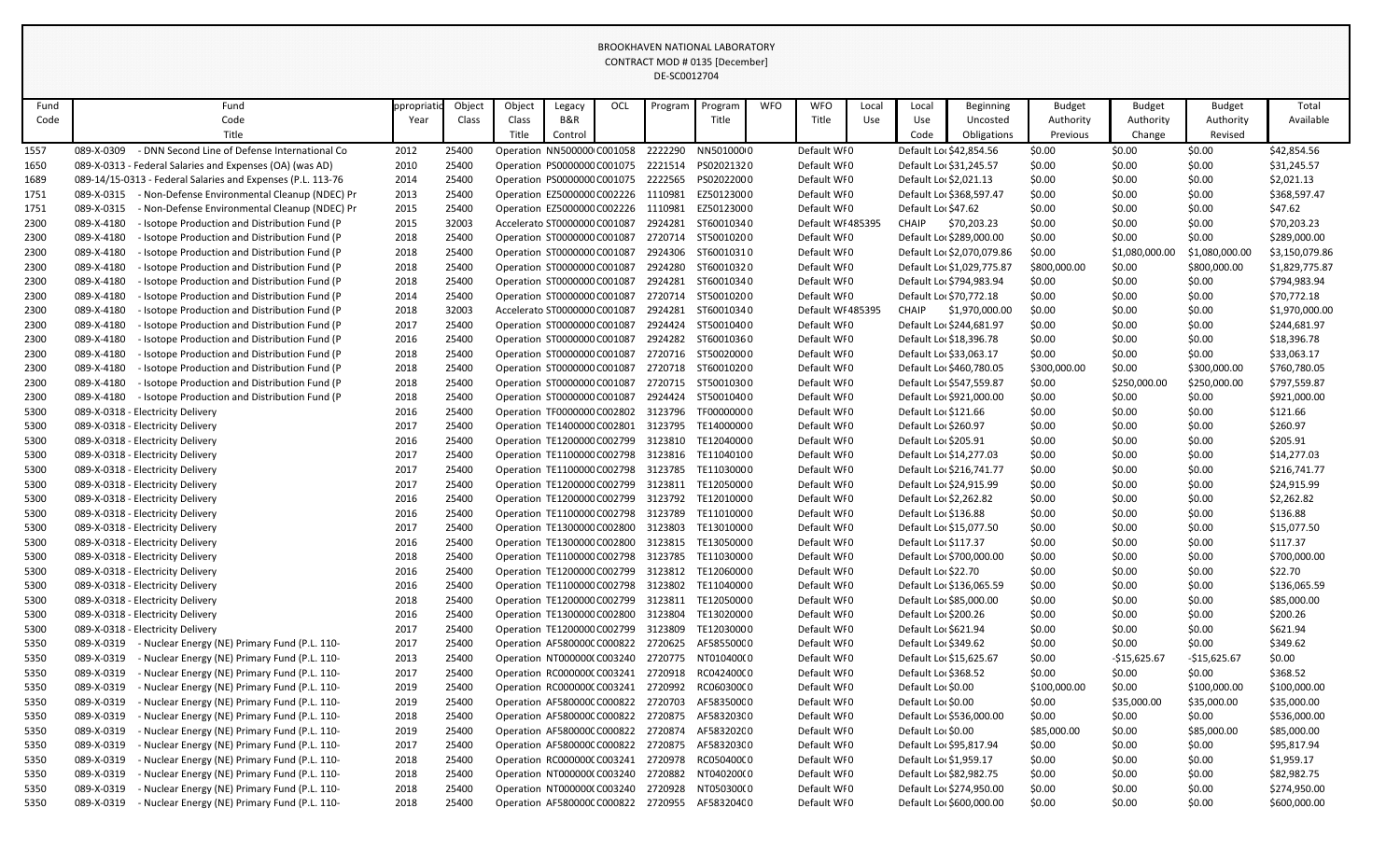|                    |                                          |                                                              |           |        |        |                             |     | DL-JCUUIZ7U4 |                          |            |                   |       |                            |                              |                                                                                     |                 |                                 |                 |  |  |
|--------------------|------------------------------------------|--------------------------------------------------------------|-----------|--------|--------|-----------------------------|-----|--------------|--------------------------|------------|-------------------|-------|----------------------------|------------------------------|-------------------------------------------------------------------------------------|-----------------|---------------------------------|-----------------|--|--|
| Fund               |                                          | Fund                                                         | ppropriat | Object | Object | Legacy                      | OCL | Program      | Program                  | <b>WFO</b> | <b>WFO</b>        | Local | Local                      | <b>Beginning</b>             | <b>Budget</b>                                                                       | <b>Budget</b>   | <b>Budget</b>                   | Total           |  |  |
| Code               |                                          | Code                                                         | Year      | Class  | Class  | B&R                         |     |              | Title                    |            | Title             | Use   | Use                        | Uncosted                     | Authority                                                                           | Authority       | Authority                       | Available       |  |  |
|                    |                                          | Title                                                        |           |        |        | Control                     |     |              |                          |            |                   |       | Code                       | Obligations                  | Previous                                                                            | Change          | Revised                         |                 |  |  |
| 5350               | 089-X-0319                               | Nuclear Energy (NE) Primary Fund (P.L. 110-                  | 2016      | 25400  |        | Operation AF040000C C002768 |     | 2720880      | AF044000C0               |            | Default WI0       |       | Default Loc \$69.67        |                              | \$0.00                                                                              | \$0.00          | \$0.00                          | \$69.67         |  |  |
| 5350               | 089-X-0319                               | Nuclear Energy (NE) Primary Fund (P.L. 110-                  | 2019      | 25400  |        | Operation AF580000C C000822 |     | 2720667      | AF581000C0               |            | Default WI0       |       | Default Loc \$0.00         |                              | \$130,000.00                                                                        | \$0.00          | \$130,000.00                    | \$130,000.00    |  |  |
| 5350               | 089-X-0319                               | Nuclear Energy (NE) Primary Fund (P.L. 110-                  | 2018      | 25400  |        | Operation AF580000C C000822 |     | 2720874      | AF583202C0               |            | Default WI0       |       |                            | Default Loc \$44,460.21      | \$0.00                                                                              | \$0.00          | \$0.00                          | \$44,460.21     |  |  |
| 5350               | 089-X-0319                               | Nuclear Energy (NE) Primary Fund (P.L. 110-                  | 2018      | 25400  |        | Operation AF580000C C000822 |     | 2720703      | AF583500C0               |            | Default WI0       |       | Default Loc \$9,411.85     |                              | \$0.00                                                                              | \$0.00          | \$0.00                          | \$9,411.85      |  |  |
| 5350               | 089-X-0319                               | Nuclear Energy (NE) Primary Fund (P.L. 110-                  | 2017      | 25400  |        | Operation AF580000C C000822 |     | 2720965      | AF586101C0               |            | Default WI0       |       | Default Lor \$880.51       |                              | \$0.00                                                                              | \$0.00          | \$0.00                          | \$880.51        |  |  |
| 5350               | 089-X-0319                               | Nuclear Energy (NE) Primary Fund (P.L. 110-                  | 2018      | 25400  |        | Operation AF580000C C000822 |     | 2720667      | AF581000C0               |            | Default WI0       |       |                            | Default Loc \$66,204.83      | \$0.00                                                                              | \$0.00          | \$0.00                          | \$66,204.83     |  |  |
| 5350               | 089-X-0319                               | Nuclear Energy (NE) Primary Fund (P.L. 110-                  | 2014      | 25400  |        | Operation AF580000C C000822 |     | 2720875      | AF583203C0               |            | Default WI0       |       |                            | Default Loc \$225,721.21     | \$0.00                                                                              | \$0.00          | \$0.00                          | \$225,721.21    |  |  |
| 5450               | 089-X-0321                               | <b>Energy Efficiency and Renewable Energy (EER</b>           | 2016      | 25400  |        | Operation ED0000000 C000949 |     | 1009209      | ED270100(0               |            | Default WI0       |       |                            | Default Lor \$491,168.00     | \$0.00                                                                              | \$0.00          | \$0.00                          | \$491,168.00    |  |  |
| 5450               | 089-X-0321                               | - Energy Efficiency and Renewable Energy (EER                | 2016      | 25400  |        | Operation HT0000000 C002796 |     | 1009198      | HT08000000               |            | Default WI0       |       | Default Loc \$714.20       |                              | \$0.00                                                                              | \$0.00          | \$0.00                          | \$714.20        |  |  |
| 5450               | 089-X-0321                               | - Energy Efficiency and Renewable Energy (EER                | 2019      | 25400  |        | Operation VT000000C C001096 |     | 1005554      | VT12010000               |            | Default WI0       |       | Default Loc \$0.00         |                              | \$0.00                                                                              | \$600,000.00    | \$600,000.00                    | \$600,000.00    |  |  |
| 5450               | 089-X-0321                               | - Energy Efficiency and Renewable Energy (EER                | 2017      | 25400  |        | Operation HT0000000 C002796 |     | 2223156      | HT11000000               |            | Default WI0       |       | Default Loc \$2,577.39     |                              | \$0.00                                                                              | \$0.00          | \$0.00                          | \$2,577.39      |  |  |
| 5450               | 089-X-0321                               | - Energy Efficiency and Renewable Energy (EER                | 2016      | 25400  |        | Operation VT000000C C001096 |     | 1005556      | VT13010000               |            | Default WI0       |       | Default Loc \$5,774.29     |                              | \$0.00                                                                              | \$0.00          | \$0.00                          | \$5,774.29      |  |  |
| 5450               | 089-X-0321                               | - Energy Efficiency and Renewable Energy (EER                | 2018      | 25400  |        | Operation GT0000000 C002910 |     | 1005623      | GT020000(0               |            | Default WI0       |       |                            | Default Lor \$142,141.00     | \$0.00                                                                              | \$0.00          | \$0.00                          | \$142,141.00    |  |  |
| 5450               | 089-X-0321                               | - Energy Efficiency and Renewable Energy (EER                | 2017      | 25400  |        | Operation VT000000C C001096 |     | 1005556      | VT13010000               |            | Default WI0       |       | Default Lor \$7,401.00     |                              | \$0.00                                                                              | \$0.00          | \$0.00                          | \$7,401.00      |  |  |
| 5450               | 089-X-0321                               | - Energy Efficiency and Renewable Energy (EER                | 2018      | 25400  |        | Operation VT000000C C001096 |     | 1005554      | VT12010000               |            | Default WI0       |       |                            | Default Loc \$2,563,089.11   | \$0.00                                                                              | \$0.00          | \$0.00                          | \$2,563,089.11  |  |  |
| 5450               | 089-X-0321                               | - Energy Efficiency and Renewable Energy (EER                | 2018      | 25400  |        | Operation BT000000C C000848 |     | 1004219      | BT030403C0               |            | Default WI0       |       |                            | Default Loc \$668,131.93     | \$0.00                                                                              | \$0.00          | \$0.00                          | \$668,131.93    |  |  |
| 5450               | 089-X-0321                               | <b>Energy Efficiency and Renewable Energy (EER</b>           | 2016      | 25400  |        | Operation PG000000(C002840  |     | 1005604      | PG040000(0               |            | Default WI0       |       |                            | Default Loc \$40,972.14      | \$0.00                                                                              | \$0.00          | \$0.00                          | \$40,972.14     |  |  |
| 5450               | 089-X-0321                               | - Energy Efficiency and Renewable Energy (EER                | 2014      | 25400  |        | Operation GT0000000 C002910 |     | 1005612      | GT010000(0               |            | Default WI0       |       | Default Loc \$6,283.33     |                              | \$0.00                                                                              | \$0.00          | \$0.00                          | \$6,283.33      |  |  |
| 5450               | 089-X-0321                               | - Energy Efficiency and Renewable Energy (EER                | 2018      | 25400  |        | Operation GT0000000 C002910 |     | 1005613      | GT030000(0               |            | Default WI0       |       |                            | Default Loc \$247,868.06     | \$0.00                                                                              | \$0.00          | \$0.00                          | \$247,868.06    |  |  |
| 5450               | 089-X-0321                               | <b>Energy Efficiency and Renewable Energy (EER</b>           | 2018      | 25400  |        | Operation HT0000000 C002796 |     | 1009190      | HT010000(0               |            | Default WI0       |       |                            | Default Lor \$500,000.00     | \$0.00                                                                              | \$0.00          | \$0.00                          | \$500,000.00    |  |  |
| 5450               | 089-X-0321                               | Energy Efficiency and Renewable Energy (EER                  | 2018      | 25400  |        | Operation BT000000C C000848 |     | 1004210      | BT010100C0               |            | Default WI0       |       |                            | Default Loc \$31,868.07      | \$0.00                                                                              | \$0.00          | \$0.00                          | \$31,868.07     |  |  |
| 5450               | 089-X-0321                               | - Energy Efficiency and Renewable Energy (EER                | 2015      | 25400  |        | Operation ED0000000 C000949 |     | 1009209      | ED270100(0               |            | Default WI0       |       |                            | Default Loc \$38,883.50      | \$0.00                                                                              | \$0.00          | \$0.00                          | \$38,883.50     |  |  |
| 5450               | 089-X-0321                               | - Energy Efficiency and Renewable Energy (EER                | 2017      | 25400  |        | Operation HT0000000 C002796 |     | 1009190      | HT01000000               |            | Default WI0       |       | Default Lor \$8,408.74     |                              | \$0.00                                                                              | \$0.00          | \$0.00                          | \$8,408.74      |  |  |
| 5450               | 089-X-0321                               | - Energy Efficiency and Renewable Energy (EER                | 2016      | 25400  |        | Operation HT0000000 C002796 |     | 1009190      | HT01000000               |            | Default WI 302017 |       | <b>TCF Fundin \$294.34</b> |                              | \$0.00                                                                              | \$0.00          | \$0.00                          | \$294.34        |  |  |
| 5450               | 089-X-0321                               | - Energy Efficiency and Renewable Energy (EER                | 2018      | 25400  |        | Operation SL0000000 C002911 |     | 1005622      | SL02000000               |            | Default WI0       |       |                            | Default Lor \$20,000.00      | \$0.00                                                                              | \$0.00          | \$0.00                          | \$20,000.00     |  |  |
| 5450               | 089-X-0321                               | - Energy Efficiency and Renewable Energy (EER                | 2017      | 25400  |        | Operation SL0000000 C002911 |     | 1005616      | SL03000000               |            | Default WI0       |       |                            | Default Loc \$1,144,050.20   | \$0.00                                                                              | \$0.00          | \$0.00                          | \$1,144,050.20  |  |  |
| 5450               |                                          | 089-X-0321 - Energy Efficiency and Renewable Energy (EER     | 2014      | 25400  |        | Operation BM010000 C000846  |     | 1009218      | BM0107000                |            | Default WI0       |       |                            | Default Lor \$1,252.09       | \$0.00                                                                              | \$0.00          | \$0.00                          | \$1,252.09      |  |  |
| 5489               |                                          | 089-16/17-0321 - EERE Reimbursable Work with Other Federal A | 2016      | 25400  |        | Operation 4.56E+08 C003005  |     | 6600073      | 4561403584861011         |            | CHAGRGX(302027    |       |                            | OTT 16-17 \$139,579.00       | \$0.00                                                                              | \$0.00          | \$0.00                          | \$139,579.00    |  |  |
| 5498               | 089-X-0321                               | - EERE Reimbursable Work with Non-Federal Ent                | 2017      | 25400  |        | Operation 4.56E+08 C003005  |     |              | 6600146 4561600314860966 |            | CHAGR8730         |       |                            | Default Loc \$21,653.25      | \$0.00                                                                              | \$0.00          | \$0.00                          | \$21,653.25     |  |  |
| 5499               | 089-X-0321                               | - EERE Reimbursable Work with Other Federal A                | 2014      | 25400  |        | Operation 4.56E+08 C003005  |     |              | 6600072 4561403573011110 |            | CRAGRS-OI0        |       | Default Loc \$45.77        |                              | \$0.00                                                                              | \$0.00          | \$0.00                          | \$45.77         |  |  |
| 5499               | 089-X-0321                               | - EERE Reimbursable Work with Other Federal A                | 2016      | 25400  |        | Operation 4.56E+08 C003005  |     | 6600072      | 4561403573012199         |            | CRAGR-S-CO        |       |                            | Default Loc \$25,808.25      | \$0.00                                                                              | \$0.00          | \$0.00                          | \$25,808.25     |  |  |
| 5499               | 089-X-0321                               | - EERE Reimbursable Work with Other Federal A                | 2014      | 25400  |        | Operation 4.56E+08 C003005  |     | 6600072      | 4561403573012882         |            | <b>CRAGR 1930</b> |       | Default Lor \$638.50       |                              | \$0.00                                                                              | \$0.00          | \$0.00                          | \$638.50        |  |  |
| 6600               | 089X0337                                 | - Energy Transformation Acceleration Fund - A                | 2014      | 25400  |        | Operation CJ0100000 C002599 |     | 3166012      | CJ01000000               |            | Default WI0       |       | Default Loc \$1,823.77     |                              | \$0.00                                                                              | \$0.00          | \$0.00                          | \$1,823.77      |  |  |
| 6600               | 089X0337                                 | - Energy Transformation Acceleration Fund - A                | 2014      | 25400  |        | Operation CJ0100000 C002599 |     |              | 3166012 CJ0100000 0      |            | Default WI 1250   |       | CHARPA-0(\$207.88          |                              | \$0.00                                                                              | \$0.00          | \$0.00                          | \$207.88        |  |  |
| 6600               | 089X0337                                 | - Energy Transformation Acceleration Fund - A                | 2016      | 25400  |        | Operation CJ0100000 C002599 |     |              | 3166012 CJ0100000 0      |            | Default WI 1314   |       |                            | ARPA-E Lat \$261,155.08      | \$0.00                                                                              | \$0.00          | \$0.00                          | \$261,155.08    |  |  |
| 6600               | 089X0337                                 | - Energy Transformation Acceleration Fund - A                | 2017      | 25400  |        | Operation CJ0100000 C002599 |     |              | 3166012 CJ0100000 0      |            | Default WI 1352   |       |                            | ARPA-E Lal \$180,000.00      | \$0.00                                                                              | \$0.00          | \$0.00                          | \$180,000.00    |  |  |
| 6600               | 089X0337                                 | - Energy Transformation Acceleration Fund - A                | 2014      | 25400  |        | Operation CJ0100000 C002599 |     |              | 3166012 CJ0100000 0      |            | Default WI 1249   |       |                            | CHARPA-0(\$34,392.47         | \$0.00                                                                              | \$0.00          | \$0.00                          | \$34,392.47     |  |  |
|                    | <b>Non-Appropriated Total</b>            |                                                              |           |        |        |                             |     |              |                          |            |                   |       |                            | \$23,990,556.51              | \$15,163,107.72                                                                     |                 | -\$2,258,424.86 \$12,904,682.86 | \$36,895,239.37 |  |  |
|                    | <b>Other Federal Agency Total</b>        |                                                              |           |        |        |                             |     |              |                          |            |                   |       |                            | \$47,998,755.98 \$713,470.00 |                                                                                     | \$422,219.91    | \$1,135,689.91                  | \$49,134,445.89 |  |  |
|                    | <b>DOE Appropriated Total</b>            |                                                              |           |        |        |                             |     |              |                          |            |                   |       |                            |                              | \$241,222,427.47 \$102,561,585.82 \$44,795,776.78 \$147,357,362.60 \$388,579,790.07 |                 |                                 |                 |  |  |
|                    |                                          |                                                              |           |        |        |                             |     |              |                          |            |                   |       |                            |                              |                                                                                     |                 |                                 |                 |  |  |
| <b>SF-30 Total</b> |                                          |                                                              |           |        |        |                             |     |              |                          |            |                   |       |                            |                              | \$313,211,739.96 \$118,438,163.54 \$42,959,571.83 \$161,397,735.37 \$474,609,475.33 |                 |                                 |                 |  |  |
|                    |                                          |                                                              |           |        |        |                             |     |              |                          |            |                   |       |                            |                              |                                                                                     |                 |                                 |                 |  |  |
|                    | <b>FPDS-NG Total [Action Obligation]</b> |                                                              |           |        |        |                             |     |              |                          |            |                   |       |                            |                              |                                                                                     | \$45,217,996.69 |                                 |                 |  |  |